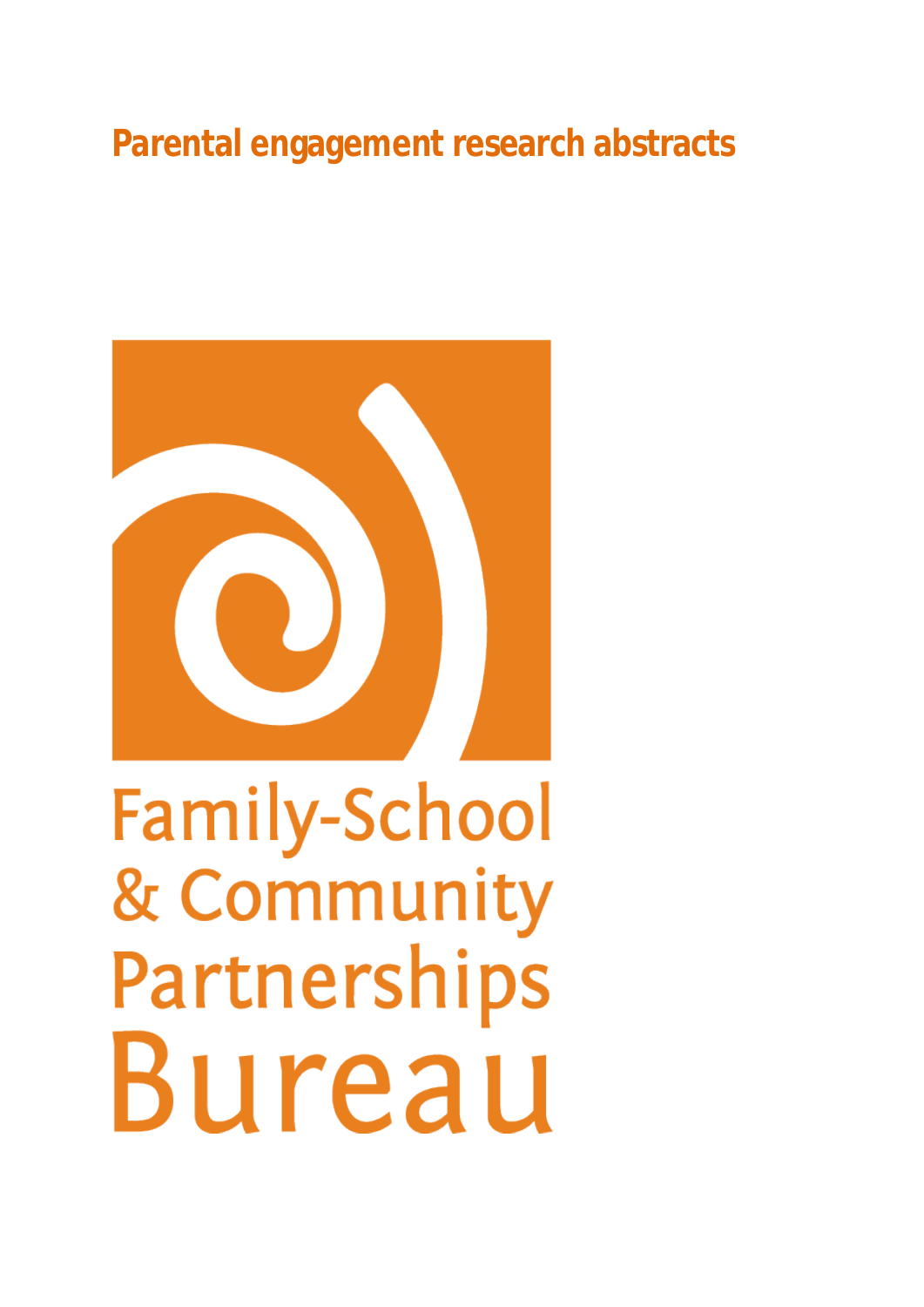

# **Family-School & Community Partnerships Bureau. 2011.**

# **Parental engagement research abstracts**

Prepared for the Family-School & Community Partnerships Bureau by Karen Jennings 2011

ISBN: 978-0-9872370-2-6

The Family-School & Community Partnerships Bureau is assisted by funding from the Australian Government through the Department of Education, Employment and Workplace Relations - Quality Outcomes Programme. The views expressed here do not necessarily represent those of the Australian Government Department of Education, Employment and Workplace Relations.

This work is copyright under the *Copyright Act 1968* and *Copyright Amendment (Digital Agenda) Act 2000* and equivalent legislation in overseas territories. You may download, store in cache, display, print and copy a single copy or part of a single copy of information or material from this document only for your personal, noncommercial use and only in an unaltered form. This paper may be used for the purposes of private study, research, criticism or review as permitted under the *Copyright Act 1968* and the *Copyright Amendment (Digital Agenda) Act 2000.*

You are not permitted to re-transmit, distribute or commercialise the information or material without seeking prior written approval from the Family-School & Community Partnerships Bureau. Any permitted reproduction made must acknowledge the source of any selected passage, extract, diagram or other information or material reproduced. Any reproduction made of the information or material must include a copy of the original copyright and disclaimer notices as set out here.

PO BOX 3910 WESTON CREEK ACT AUSTRALIA 2611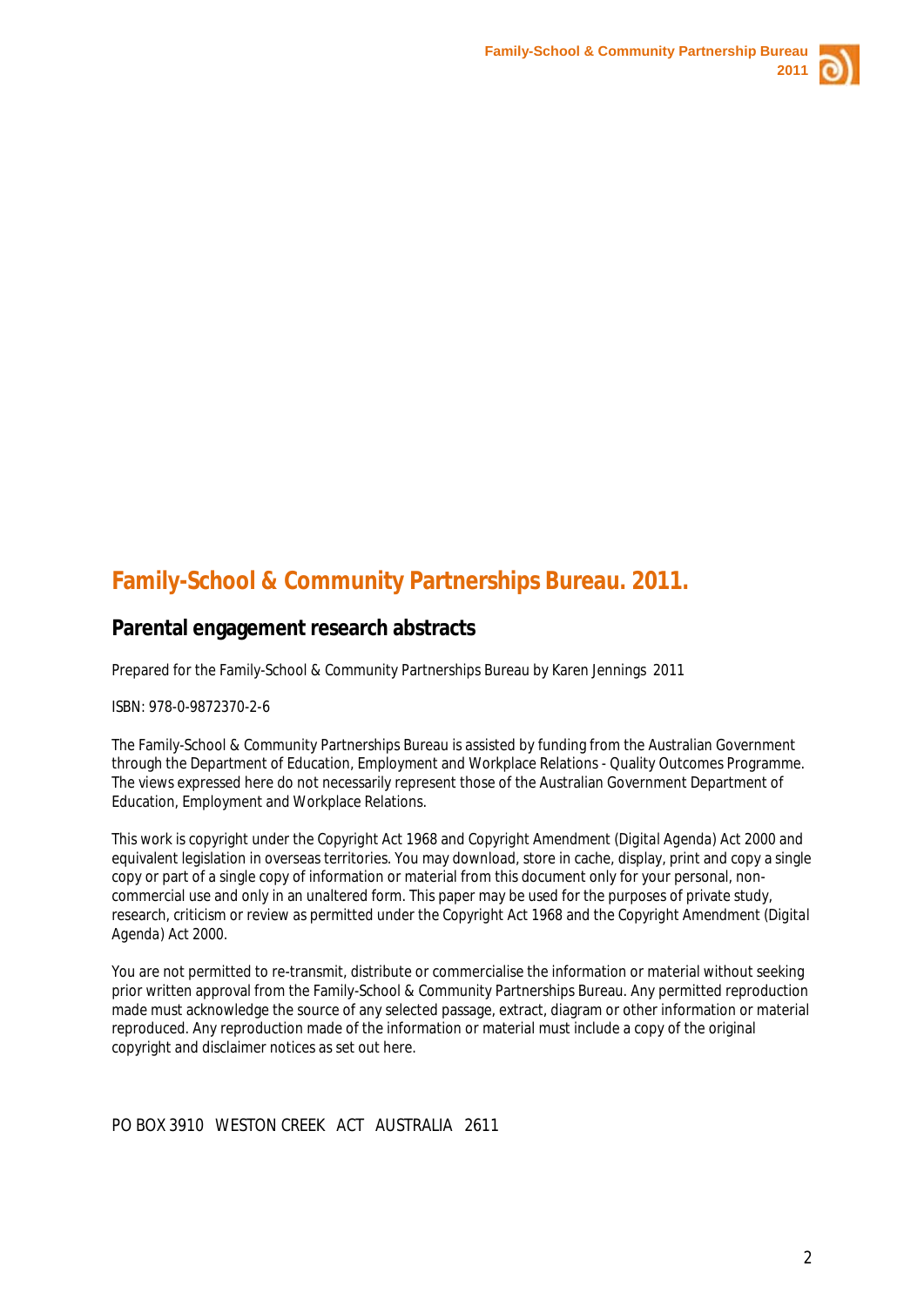

# **From Moral Supporters to Struggling Advocates. Reconceptualizing Parent Roles in Education Through the Experience of Working-Class Families of Color (Auerbach, 2007, USA).**

This qualitative case study examined the beliefs, goals, and practices of 16 working-class African American and Latino parents whose children were in a college access program at a racially and socioeconomically mixed high school in Los Angeles. While it may seem quite culturally specific, it raises questions quite relevant to the Australian context. It explores how marginalised parents construct their role in promoting their children's access to educational opportunity, and what lessons their experience may have for our understanding of parent involvement. Auerbach goes beyond the parameters of traditional models to offer an alternative typology of parent roles, which reflects parents' contrasting social and cultural locations, biographies, perceptions and relations with their children and the school.

Auerbach sees traditional typologies of parent involvement (such as Joyce Epstein's) as placing undue emphasis on school-based involvement, the priorities of educators, and cooperation that assumes shared goals and a level playing field for all. She argues that such models fail to acknowledge the unequal distribution of economic, human, cultural, and social capital. These inequities, together with schools' devaluing of the resources of lower socioeconomic status families, constrains parents' involvement options and relations with schools. In addition, she argues that marginalised parents are more likely than those of the dominant culture to have a sceptical, ambivalent, and potentially adversarial stance toward school programs that have historically failed their communities.

Auerbach notes that teachers have tended to value parent involvement in terms of certain legitimate acts of school-based involvement like helping with homework and going on field trips, and because marginalised parents are less likely to come to the school than middle class White parents, this may be misinterpreted as a sign that they don't care about their children's schooling. Strategies such as making sacrifices so children can attend better schools, or limiting children's chores to allow for study time, may not be visible. These differences in parent involvement can mean that higher SES children have opportunities for more 'customised' education while lower SES students are offered more 'generic' opportunities.

Auerbach's typology of parent roles does not presume to be comprehensive, but rather aims to suggest an alternative framework for understanding roles beyond mainstream models of involvement. She recognises three broad types of parents:

- 1. *Moral Supporters*. These parents offered moral and emotional support for college largely in the form of talking with their children, as in stressing the value of education, study, and hard work. They provided this support at home and rarely went to the school. Metaphorically, *Moral Supporters* took a hands-off stance, pointing the way toward a successful future and clearing the pathway of road blocks when they could.
- 2. *Struggling Advocates* were at the opposite end of the continuum, providing more direct, tangible support and monitoring at home, along with advocacy at school. These parents intervened with the school and initiated a greater number and variety of support strategies, such as talking to school counsellors and monitoring homework. Metaphorically, *Struggling*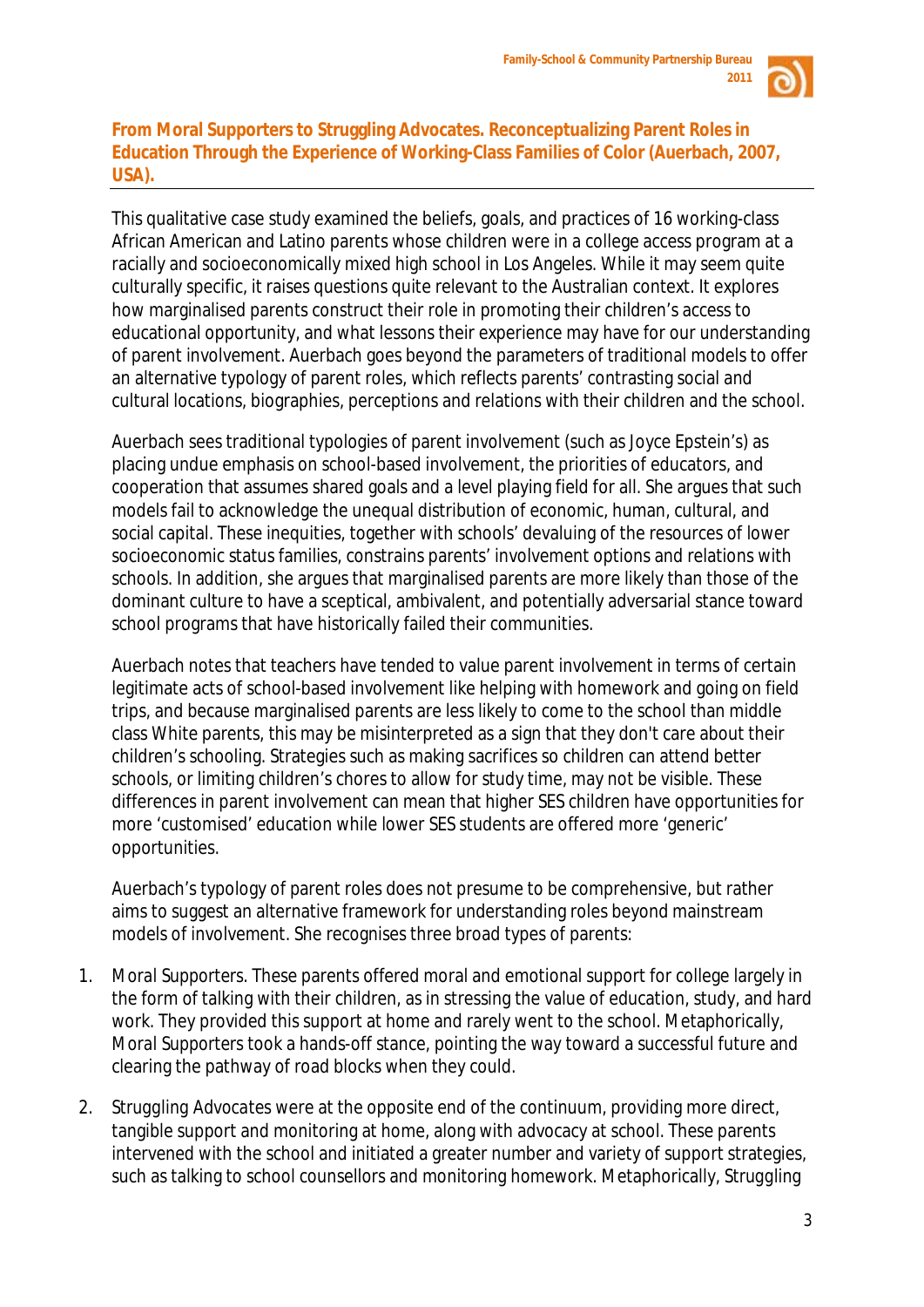

*Advocates* took a hands-on stance, pushing for progress as part of strong social mobility aspirations for both their children and themselves. They did not trust their children to succeed on their own, nor did they trust the school to guide them. Rather, they believed that parent action was necessary to give students the extra push they needed to get ahead. These parents persisted in their efforts despite limited knowledge, frustration with being rebuffed by the school bureaucracy, and resistance from their children.

3. *Ambivalent Companions* supported their children's education through strong emotional support, close communication, and occasional tangible help, such as assisting students with school projects. Although their support was mainly indirect and home-based, like that of the Moral Supporters, *Ambivalent Companions* were more aware of their children's school lives and more assimilated to the dominant culture. Metaphorically, these parents (all single mothers of daughters) took an occasional hands-off stance, accompanying their children's educational journey and applauding their progress from the sidelines but also anticipating roadblocks. In their reluctance to deal with school staff, these parents expressed the ambivalence of their student days and their wariness of mainstream institutions. They wanted better opportunities for their daughters but were ambivalent about college as a threat to family ties and obligations, thus conveying mixed messages. In their acts of communication, *Ambivalent Companions* were mainly concerned with bolstering their daughters' self-esteem and steering them in the right direction, away from the parents' mistakes and struggles.

Auerbach maintains that parents' own educational histories powerfully shape their aspirations and beliefs about their role. Parent roles also were co-constructed with the school, with parents responding to a sense of rebuff or support from staff. Many reported experiencing bureaucratic indifference and alienation at some point in their students' careers. Although this led to disengagement from the high school for the *Moral Supporters* and *Struggling Companions*, the *Advocates Companions* persisted in their efforts to gain help or information.

# **So what are the practical implications?**

Auerbach concludes that just as schools need to affirm and accommodate marginalised students, so too, do schools need to transform their understandings of, and interactions with, working-class or marginalised parents, going beyond stereotypical 'deficit' thinking about such families.

She makes a powerful case for broadening the traditional, middle-class definition of what counts as parent involvement to include more open-ended notions of parent support for children's education, advancement, and wellbeing.

Educators need to understand that such support takes multiple forms, some invisible to the school, and that it is shaped by a web of cultural and psychosocial factors in home, school, and community contexts. Educators also need to engage the broad school community in reducing sources of conflict in home-school relations, starting with removing barriers to access and communication and responding flexibly to advocacy efforts by/for marginalised families.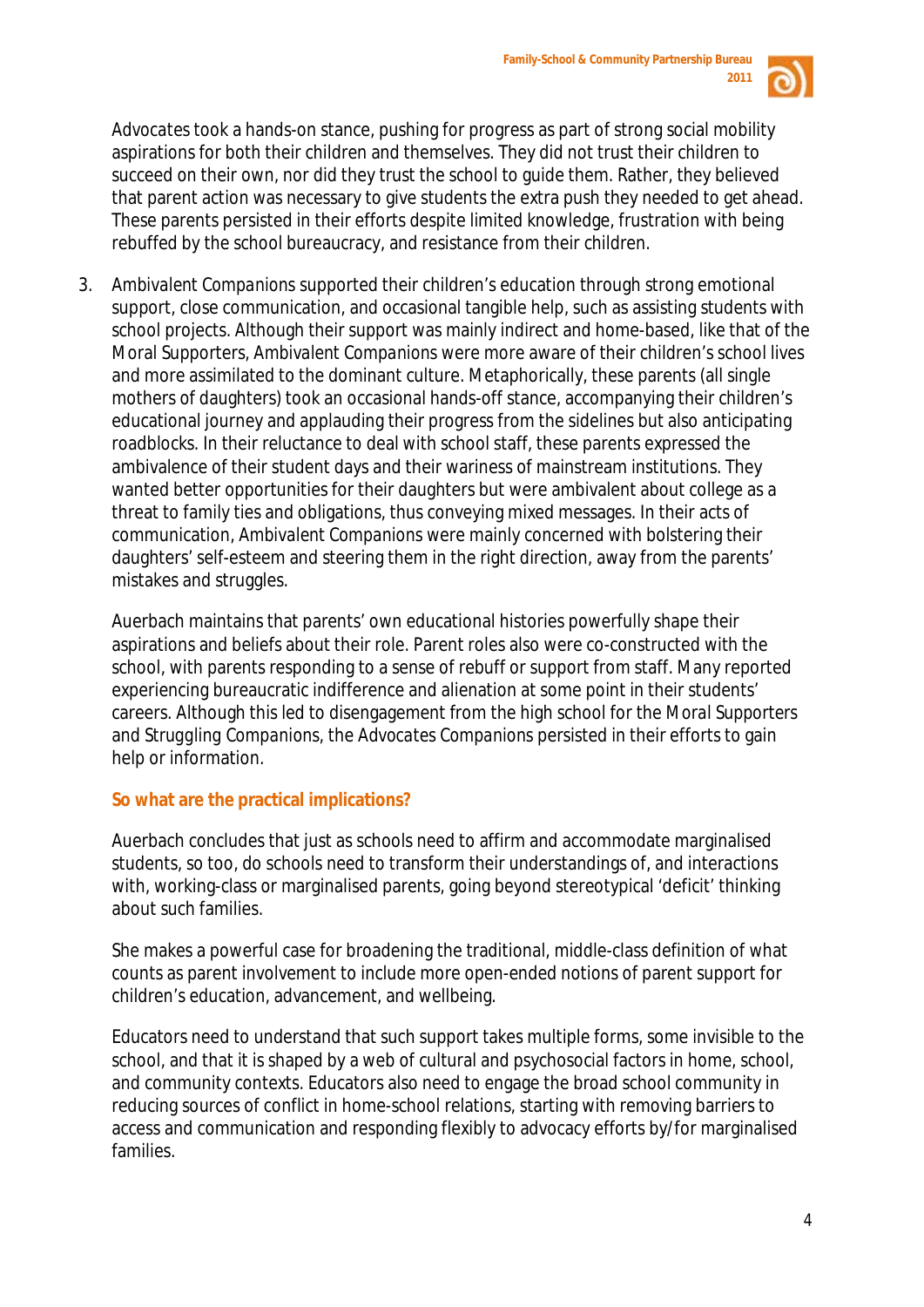

Finally, schools, parent programs, university access programs, and government initiatives should capitalise on parents' intense concern and need for information to engage more marginalised families in their children's education. Information needs to be available in multiple languages and formats and through small-scale culturally relevant parent outreach programs.

"...The better educators understand how families support education, the better schools can promote partnerships with informed parent participation and respectful, culturally sensitive, home-school relations. Such collaboration, in turn, will contribute to more equitable outcomes and more manageable 'border crossings' between home and school..." (p.279).

Auerbach, S. (2007). From moral supporters to struggling advocates: Reconceptualizing parent roles in education through the experience of working-class families of color. Urban Education*,* 42 (3) , 250-283.

Available at URL address: <http://uex.sagepub.com/content/42/3/250>

(Note: If you register for a free online trial of Sage Education publications you can access this and other articles for a month. See the Register box on this link at the top of the page).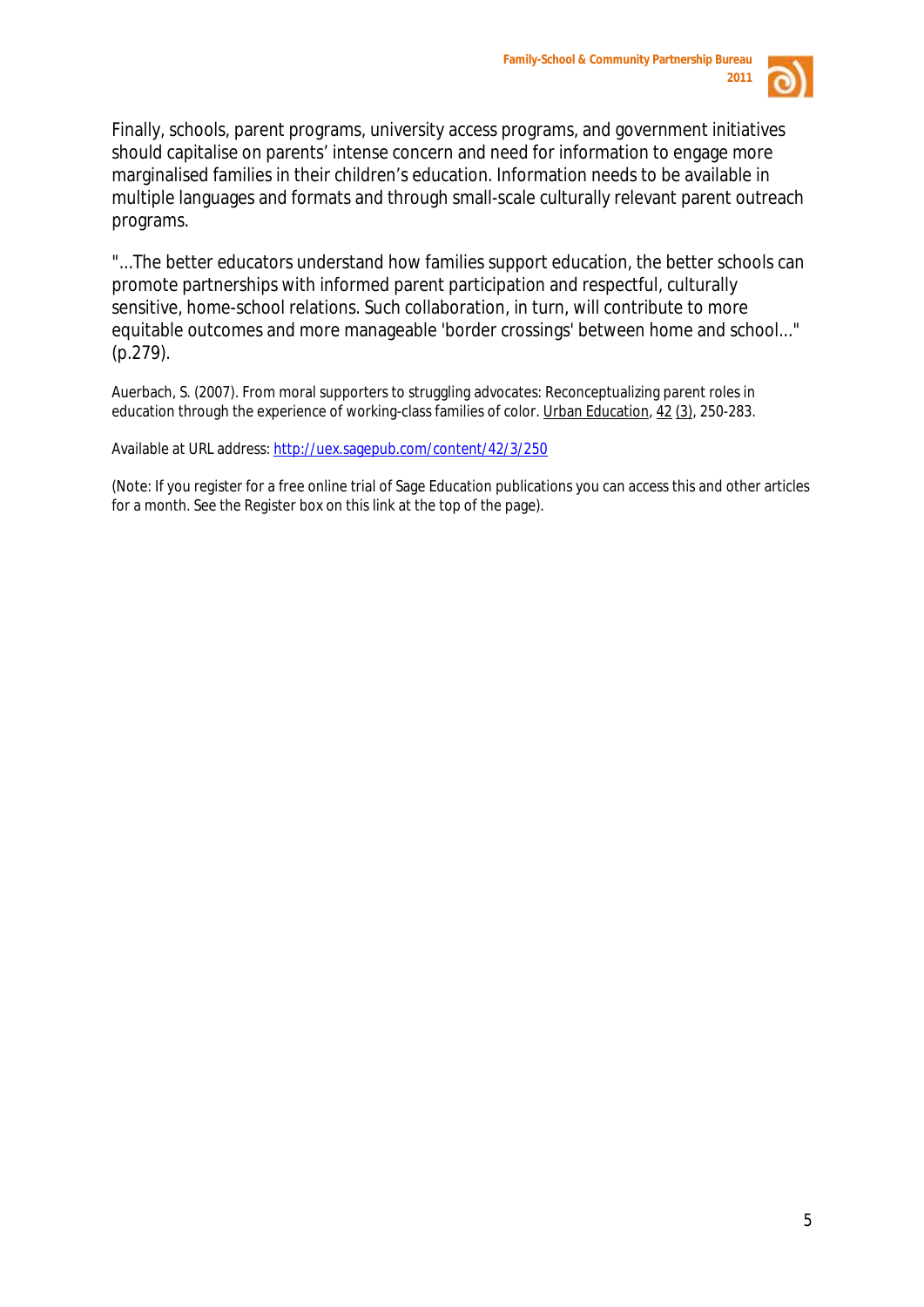

# **Parents' Involvement in Their Children's Education (Berthelsen & Walker, 2008, AUS).**

The nature of parental involvement in children's education in the early years of school is investigated in this paper, as well as the relationship between parental involvement and children's learning competence. The paper briefly reviews research findings on parental involvement and then analyses data from *Growing Up in Australia*: *The Longitudinal Study of Australian Children (LSAC)*, using data on children in Years 1 and 2.

The paper addresses questions such as:

- § *What expectations do parents have for their child's education?*
- § *How responsive do parents believe schools and teachers are to their needs?*
- § *What contact do parents have with their children's school/ teachers in the early years of school?*
- § *Does parental involvement predict children's learning competence?*

Berthelsen and Walker note the research evidence indicating that when schools and families work together, children have higher achievement in school and stay in school longer. However, they also comment that while extensive research indicates there are important links between parenting and children's academic and behavioural competence at school, there is less research on 'academic socialisation', which they conceptualise as the variety of parental beliefs and behaviours that influence children's school-related development.

Berthelsen and Walker believe there is a need for increased understanding about how, and why, parents understand their involvement in different ways. Some parents may be involved because they believe they bear the primary responsibility for their children's educational achievement. Others may have a notion of partnership and shared responsibility with schools. Still others may not believe they should take an active role, or may lack the confidence to be involved. The authors note that 'for these latter parents, developing personal self-efficacy beliefs that one can be effective in supporting children's learning at home and at school requires encouragement by teachers and schools, as well as opportunities to participate' (p.35).

Findings from their own research on Australian kindergarten age children included the following:

- § In the Australian data there were relatively high levels of parental engagement, according to both parental self reports and teacher reports. Teachers indicated that almost two-thirds of the parents were very involved in their children's education.
- § Most parents had high expectations including, for example, that their child would complete school and go on to post-secondary study, either to complete a university degree or a vocational course.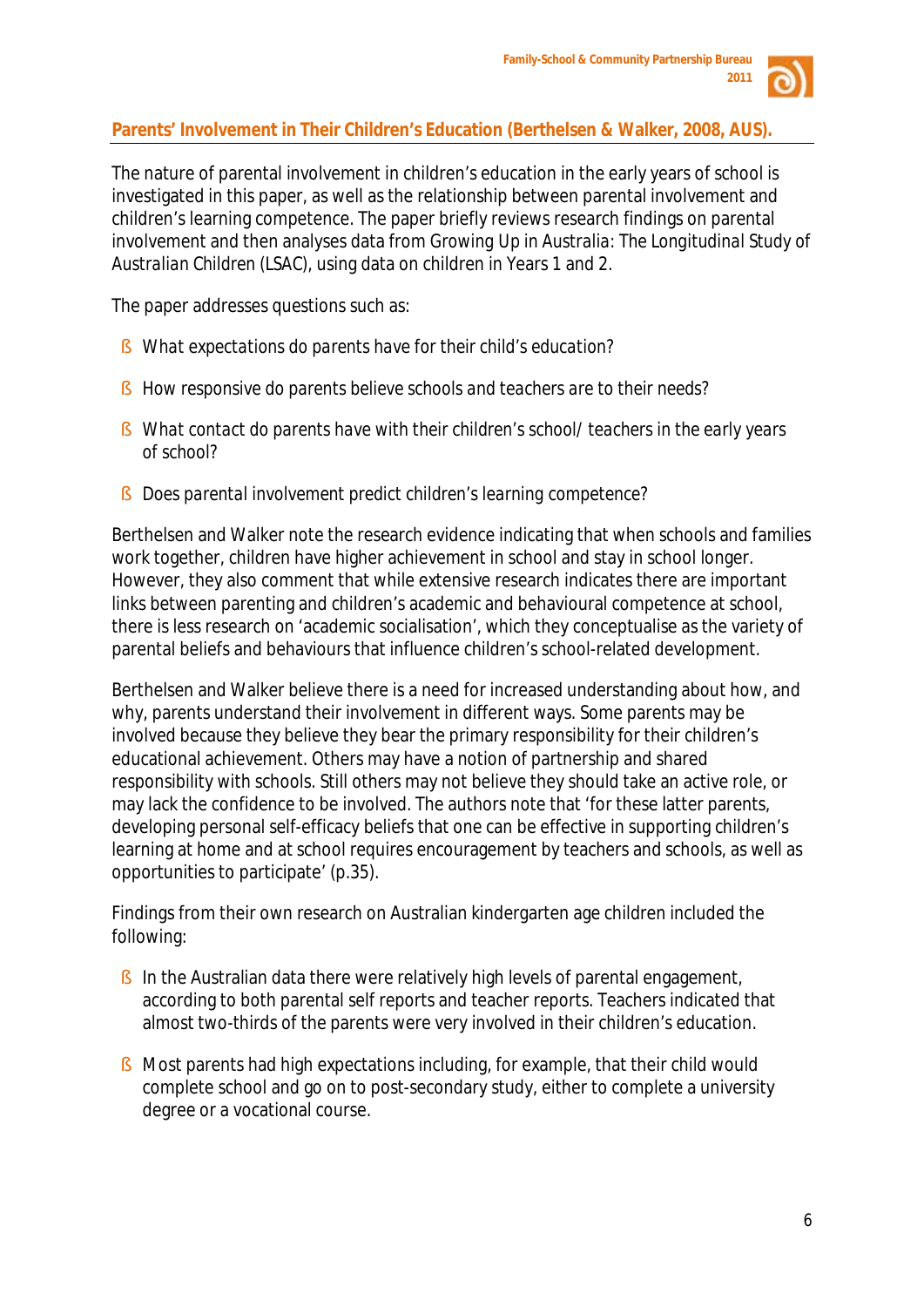

- § Parents reported that schools were relatively responsive to family needs and supportive of family involvement. They felt that schools had actively helped them to be aware of opportunities to be involved in their child's schooling.
- § The level of engagement in particular school-related activities, as reported by parents, indicated that parents most frequently talked with other parents at the school or visited the child's classroom.
- § Teachers reported that direct contact with the parents through some form of communication (face-to-face or written) was the most frequent way in which parents were involved. Higher levels of parental involvement were evident for families with a higher household income.

Some relevant findings from the literature review were that:

- § While parental involvement can be *correlated* with child outcomes in language and literacy, mathematical thinking, and approaches to learning, a *causal* link should not be inferred. It may also be that parental involvement is an *effect* of children's competence, as much as a cause.
- § Parental involvement is not always positively associated with children's learning. Increased parental involvement may also occur in response to learning difficulties.
- § Practices in school that that provide support and resources for parent involvement in their children's schooling yield greater and longer-lasting benefits than many efforts that consume a large share of public educational spending, such as smaller class sizes and after-school programs.
- § Offering involvement activities without forming strong family–school partnerships is unlikely to yield increased parental participation, especially for those families that are most alienated by traditional schooling practices.
- § While the frequency of family–school contact can foster relationships, the quality of contacts makes the largest difference. Engaging parents in strong partnerships requires schools to solicit and respond to parents' suggestions and concerns. Schools must ask what they can do to make parents feel more confident and comfortable with involvement and to provide the activities and resources that parents need to feel empowered.

Berthelsen, D. & Walker, S. (2008). Parents' involvement in their children's education, Family Matters*,* 79 , Australian Institute of Family Studies).

Available at URL address: <http://www.aifs.gov.au/institute/pubs/fm2008/fm79/bw.pdf>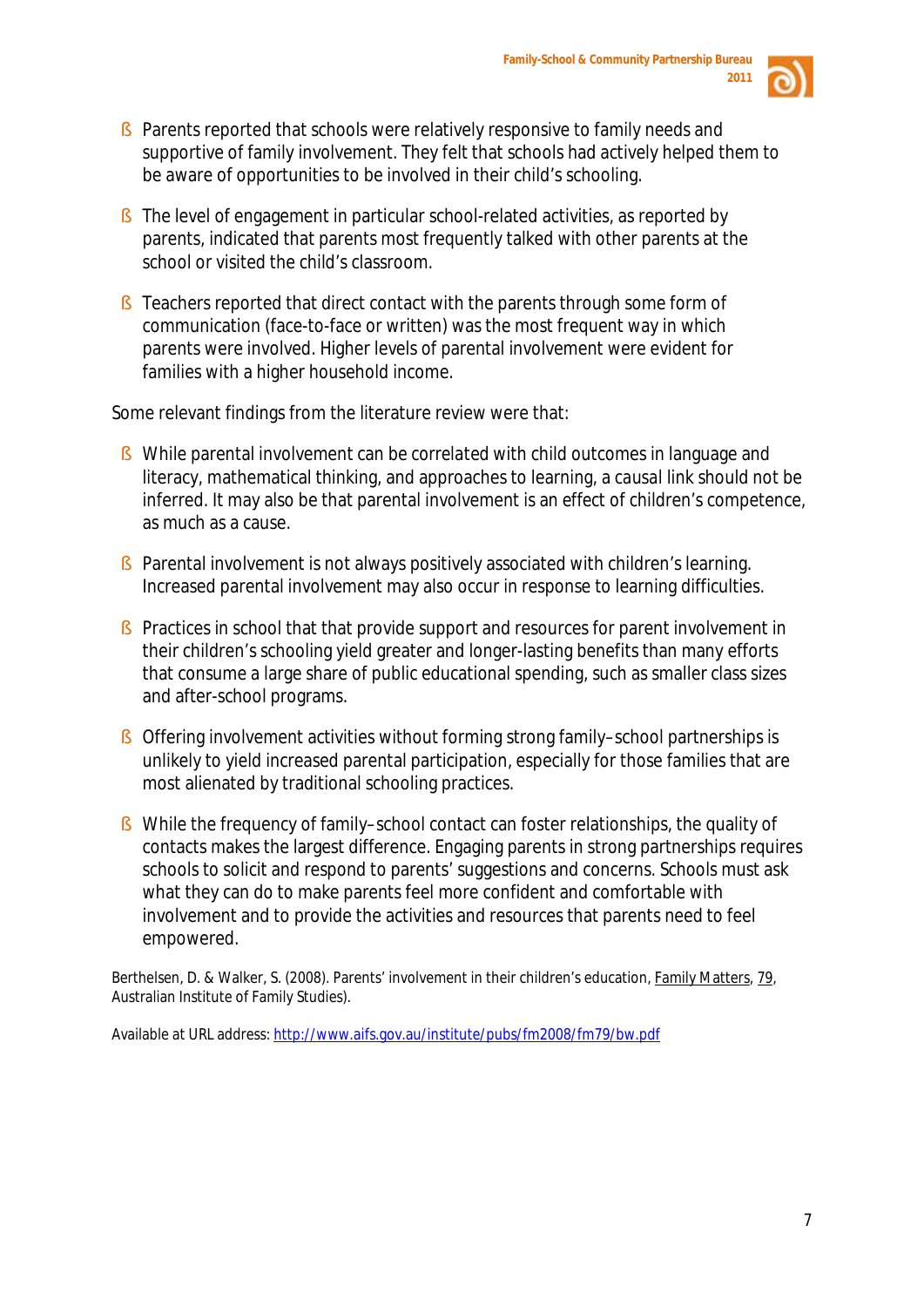

# **Successful Home-School Partnerships (Bull, Brooking & Campbell, 2008, NZ).**

This New Zealand report describes the findings of a research project designed to improve understanding of the key elements of successful home–school partnerships and how they operate in different school settings. The project included a review of evidence from seven international case studies and four recent evaluations of New Zealand initiatives, as well as an empirical research component comprising seven case studies from a range of different types of primary and secondary schools, including a special school and a Māori language immersion school.

The authors report that the research literature is unequivocal in showing that parental involvement makes a significant difference to educational achievement. Their literature review on parental involvement identifies a perceived need and increased demand for it, high levels of creativity and commitment by providers, a range of approaches to it, and appreciation by families.

The authors also argue, however, that there is presently little evidence about exactly what sort of involvement makes a difference to student achievement, and little robust data linking home–school partnerships to improved outcomes for students. The authors emphasise that this should not be taken to mean there are no links; rather, that there is a real need for more longitudinal studies specifically designed to look for the impact of such initiatives.

Bull, Brooking and Campbell nonetheless conclude that both the research literature and their own case studies suggest that successful home–school partnerships have certain key features:

# **Features of successful home-school partnerships**

- § Relationships in successful home–school partnerships are collaborative and mutually respectful.
- § Successful partnerships are multi-dimensional and responsive to community needs.
- § Successful home–school partnerships are planned for; embedded within whole school development plans; well resourced; and regularly reviewed.
- § Successful partnerships are goal oriented and focused on learning.
- § Effective parental engagement happens largely at home.
- § There is timely two-way communication between school and parents in successful partnerships.
- § Building successful home–school partnerships takes time and commitment.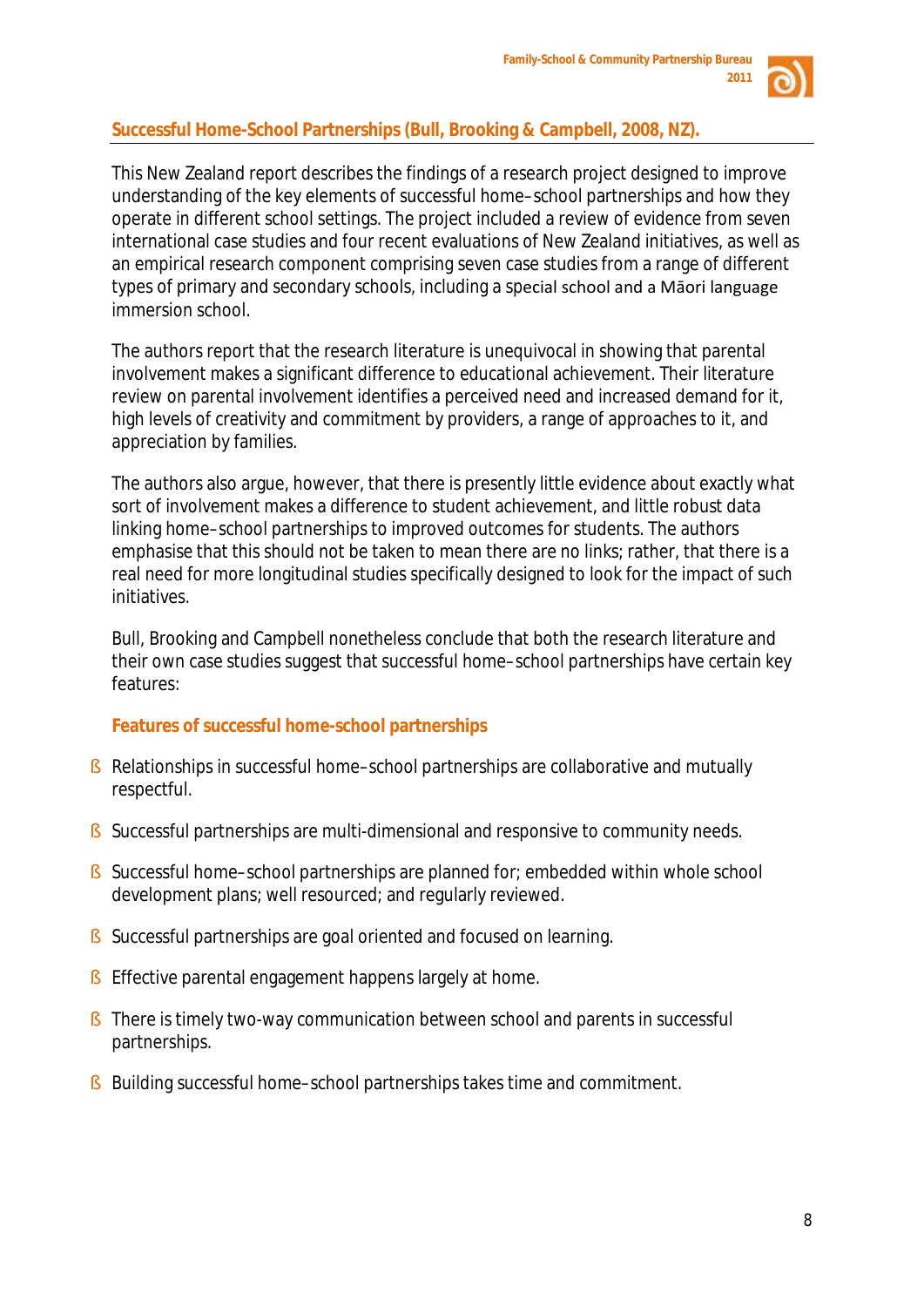

In nearly all the case studies, teachers, parents, and some children thought the principal was a key player in establishing successful partnerships. Teachers' attitudes also seemed to be critical. The manner in which power is shared was seen as an important influence on how partnerships develop.

# **Purposes of initiatives**

In the schools Bull, Brooking and Campbell surveyed, partnership initiatives had a range of different purposes. Sometimes the purpose was simply giving information to parents, sometimes it was about aligning home–school practices, and sometimes it was about the school and home working together to create something that neither partner could have produced on their own. Regardless of the purpose of the initiative, the development of positive relationships was seen as an essential first step in developing successful home– school partnerships.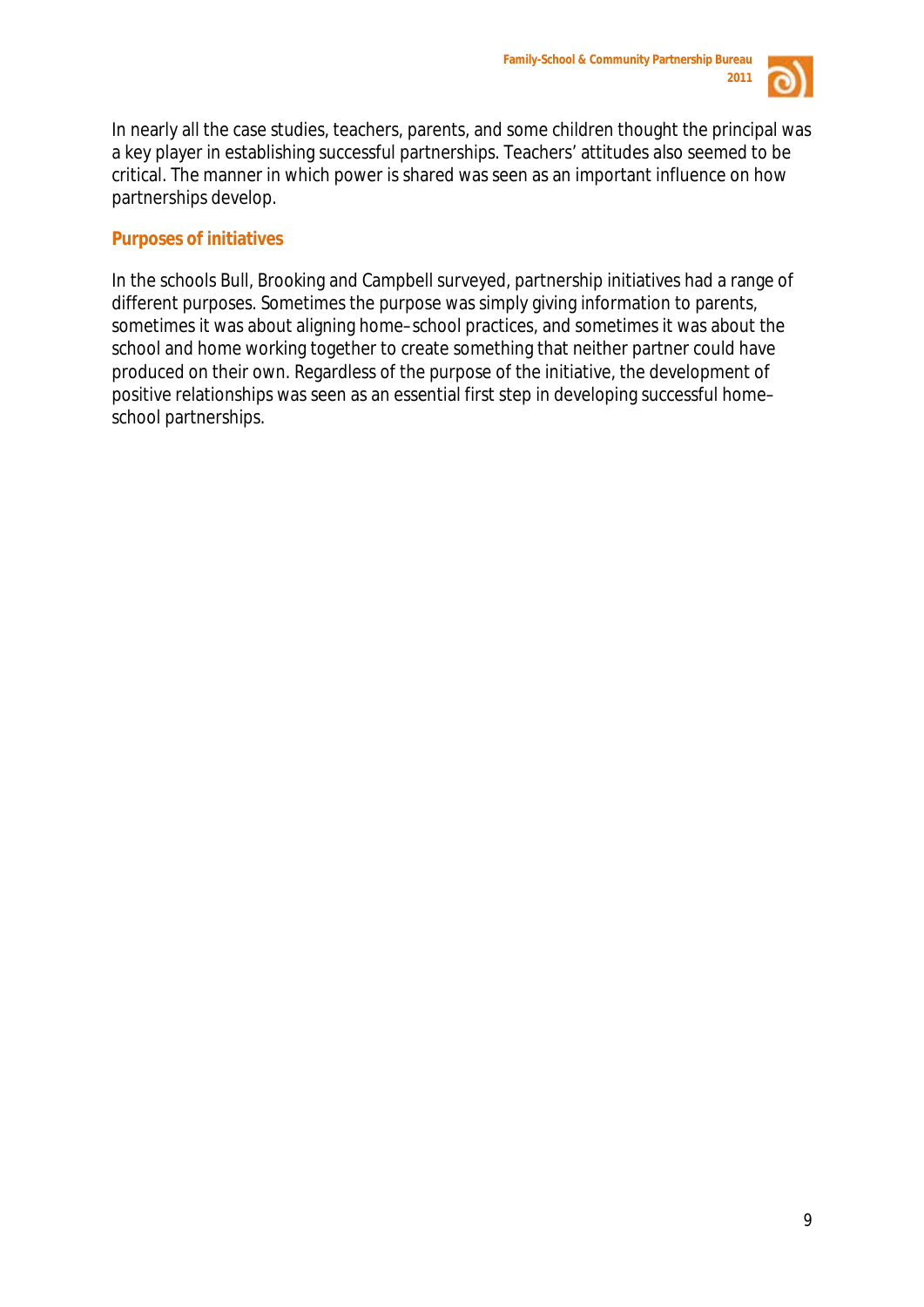

# **Different contexts**

Home–school partnerships were perceived to be easier to establish in small schools, and in closely knit communities, and to be more difficult with secondary age students.

It was observed that outreach workers can play an important role in establishing home– school partnerships in communities where the language and culture of the home is different from those of the teachers. In the special school and the *kura kaupapa Māori* (Māori language school), the partnerships were seen to be qualitatively different from those in mainstream settings.

# **Communication and the role of technology**

Several case study schools were exploring ways of modifying current school practices such as parent–teacher interviews and homework to facilitate more genuine two-way communication between school and home. Technologies such as mobile phones, the internet and DVDs were being used creatively in some schools to strengthen links between school and home.

The report concludes that we really know little about the effectiveness of home–school partnerships as strategies for reducing disparity and/or developing successful 21st century learners.

Specifically, it suggests there is a need to find out more about exactly what sort of home– school partnerships are beneficial, how they are beneficial, and to whom.

Bull, A., Brooking, K. & Campbell, R. (2008). Successful Home-School Partnerships. Report prepared for Ministry of Education by New Zealand Council for Educational Research.

Available at URL address: <http://www.educationcounts.govt.nz/publications/schooling/28415/3>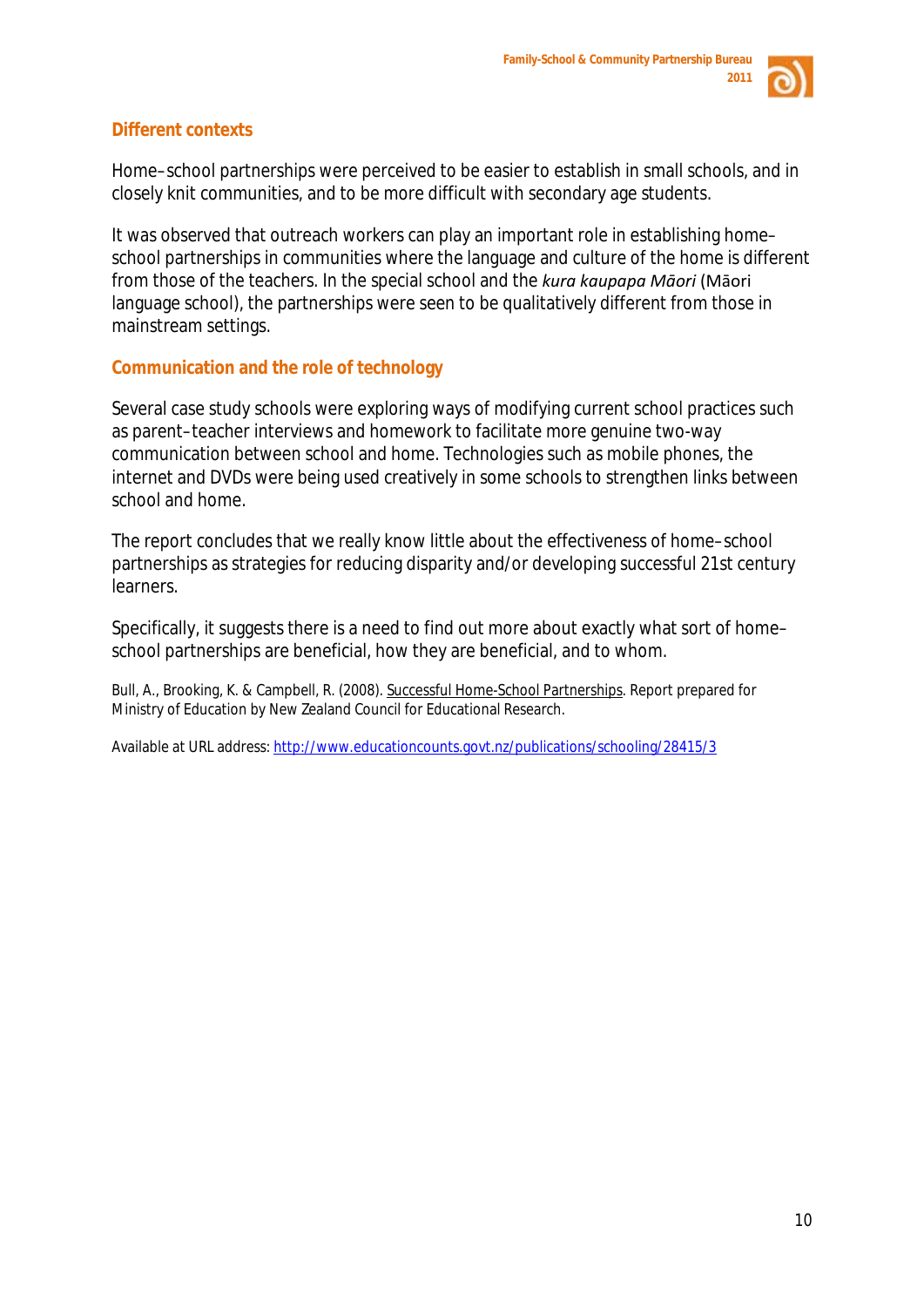

# **Why Fathers Matter to their Children's Literacy (Clark, 2009, UK).**

Published by the National Literacy Trust in Britain, this paper notes that while research has established a clear link between parental involvement and children's educational attainment, much of it has focused on mother-child interactions. However, ideas of fatherhood and traditional gender roles are changing and there are now high social expectations for fathers to spend time with their children, with workplace provisions such as paternity leave and flexitime supporting this.

As the literature on father involvement and children's literacy outcomes is limited, Clark broadened her focus to encompass evidence regarding father involvement and general child outcomes. Her overview addresses the following questions:

- 1. What is the level of fathers' involvement in their children's literacy practices and how are fathers involved? Are mothers and fathers differently involved? Do specific types of involvement at one stage of development result in particular outcomes later in childhood or adolescence?
- 2. What is known about the influence of father involvement on children's literacy practices? What is the influence of father involvement on child outcomes over and above that of mothers? And is father involvement equally beneficial to boys and girls?

Clark cautions, however, that children's well being is shaped by multiple factors including family structure, access to resources and a range of other cultural and economic conditions, and that patterns of father involvement can only be one factor in a large and diverse array of possible contributors to developmental outcomes.

Clark's review found that fathers are involved in their children's literacy to a lesser degree than mothers, and that the father's level of engagement and the influence of that engagement will differ at different points in the child's development. There is evidence that fathers interact with their children in a different way than mothers do, in that fathers engage in more playful social interactions than in practical caretaking tasks. However, the research evidence in this area is sketchy and inconsistent. Research findings on whether fathers interact more, or differently, with their sons compared with their daughters, are also inconclusive.

Importantly, there is evidence that early father involvement with a child was associated with continued involvement throughout childhood and adolescence, indicating that engaging fathers in their children's lives from an early age may strongly increase the likelihood that they remain involved throughout their children's childhood.

One important finding Clark references (Fagan & Iglesias, 1999) is that actual changes in the *quality* of paternal behaviour are necessary for significant outcomes to come about, suggesting that an emphasis on increased *quantity* of father involvement alone may not be sufficient to bring about change or beneficial impacts.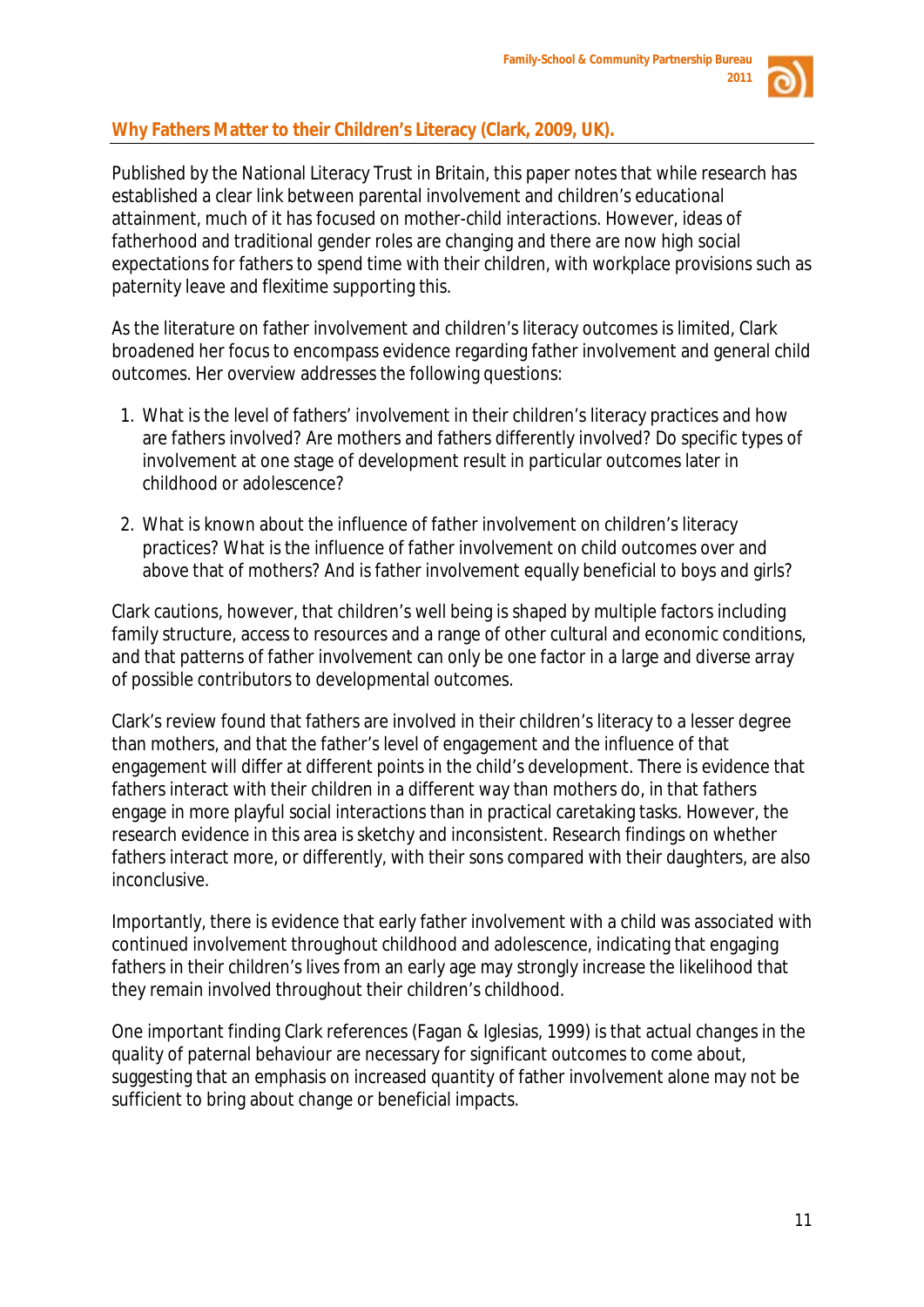

Clark concludes that fathers have an important role to play in their children's literacy development, and that involving fathers in their children's literacy activities not only benefits their children. There are also numerous benefits that have been reported for the fathers themselves, including greater skill acquisition, greater confidence and self-esteem, a better father-child relationship, and increased engagement with learning.

Clark, C. (2009). Why Fathers Matter to their Children's Literacy. National Literacy Trust.

Available at URL address: [http://www.literacytrust.org.uk/assets/0000/0770/Father\\_review\\_2009.pdf](http://www.literacytrust.org.uk/assets/0000/0770/Father_review_2009.pdf)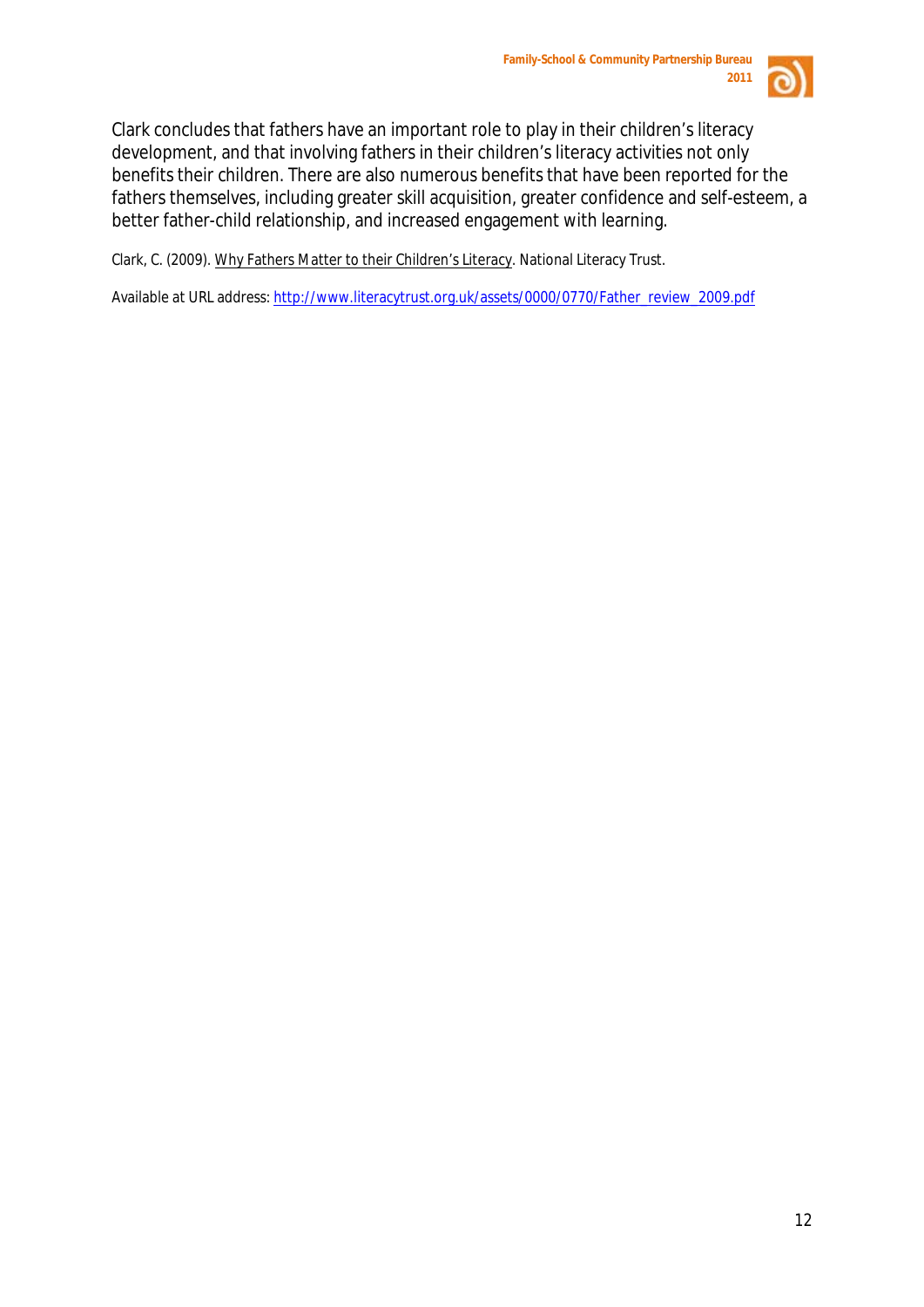

# **The Impact of Parental Involvement, Parental Support and Family Education on Pupil Achievements and Adjustment: A Literature Review** (**Desforges with Abouchaar, 2003, UK).**

Aimed at identifying reliable research evidence on the relationship between parental involvement, parental support and family education on pupil achievement and adjustment in schools, this comprehensive review of English language research conducted in Britain, Europe, Australia, New Zealand and Canada found two distinct bodies of literature.

The first focuses on describing and understanding the nature, extent, determinants and impact of spontaneously occurring parental involvement on children's educational outcomes. The authors comment that recent research in this area is of a very high quality.

The second focuses on describing and evaluating attempts to intervene to enhance spontaneous levels of involvement.

# **Key findings**

§ Parental involvement takes many forms including:

good parenting in the home (the provision of a secure and stable environment, intellectual stimulation, parent-child discussion, good models of constructive social and educational values and high aspirations relating to personal fulfilment and good citizenship)

contact with schools to share information

participation in school events

participation in the work of the school, and

participation in school governance.

- § Most importantly, parental involvement in the form of 'at-home good parenting' has a significant positive effect on children's achievement and adjustment, even after all other factors shaping attainment have been taken out of the equation. In the primary age range, the impact caused by different levels of parental involvement is much bigger than differences associated with variations in the quality of schools. The scale of the impact is evident across all social classes and all ethnic groups.
- § Other forms of parental involvement do not appear to contribute to the scale of the impact of 'at-home' parenting.
- § The extent and form of parental involvement is strongly influenced by family social class, maternal level of education, material deprivation, maternal psycho-social health and single parent status; also, to a lesser degree, by family ethnicity.
- § Differences between parents in their level of involvement are associated with social class, poverty, health, and also with parental perception of their role and their levels of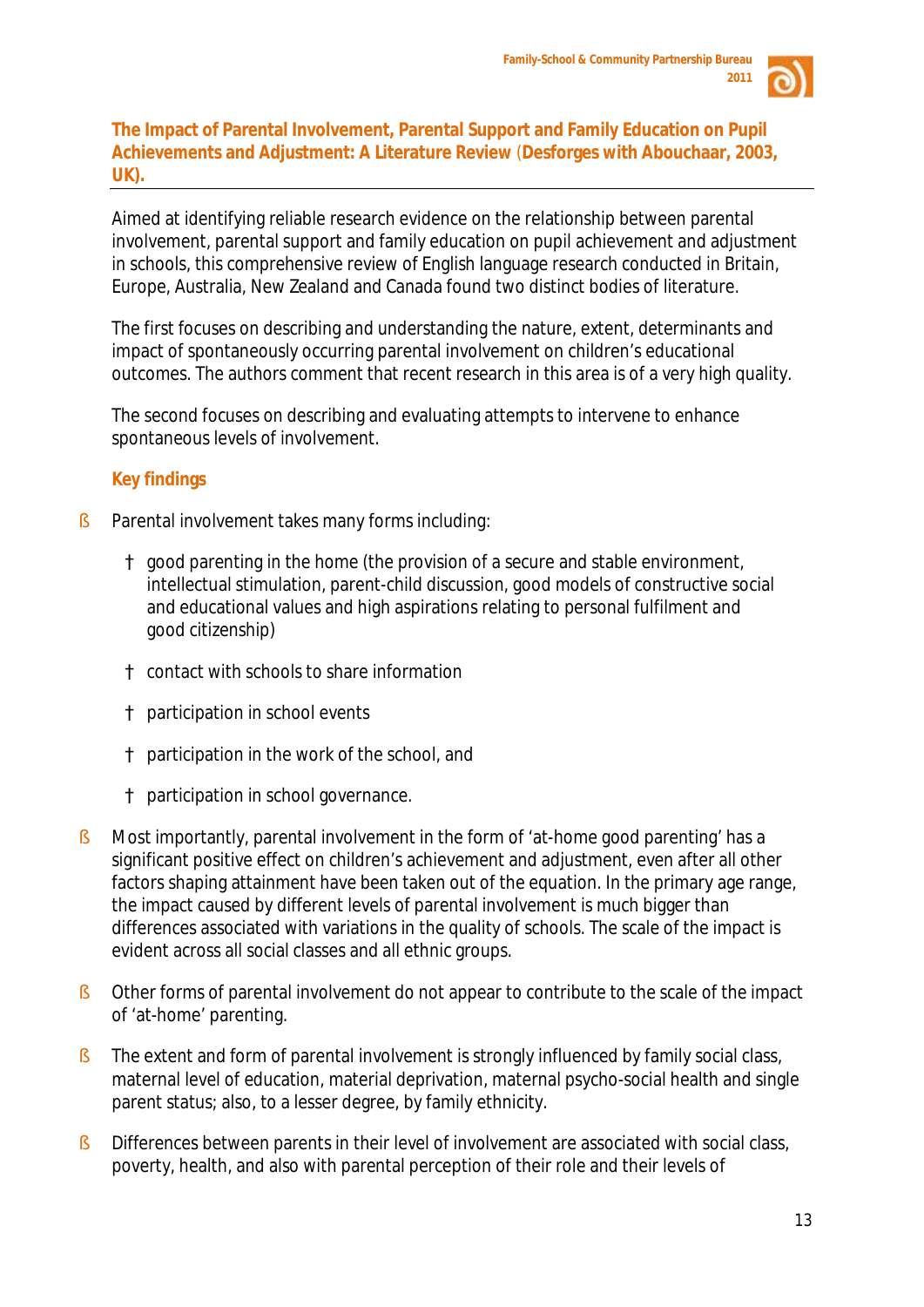

confidence in fulfilling it. Some parents are put off by feeling put down by schools and teachers.

- § The extent of parental involvement diminishes as the child gets older and is strongly influenced at all ages by the child characteristically taking a very active mediating role.
- § Parental involvement is strongly influenced by the child's level of attainment: the higher the level of attainment, the more parents get involved.
- § Research provides a clear model of how parental involvement works. In essence, parenting has its influence indirectly through shaping the child's self concept as a learner and through setting high aspirations.
- § The research on interventions to promote parental involvement reveals a large number of approaches ranging from parent training programs, through to initiatives to enhance home school links and on to programs of family and community education.

High levels of creativity and commitment were evidenced on the part of providers, high levels of appreciation on the part of participants, and a perceived need and demand for such support.

In this context, the authors note that the evaluations of interventions are often too technically weak to describe the scale of the impact on students' achievement - but that this is not to say particular approaches or activities don't work.

The review concludes by noting (as at 2003) that:

- § We have a good enough knowledge base to understand how spontaneous parental involvement works in promoting achievement.
- § Current interventions, whilst promising, have yet to convincingly deliver the achievement bonus that might be expected.
- § The achievement of working class pupils could be significantly enhanced if we systematically applied all that is known about parental involvement.

Desforges, C. with Abouchaar, A. (2003). The impact of parental involvement, parental support and family education on pupil achievements and adjustment: A literature review. London, Dept. for Education and Skills.

Available at URL Address: [http://www.bgfl.org/bgfl/custom/files\\_uploaded/uploaded\\_resources/18617/Desforges.pdf](http://www.bgfl.org/bgfl/custom/files_uploaded/uploaded_resources/18617/Desforges.pdf)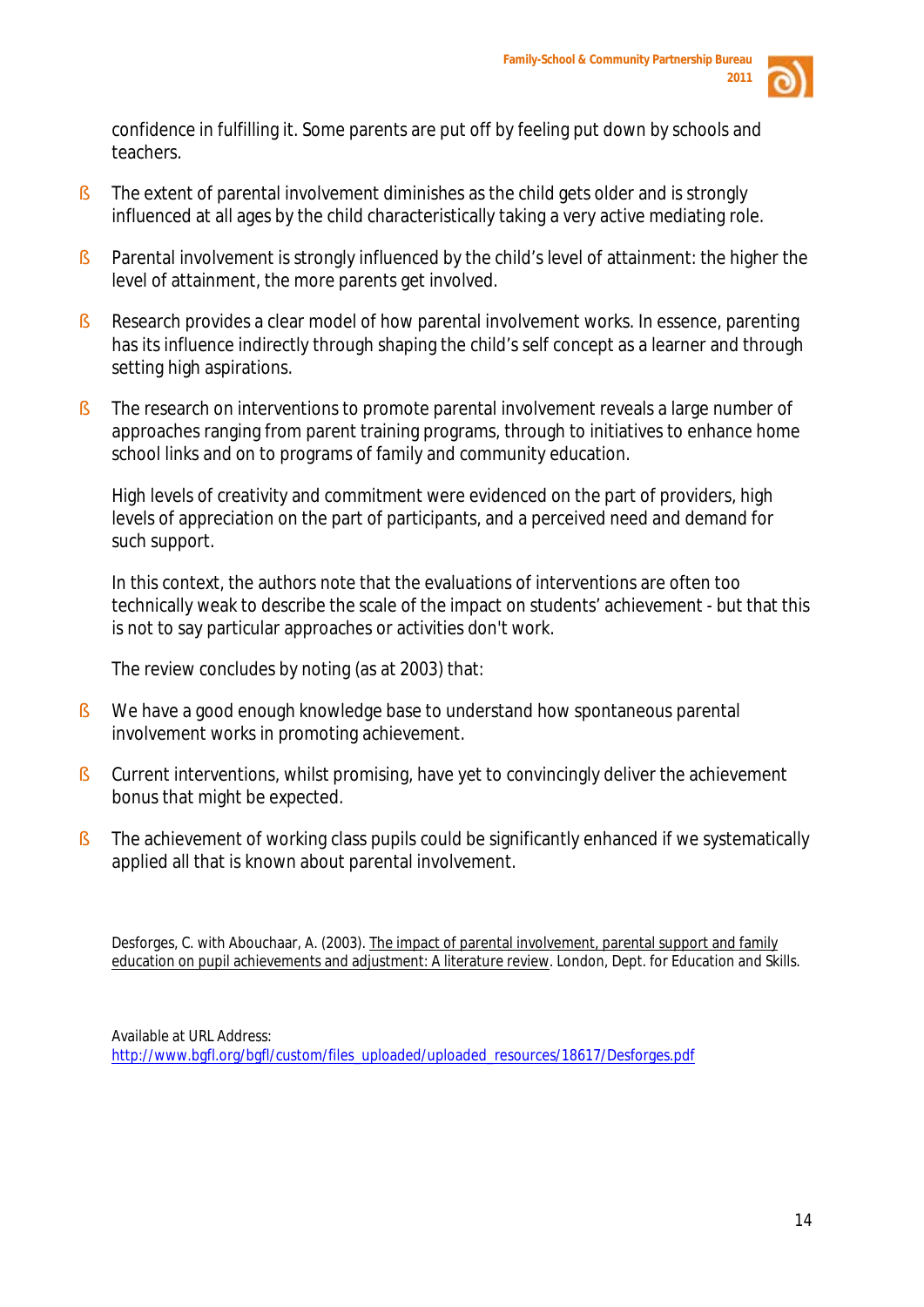

# **Literature Review: Parent Involvement (Edstar Inc., 2007, USA).**

This literature review, produced by the American group Edstar, asks us to question some of the conventional wisdom about parental involvement and children's academic achievement. Because such a correlation seems intuitively incontrovertible (and also reassuring), some naive conclusions have been drawn. This is especially so because there are a myriad of definitions of both 'parental involvement' and 'academic achievement' in the research on parental involvement, and because so few of the studies are empirically based.

The authors observe that recent research shows parental involvement comes in many forms. Some positively affect student academic outcomes; others have little or no effect, and some are potentially or actually detrimental (e.g. parental involvement that includes badgering children to do their homework is not conducive to academic success).

The review focuses on significant *meta-analyses* (a research technique which amalgamates, summarises, and reviews previous quantitative research). Citing those previously undertaken by Jeynes (2005) and Fan and Chen (2001), the authors point out that 'parental aspirations' are the best predictor of student achievement in so far as when parents had high expectations of their children's performance, the children performed best. A parenting style that was supportive yet firm was the most helpful.

"... Parents who have high expectations and who provide caring home environments, with discipline conducive to learning, do much to raise the aspirations of their children and thus, impact their academic achievement..." (p.14).

Summarising research by Auerbach (2007) and Ingram, Wolfe and Lieberman (2007), the review suggests that such high parental expectations are most effective when school staff mirror them. The authors endorse Auerbach's conclusion that much of the research assumes a level playing field for all, and fails to take into account cultural differences in methods of parental involvement and the challenges some parents face from resistant school staff. Poor and working class parents have less power and influence over their children's education and parents who believe they have little influence in altering the status quo are less likely to try (Auerbach, 2007).

Some practical implications for both parents and schools are drawn from this literature review:

*For parents:* Caring environments with a proper balance of discipline and independence supplement high aspirations, maximising the effects for high academic achievement. Practical examples include: having home schedules (e.g. bedtimes and morning routines), providing an area for children to do their homework, transporting children to and from school and being interested in their schoolwork, but not overly so.

*For school staff:* Parents who are treated as if their concerns matter will have a closer rapport with the school system, which may translate to a better attitude toward their children's education.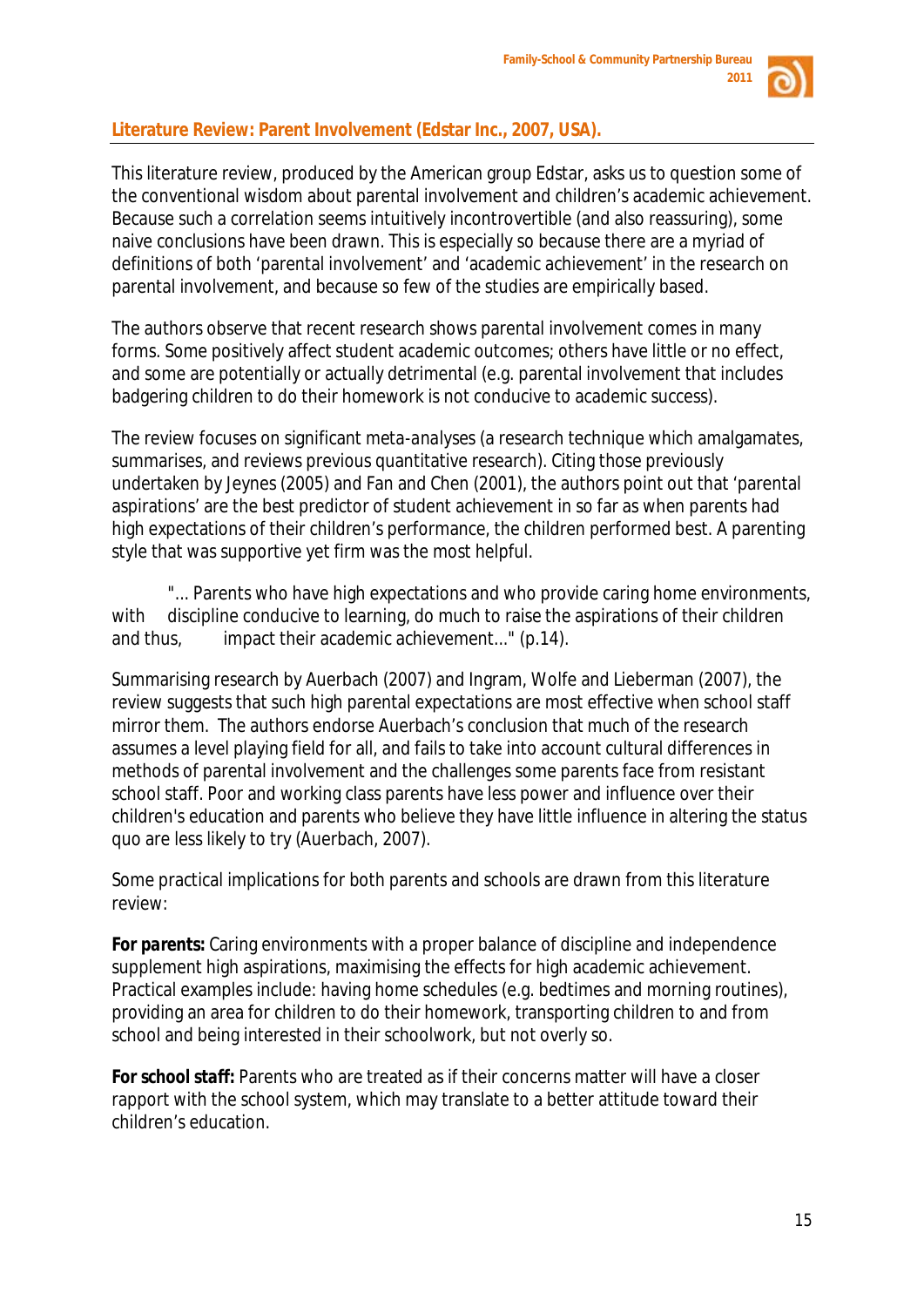

Parents of minorities sometimes feel marginal when trying to communicate with school staff. They feel as if they are being treated as if they have little of value to contribute. Schools should make parents aware of the roles they can play which will help them help their children.

"...Treating students as if they are 'at risk', or treating their parents as if they have nothing of value to contribute to the school, hinders students academically. All students benefit from positive adult attitudes, both at home and at school. Schools should make parents aware of the roles they can play which will help them help their children. They should also value contributions of low income and minority parents, and take care to communicate that their contributions are valued' (p.14).

Edstar Incorporated (2007). Literature Review: Parent Involvement. Raleigh-Durham, N.C.

Available at URL address[: http://www.edstar.us/nuggets/EDSTARLitRvw\\_FamInvolv.pdf](http://www.edstar.us/nuggets/EDSTARLitRvw_FamInvolv.pdf)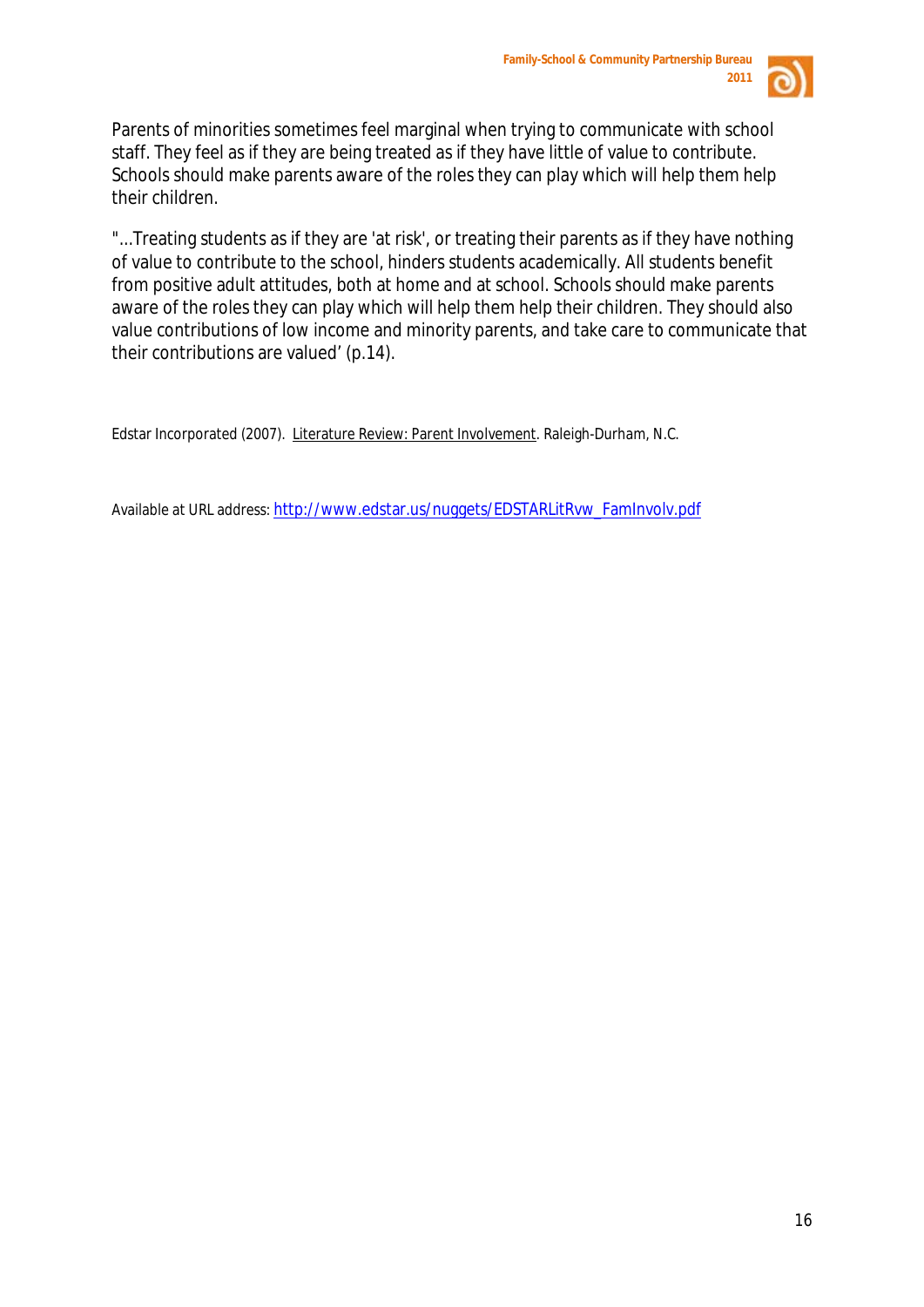

## **Engaging Parents in Raising Achievement. Do parents Know They Matter? (Harris & Goodall, 2007, UK)**

This report by Professor Alma Harris and Dr Janet Goodall of the University of Warwick presents the findings from a research project focussing on the relationship between parental engagement and raising achievement.

Funded by the British Department for Education and Skills, the *Engaging Parents to Raise Achievement (EPRA)* project was intended to trial new ways of engaging parents in schools, particularly those parents seen as 'hard to reach'.

The project funded innovative work in more than one hundred secondary schools across England and was an important catalyst for innovation and change. It encouraged schools to prioritise parental engagement and provided them with the impetus to trial innovative approaches to working with parents.

The data showed that there was a positive relationship between increased parental engagement, particularly in the case of 'hard to reach parents', and improved attendance, behaviour and positive learning outcomes. Key findings were:

- § Parental engagement is a powerful lever for raising achievement in schools. Where parents and teachers work together to improve learning, the gains in achievement are significant.
- § Parents have the greatest influence on the achievement of young people through supporting their learning in the home, rather than supporting activities in the school.
- § Many schools *involve* parents in school-based or school related activities. This constitutes parental *involvement* rather than parental *engagement*. Where these activities are not directly connected to learning they have little impact on pupil achievement.
- § Parental engagement is linked to socio-economic status and to parental experience of education. Parents from certain ethnic and social groups are less likely to engage with the school, but can be encouraged through specific forms of support like literacy classes.
- S The higher the level of the child's attainment, the more parents get involved.
- § There are different perceptions of parental engagement. Parents view it as offering support to students while teachers tend to view it as a means to improved behaviour.
- § Schools that successfully engage parents in learning, consistently reinforce the fact that 'parents matter'. They develop a two way relationship with parents based on mutual trust, respect and a commitment to improving learning outcomes.
- § Parents who are viewed as 'hard to reach' often see the school as 'hard to reach'.
- § Barriers to parental engagement include practical issues such as lack of time, language and literacy barriers, child care issues and the ability to negotiate the school system.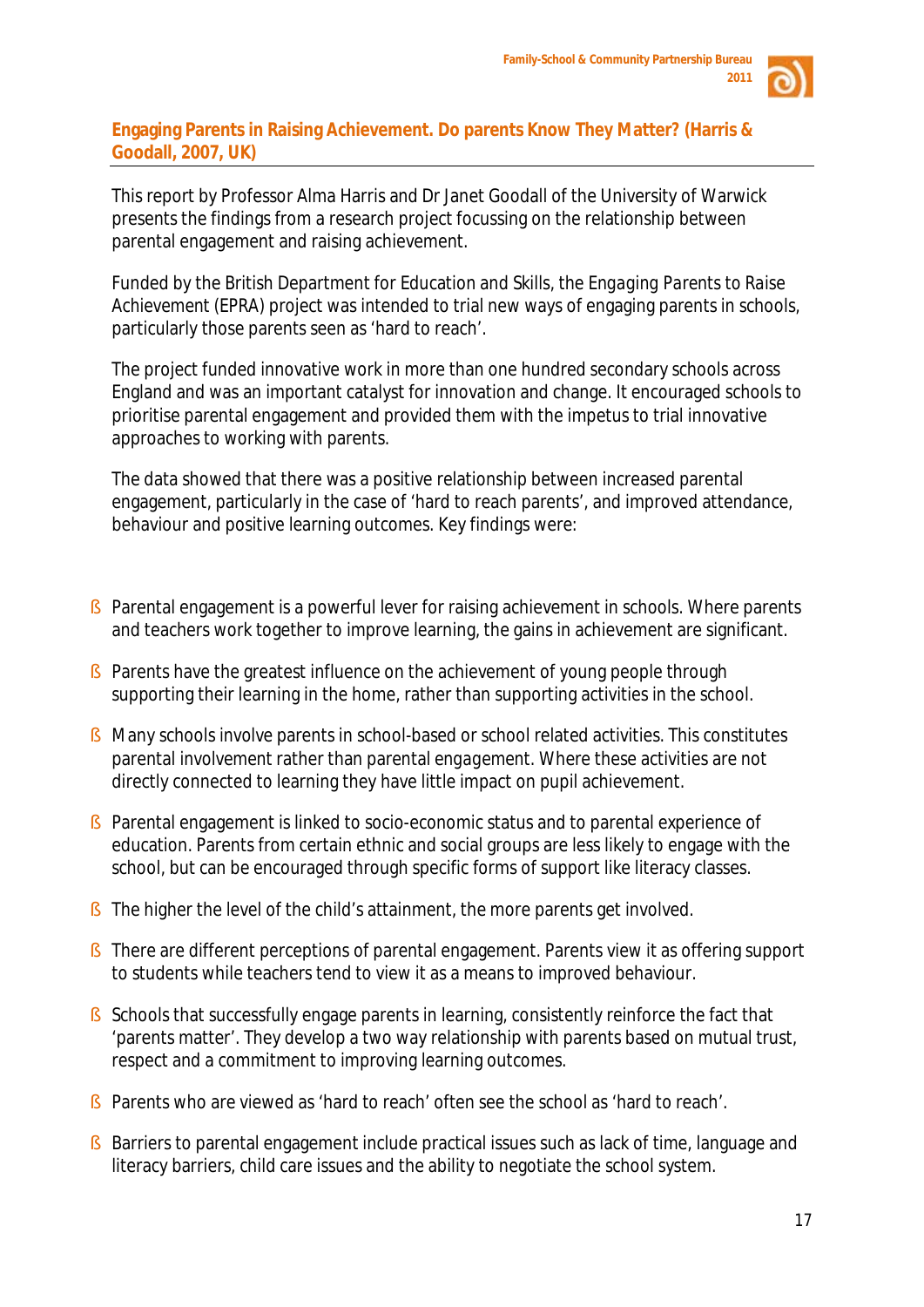

# **Key implications for schools**

- § Parental engagement must be a priority rather than a bolt-on extra. It needs to be fully embedded and integrated in teaching and learning plans, and built into forward planning.
- § Communication with parents must be two way. Schools need to be clear about the aims of all communication with parents and to be prepared to listen and respond appropriately to parents' needs.
- § Engaging 'hard to reach parents requires specific strategies that meet the need of the particular parent group.
- § Schools should consider the uses of new technologies in engaging parents but with caution. Technology is not an end in itself. The main aim is to engage parents in learning as this is the most powerful way of raising achievement even in the most challenging contexts.

Harris, A. & Goodall, J. (2007). Engaging Parents in Raising Achievement. Do parents Know They Matter? Research Report DCSF-RW004, University of Warwick, UK.

Available at URL address[: http://wiki.ict-register.net/images/0/0a/July\\_07\\_Every\\_parent\\_matters.pdf](http://wiki.ict-register.net/images/0/0a/July_07_Every_parent_matters.pdf)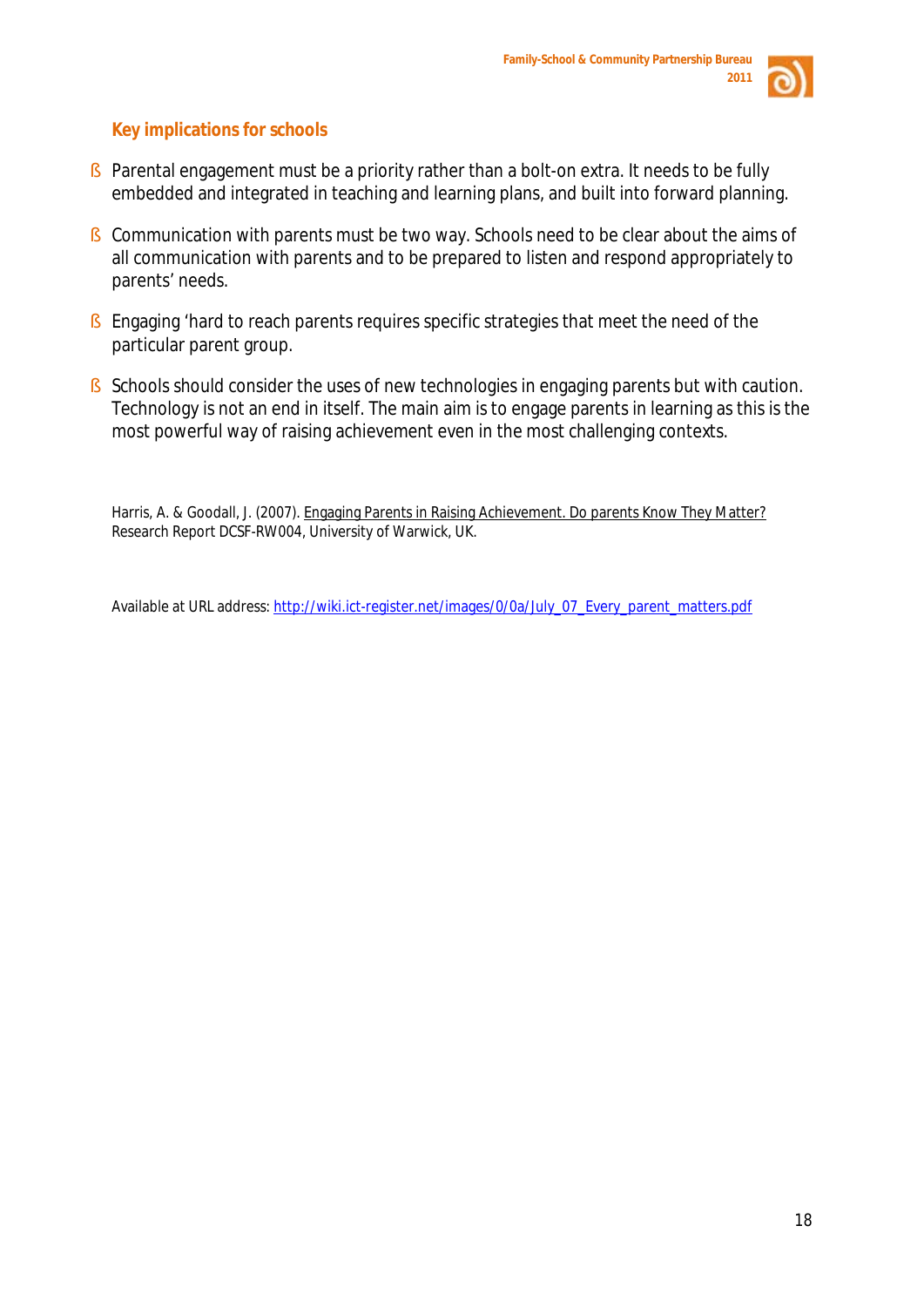

# **Teachers Make a Difference: What is the research evidence? (Hattie, 2003, NZ)**

This paper by John Hattie from the University of Auckland (now Director of the Melbourne Education Research Institute) presents the findings from an extensive review of the literature and some New Zealand research about the relative power of the teacher to make a difference in student achievement. Hattie considers the evidence for a range of influences such as what the student brings to the task, the curricula, the policy, the principal, the school climate, the teacher, the various teaching strategies, and the home.

Hattie concludes that **students' abilities** account for about 50% of the variance in achievement. He suggests that the **home** accounts for only about 5-10% of the variance. However he does qualify this by writing that 'the major effects of the home are already accounted for by the attributes of the student'. Interestingly, he suggests that home effects are more related to levels of expectation and encouragement (parents as co-educators) and certainly are not a function of the involvement of the parents or caregivers in the management of schools.

He suggests that the attributes of **schools**– the finances, the school size, the class size – account for only about 5-10% of the variance. **Peer effects** account for another 5-10% of the variance. While peers can have a positive effect on learning, there are also negative influences such as bullying and the way 'students create reputations around almost anything other than pride in learning'.

**Teachers** account for about 30% of the variance. 'It is what teachers know, do, and care about which is very powerful in this learning equation'.

Hattie notes that education initiatives and policies in New Zealand have focussed on the influences of the home and the structures of schools. 'We have poured more money into school buildings, school structures, we hear so much about reduced class sizes and new examinations and curricula, we ask parents to help manage schools and thus ignore their major responsibility to help co-educate, and we highlight student problems as if students are the problem...'

He suggests that the answer lies elsewhere – 'it lies in the person who gently closes the classroom door and performs the teaching act –the person who puts into place the end effects of so many policies, who interprets these policies, and who is alone with students during their 15,000 hours of schooling' (p.3).

Hattie then goes on to consider the differences between *expert* teachers and *experienced* teachers – particularly in terms of how they represent their classrooms, the degree of challenges that they present to students, and most critically, in the depth of processing that their students attain. Students who are taught by expert teachers exhibit an understanding of the concepts targeted in instruction that is more integrated, more coherent, and at a higher level of abstraction than the understanding achieved by other students.

Hattie concludes that there is a need to focus on identifying, esteeming and encouraging excellent teachers. 'We work on the absurd assumption that all teachers are equal, which is patently not true to any child, any parent, any principal, and known by all teachers'.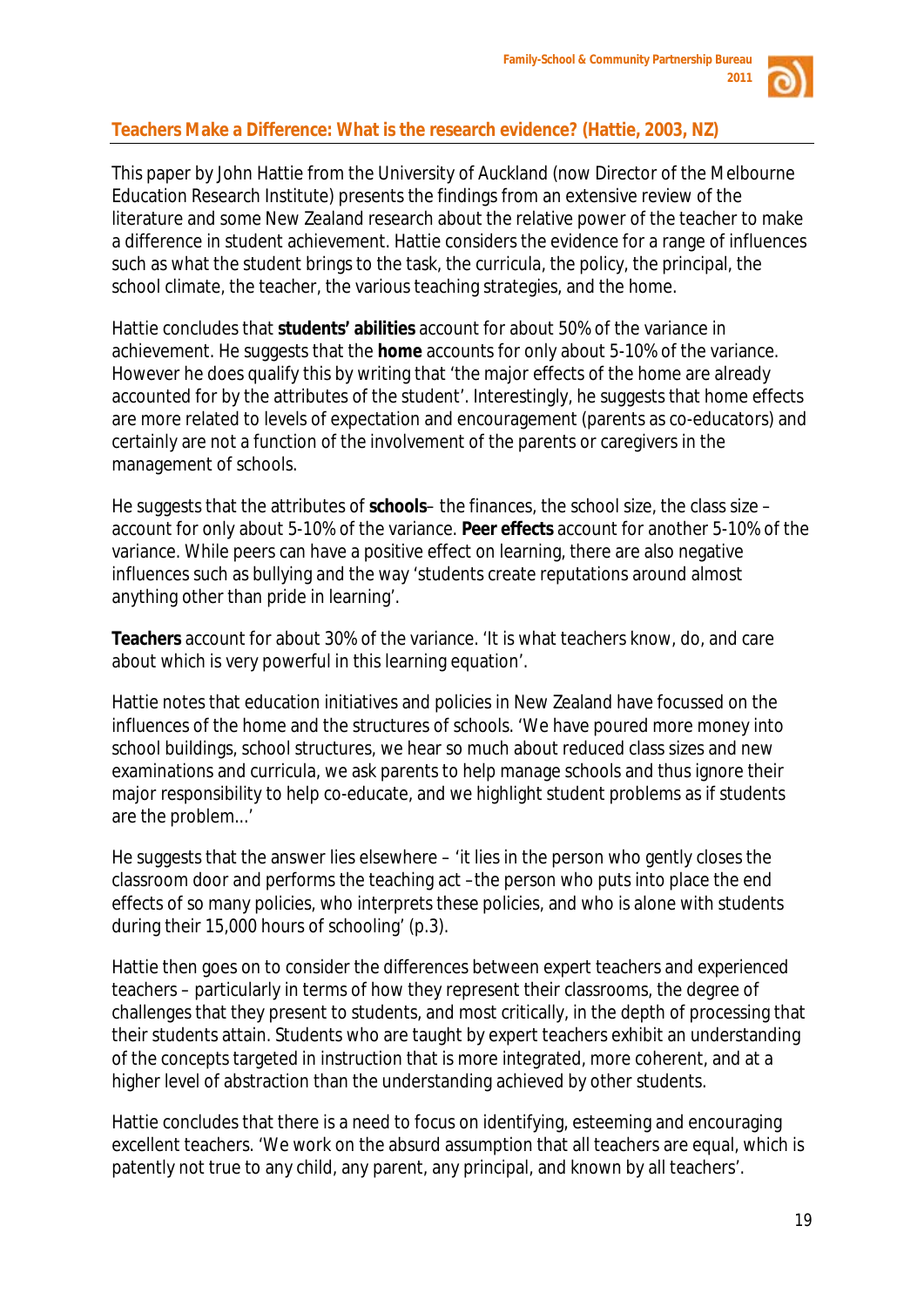

He suggests that the best teachers are promoted out of the classroom, and that there are too few goalposts to aim for in professional development. We need 'a deeper representation of excellence in teachers, a greater challenge and commitment to recognizing excellence, and a coherent, integrated, high level of deep understanding about teacher expertise' (p.16).

Hattie, J. (2003). Teachers Make a Difference: What is the research evidence? Paper presented at the Australian Council for Educational Research Annual Conference on Building Teacher Quality, Melbourne.

Available at URL address: [http://www.educationalleaders.govt.nz/Pedagogy-and-assessment/Building](http://www.educationalleaders.govt.nz/Pedagogy-and-assessment/Building-effective-learning-environments/Teachers-Make-a-Difference-What-is-the-Research-Evidence)[effective-learning-environments/Teachers-Make-a-Difference-What-is-the-Research-Evidence](http://www.educationalleaders.govt.nz/Pedagogy-and-assessment/Building-effective-learning-environments/Teachers-Make-a-Difference-What-is-the-Research-Evidence)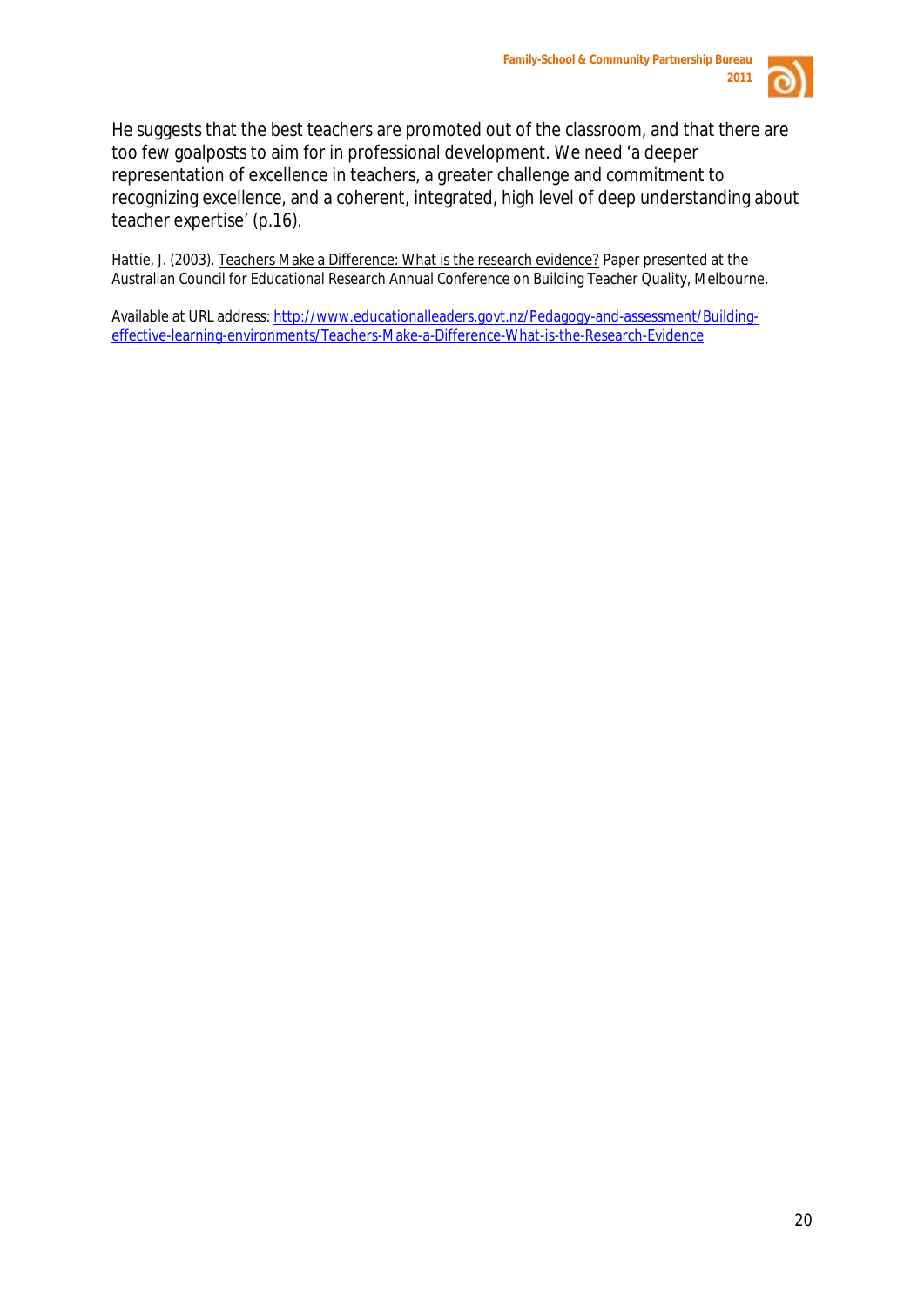

# **A new Generation of Evidence: the Family is Critical to Student Achievement (Henderson & Berla, eds, 1994, USA).**

Published by the National Committee for Citizens in Education, this is the third in the American *Evidence* series, following two earlier reports in the 80s that explored the literature on the importance of parental involvement in improving student achievement. This report covers 66 studies, reviews, reports, analyses, and books. Noting that the most accurate predictor of student achievement is the extent to which the family is involved in his or her education, Henderson & Berla present a collection of research papers on the function and importance of family to a student's achievement and education in school and the community. An ERIC search was conducted to identify relevant studies.

The research is divided into two categories:

- 1. *Studies on programs and interventions from early childhood through high school, including school policy*. This includes studies that evaluate the effects of programs and other interventions, including early childhood and preschool programs and home visits for families with infants and toddlers, programs to help elementary and middle schools work more closely with families, and high school programs and community efforts to support families in providing wider opportunities for young people.
- *2. Studies on family processes.* This includes studies on the way that families behave and interact with their children, including the relationship between parent involvement and student achievement from the family perspective, characteristics of families as learning environments and their effects on student performance, and class and cultural mismatch.

Each study is summarised and key elements of the program and important findings are presented. There is a comprehensive index.

# *Major findings*

- 1. The family makes critical contributions to student achievement, from earliest childhood through to high school. Efforts to improve children's outcomes are much more effective if they encompass their families.
- 2. When parents are involved in school, not just at home, children do better in school.
- 3. When parents are involved at school, their children go to better schools.
- 4. Children do best when their parents are enabled to play four key roles in their children's learning: teachers, supporters, advocates, and decision makers.
- 5. The more the relationship between home and school approaches a comprehensive, wellplanned partnership, the higher the student achievement.
- 6. Families, schools and community organisations all contribute to student achievement. The best results come when all three work together.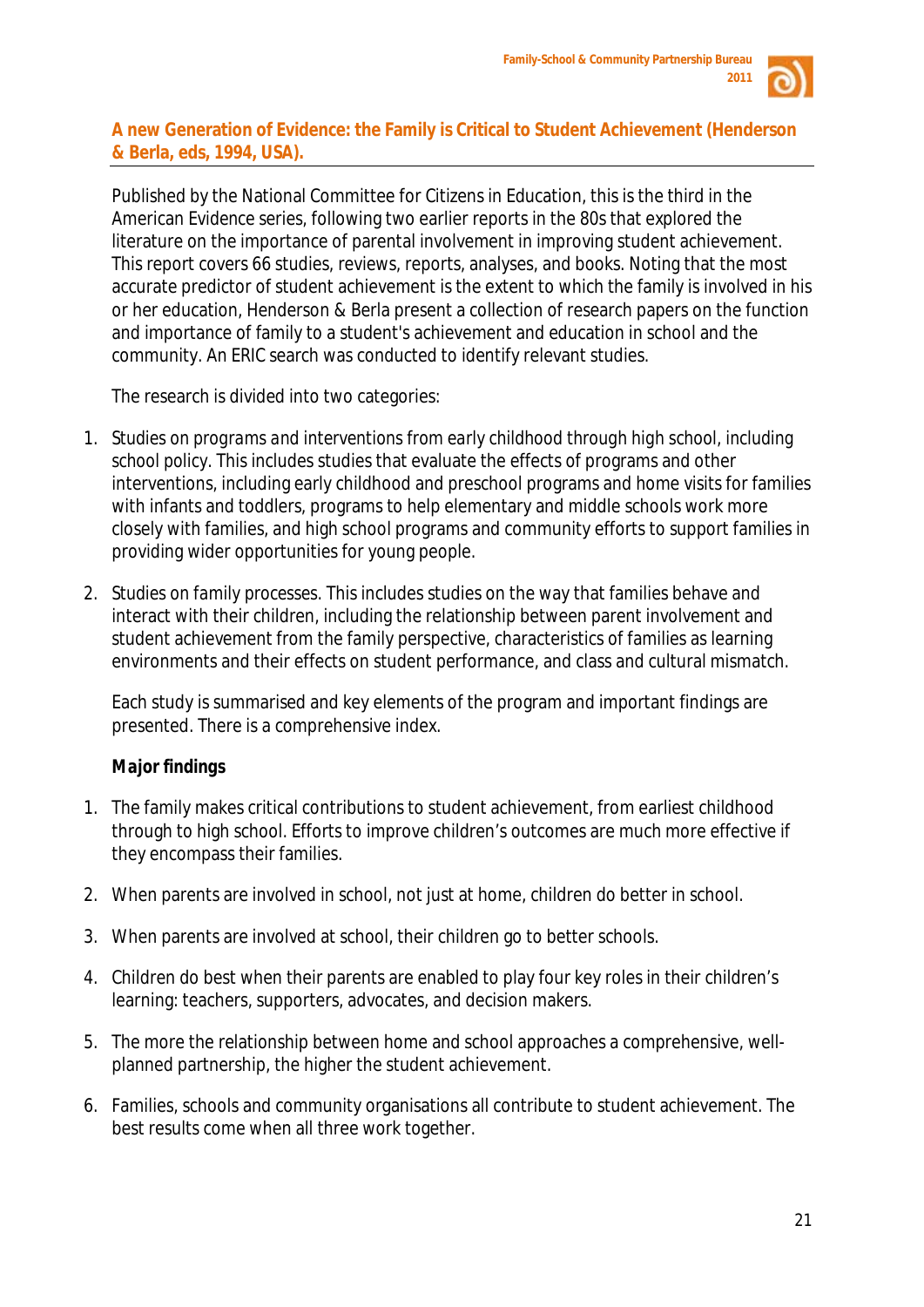

Henderson & Berla reach some thought provoking conclusions, suggesting that while the benefits of effective collaborations and how to do them are well documented across all age ranges of schooling, they were not (in the 90s) in widespread practice. They argue that far too many American families are poorly served by a 'chaotic, unresponsive, and inequitable educational system' and that low test scores and high dropout rates 'degrade our workforce and signal a staggering waste of human potential' (p.19).

They point to a number of shortcomings, that if addressed could help to narrow the gap between the groups at the bottom of the social ladder and those who are more privileged. For example:

- There are obvious cost savings in quality pre-school programs that engage families, yet they are available to less than half the children who would most benefit from them.
- How schools and teachers can collaborate with families is not covered in the curricula of most teacher training institutions.
- Modest re-structuring of middle and high schools could make it possible for teachers to work with smaller groups of students and collaborate more closely with families – yet most secondary schools are organised along 'factory lines' the way they were 50 years ago.
- Most schools work in isolation from other community services. Yet there is ample evidence that community-wide collaborations to improve not only education but also the quality of life in the neighbourhoods where children grow up can boost achievement and strengthen families.

It would interesting to see how many of these observations are still being made in more recent literature reviews, and to ask how pertinent they are to the contemporary Australian context. Have educators and policy makers learnt from this 'new generation of evidence' from the nineties?

Henderson, A & Berla, N (1994) *A new Generation of Evidence: the Family is Critical to Student Achievement*, National Committee for Citizens in Education. USA. ERIC document <http://eric.ed.gov/PDFS/ED375968.pdf>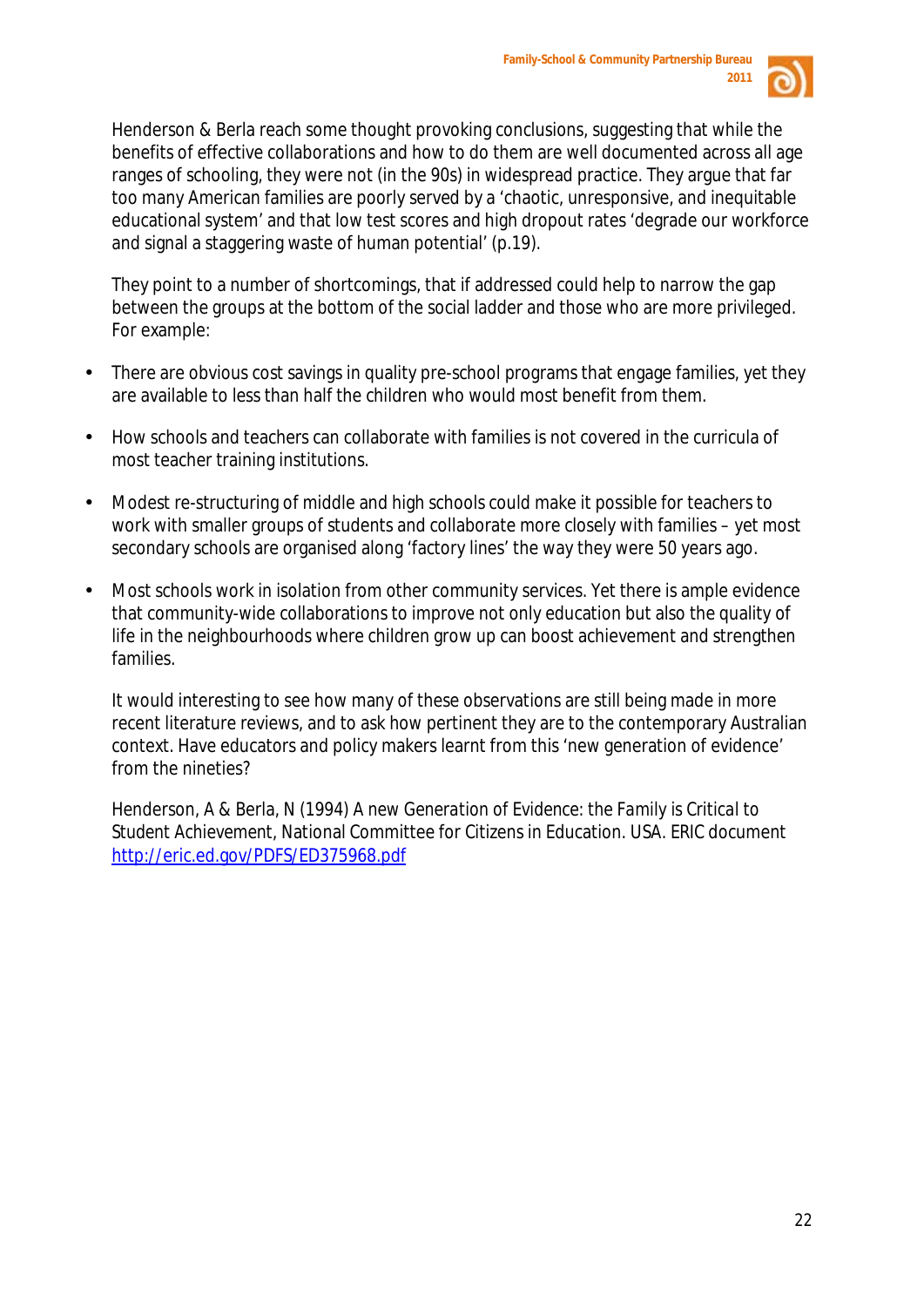

**A New Wave of Evidence. The Impact of School, Family, and Community Connections on Student Achievement. Annual Synthesis 2002 (Henderson & Mapp, 2002, USA).**

This substantial American publication is the fourth in the series of *Evidence* publications authored or co-authored by Anne Henderson, and the second in the series of publications by SEDL's National Center for Family and Community Connections with Schools.

Its 233 pages provide a comprehensive overview of 51 studies conducted between 1993 and 2002 that examined the research literature on parent and community involvement and its impact on student achievement.

High standards for selecting studies were applied, requiring sound methodology and theory, thorough design and objective observation. For each of the 51 studies there is a summary of their methodology, key findings and conclusions.

The diverse range of studies covered:

- early childhood through high school
- all regions of the country
- diverse populations (income, race/ethnicity, educational level, and occupation)
- community as well as parent and family involvement
- a variety of methods, both quantitative and qualitative, and
- different sources of data (survey research, evaluations, case studies, experimental and quasi-experimental studies, and research reviews).

The studies reviewed are organised into three categories:

- 1. Impact of Parent and Community Involvement on Student Achievement
- 2. Effective Strategies to Connect Schools, Families, and Community
- 3. Parent and Community Organising Efforts to Improve Schools.

Another section provides a series of recommendations designed to help people put these findings into use in a practical way. There is also an Appendix which provides a brief overview of key earlier studies done between 1974 and 1995.

The report is well organised and easy to use with a good index and guides to the study summaries by topic and types of research. The report is written in reader-friendly language free of educational jargon, and many of the more complex statistical methods and results are explained and demystified.

The key findings should be clear to practitioners who are not researchers.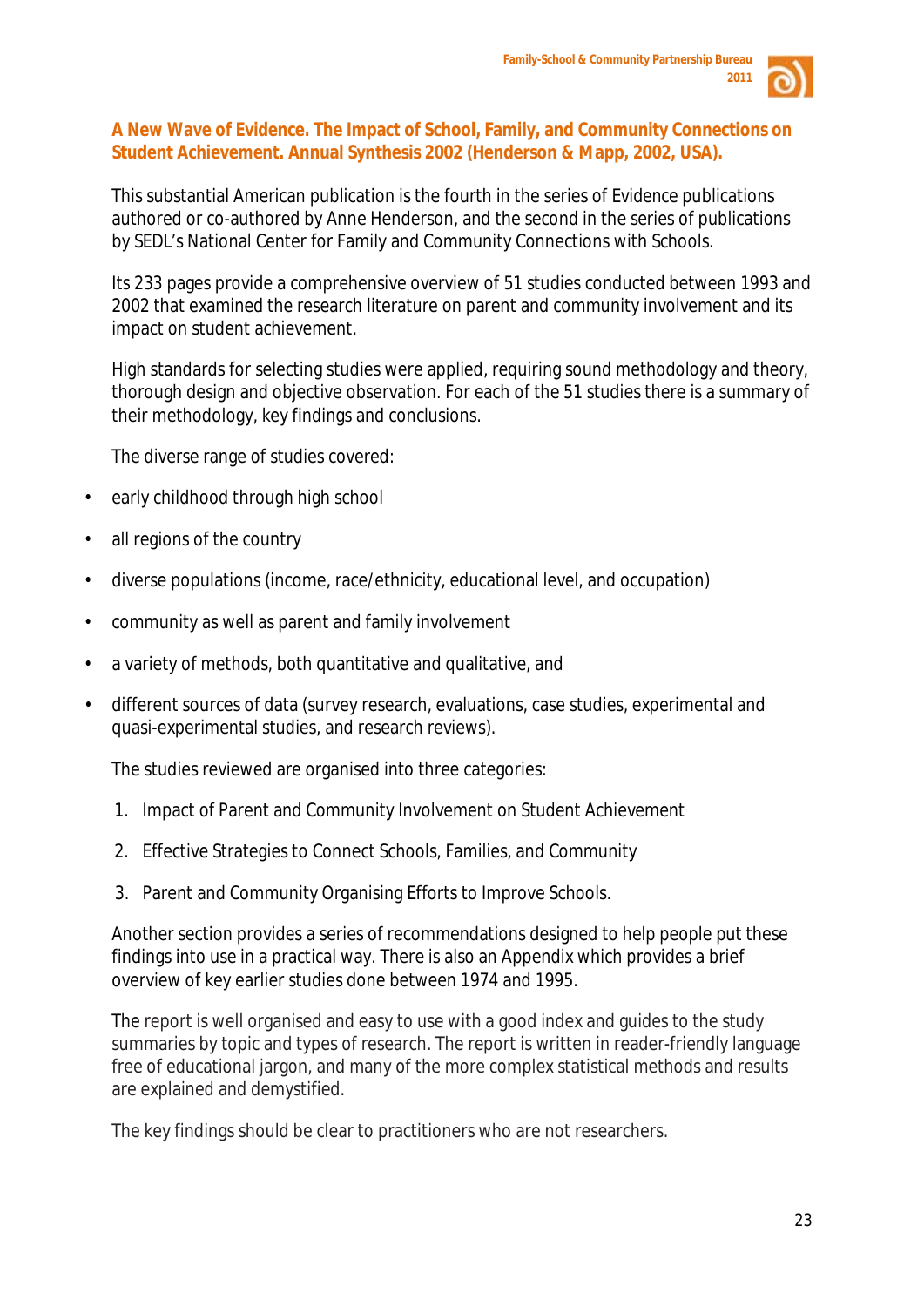

**Summary of key findings** (adapted from the summary chapter *In Short,* pages 7-8).

The evidence is consistent, positive, and convincing: families have a major influence on their children's achievement in school and through life. When schools, families, and community groups work together to support learning, children tend to do better in school, stay in school longer, and like school more.

When parents talk to their children about school, expect them to do well, help them plan for post secondary study, and make sure that out-of-school activities are constructive, their children do better in school. When schools engage families in ways that are linked to improving learning, students make greater gains.

When schools build partnerships with families that respond to their concerns and honour their contributions, they are successful in sustaining connections that are aimed at improving student achievement. And when families and communities organise to hold poorly performing schools accountable, studies suggest that school districts make positive changes in policy, practice, and resources.

# *How are the many ways that families are engaged in their children's education related to achievement?*

Many studies found that students with involved parents, no matter what their income or background, were more likely to:

- earn higher grades and test scores, and enrol in higher-level programs
- be promoted, pass their classes, and earn credits
- attend school regularly
- have better social skills, show improved behaviour, and adapt well to school
- graduate and go on to postsecondary education.

Several studies found that families of all income and education levels, and from all ethnic and cultural groups, are engaged in supporting their children's learning at home. White, middle-class families, however, tend to be more involved at school. Supporting more involvement at school from all parents may be an important strategy for addressing the achievement gap.

# *Do programs and special efforts to engage families make a difference?*

Yes, several studies found that they do. For example, teacher outreach to parents was related to strong and consistent gains in student performance in both reading and maths. The effective outreach practices included meeting face to face, sending materials home, and keeping in touch about progress. Workshops for parents on helping their children at home were linked to higher reading and maths scores. Schools with highly rated partnership programs made greater gains on state tests than schools with lower rated programs.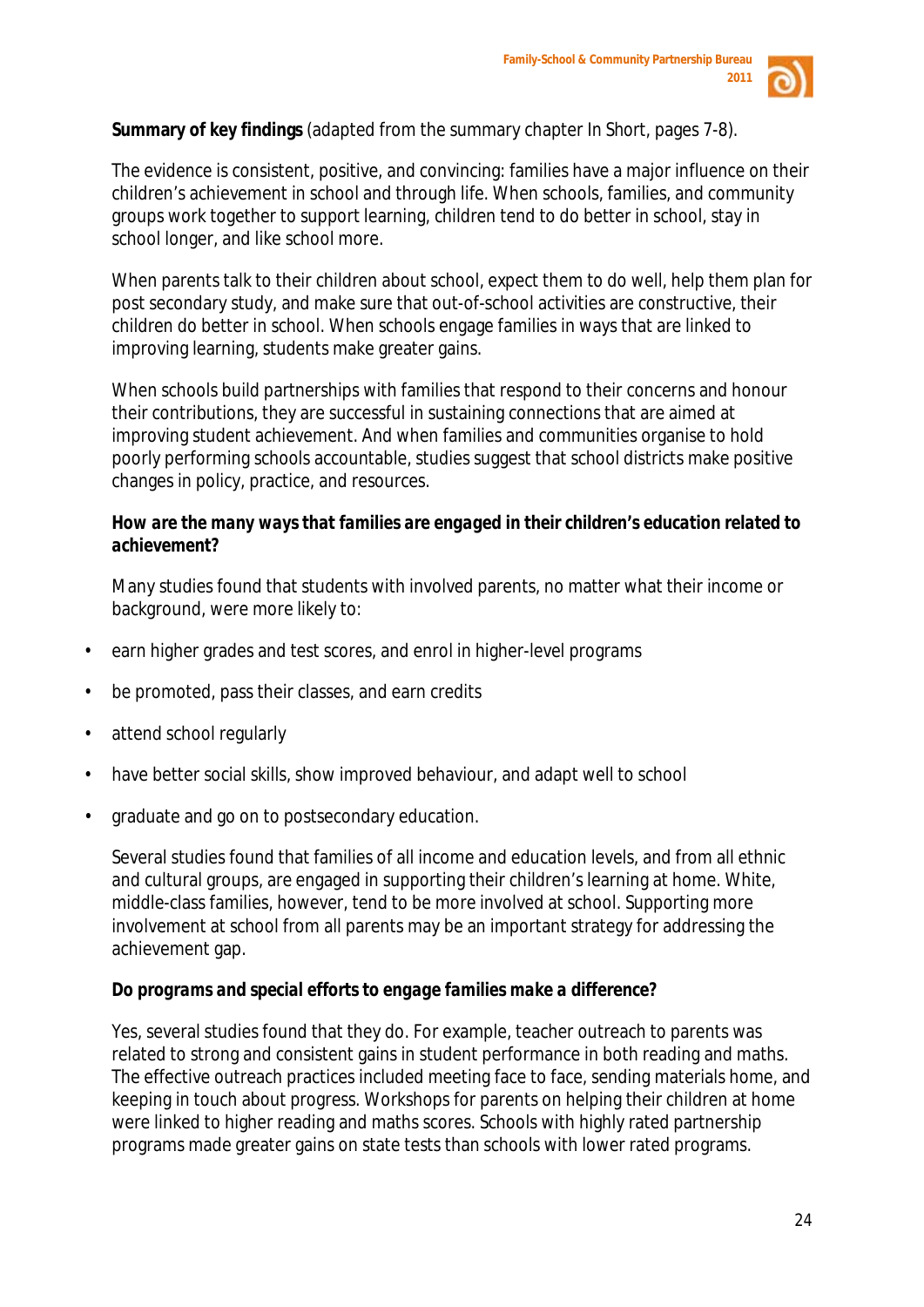

# *How do higher performing schools engage families and community?*

Schools that succeed in engaging families from very diverse backgrounds share three key practices. They:

- focus on building trusting collaborative relationships among teachers, families, and community members
- recognise, respect, and address families' needs, as well as class and cultural difference
- embrace a philosophy of partnership where power and responsibility are shared.

When schools build partnerships with families that respond to their concerns and honour their contributions, they are successful in sustaining connections that are aimed at improving student achievement.

# *What is the impact of parent and community organising on improving schools?*

This type of engagement is based outside schools and led by parents and community members, and it is growing through the US. These efforts are aimed at schools that are low performing. Strategies of community organising are different from traditional parent involvement and are openly focused on building low-income families' power and political skills to hold schools accountable for results. A new group of studies found that community organising contributed to these changes in schools:

- Upgraded school facilities
- Improved school leadership and staffing
- Higher-quality learning programs for students
- New resources and programs to improve teaching and curriculum
- New funding for after-school programs and family supports.

# *How can we put these findings into action?*

- Recognize that all parents—regardless of income, education, or cultural background—are involved in their children's learning and want their children to do well.
- Design programs that will support families to guide their children's learning, from preschool through high school.
- Develop the capacity of school staff to work with families.
- Link efforts to engage families, whether based at school or in the community, to student learning.
- Build families' social and political connections.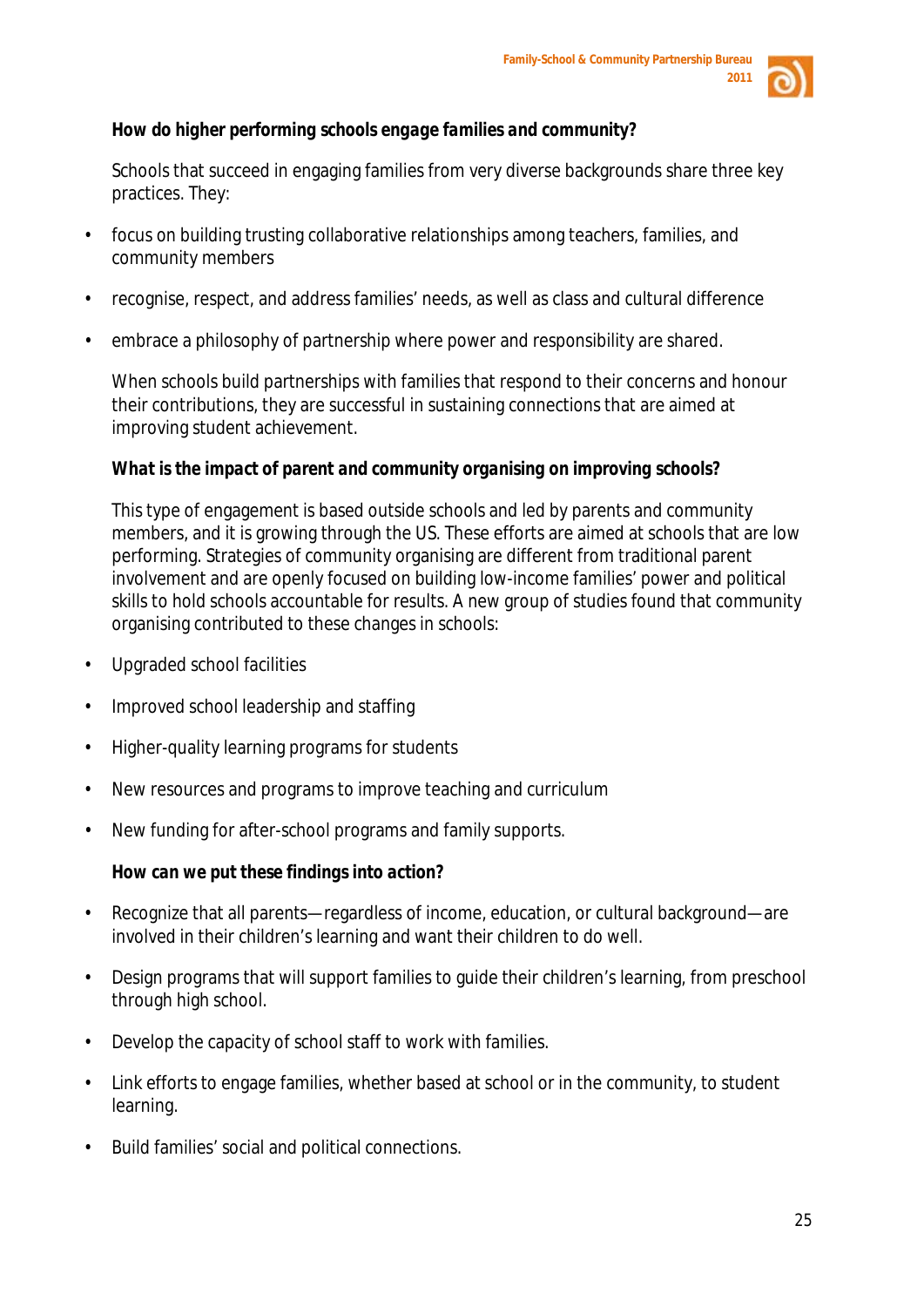

- Focus efforts to engage families and community members on developing trusting and respectful relationships.
- Embrace a philosophy of partnership and be willing to share power with families. Make sure that parents, school staff, and community members understand that the responsibility for children's educational development is a collaborative enterprise.
- Build strong connections between schools and community organizations.
- Include families in all strategies to reduce the achievement gap among white, middle-class students and low-income, Indigenous and culturally and linguistically diverse students.

This is an invaluable resource which will be of great relevance to principals, teachers and other school staff, members of school boards, policy makers including MPs and education department staff at state and national levels, parent associations, parent and community leaders, researchers, and students.

It is a very useful overview of the research and includes some very practical steps for schools wanting to implement strategies to better engage families in improving student achievement, provide sustainable support for families, and link to community groups. It is highly relevant to the Australian context.

Henderson, A & Mapp, K. (2002) *A New Wave of Evidence. The Impact of School, Family, and Community Connections on Student Achievement,* Annual Synthesis 2002. Southwest Educational Development Laboratory (SEDL) 2002. <http://www.sedl.org/connections/resources/evidence.pdf>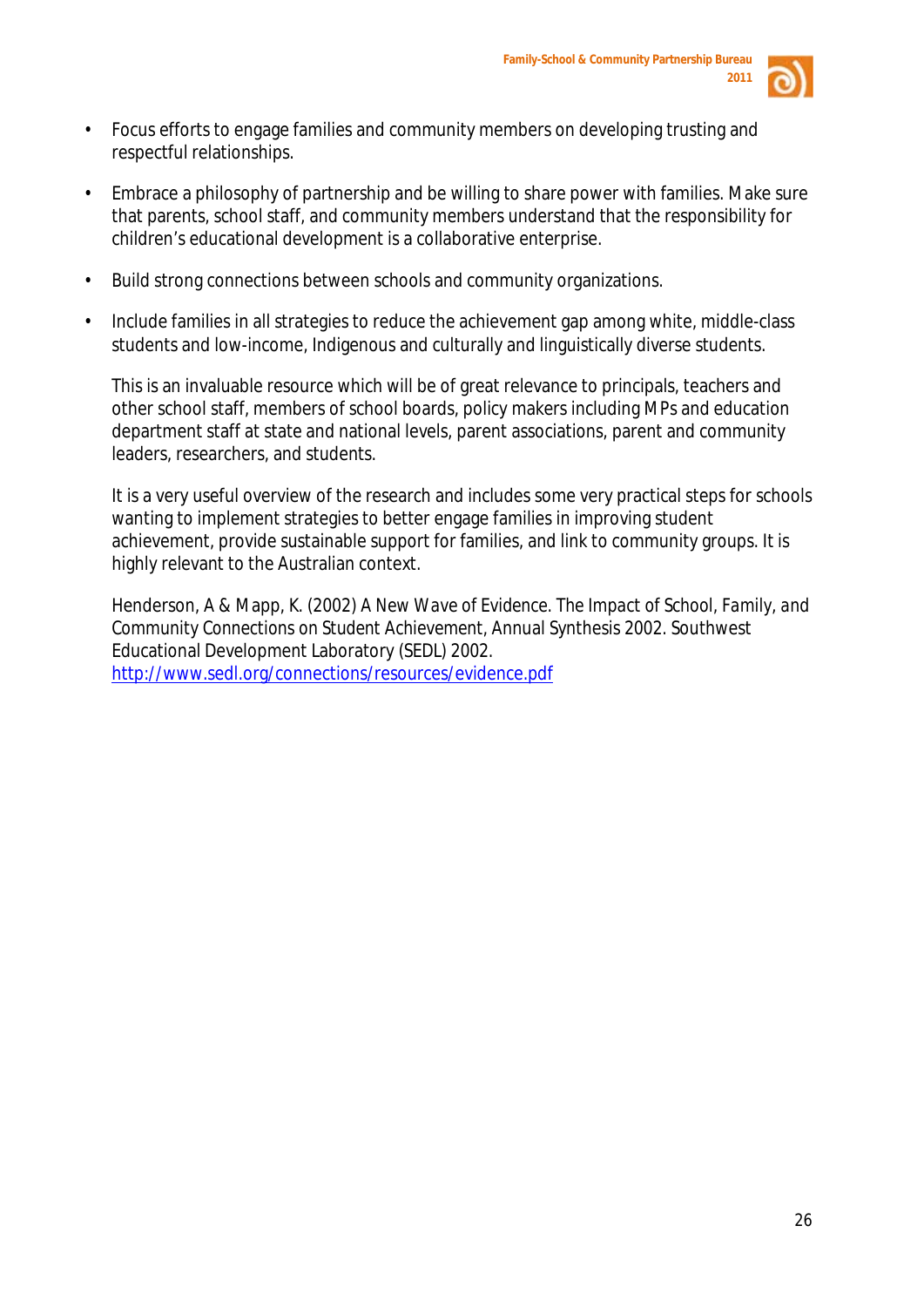

**Parental Involvement in Middle School: A Meta-Analytic Assessment of the Strategies that Promote Achievement (Hill & Tyson, 2009, USA).**

Hill and Tyson observe that although there is a growing body of literature focusing on parental involvement in education during middle school, this research has not been systematically examined to determine which types of involvement have the strongest relation with achievement.

Their research responds to this gap by conducting a meta-analysis of 50 studies on parental involvement in middle school.

The paper focuses on the significant role of families, family–school relations, and parental involvement in promoting educational achievement in early adolescence, when academic performance often declines.

Hill & Tyson found that parental involvement was positively associated with achievement, with the exception of some forms of home based involvement such as parental help with homework. School-based involvement was moderately positive in its association with achievement.

However, in the middle school parental involvement is unlikely to entail a direct classroom presence, but is more likely to entail assisting teachers with preparation, fundraising, administrative duties, or committee work.

As such, this type of involvement does not directly provide parents with knowledge about instructional styles and course content that will facilitate their involvement with their children's schoolwork. Furthermore, as adolescents become more independent, they often do not want their parents to visit the school, and want to be trusted to manage their own responsibilities.

The most salient type of parental involvement – that which had the strongest positive association with achievement, and was most consistent with the developmental stage of early adolescence – was that which reflected *academic socialisation.*

This is described as involvement which creates an understanding about the purposes, goals, and meaning of academic performance; communicates expectations about involvement; and provides the types of strategies that will scaffold adolescents' burgeoning autonomy, independence, and cognitive abilities. In practical terms *academic socialisation* includes parents':

- communication of their expectations for achievement and value for education
- fostering educational and occupational aspirations in their adolescents
- discussing learning strategies with children, and
- making preparations and plans for the future, including linking material discussed in school with students' interests and goals.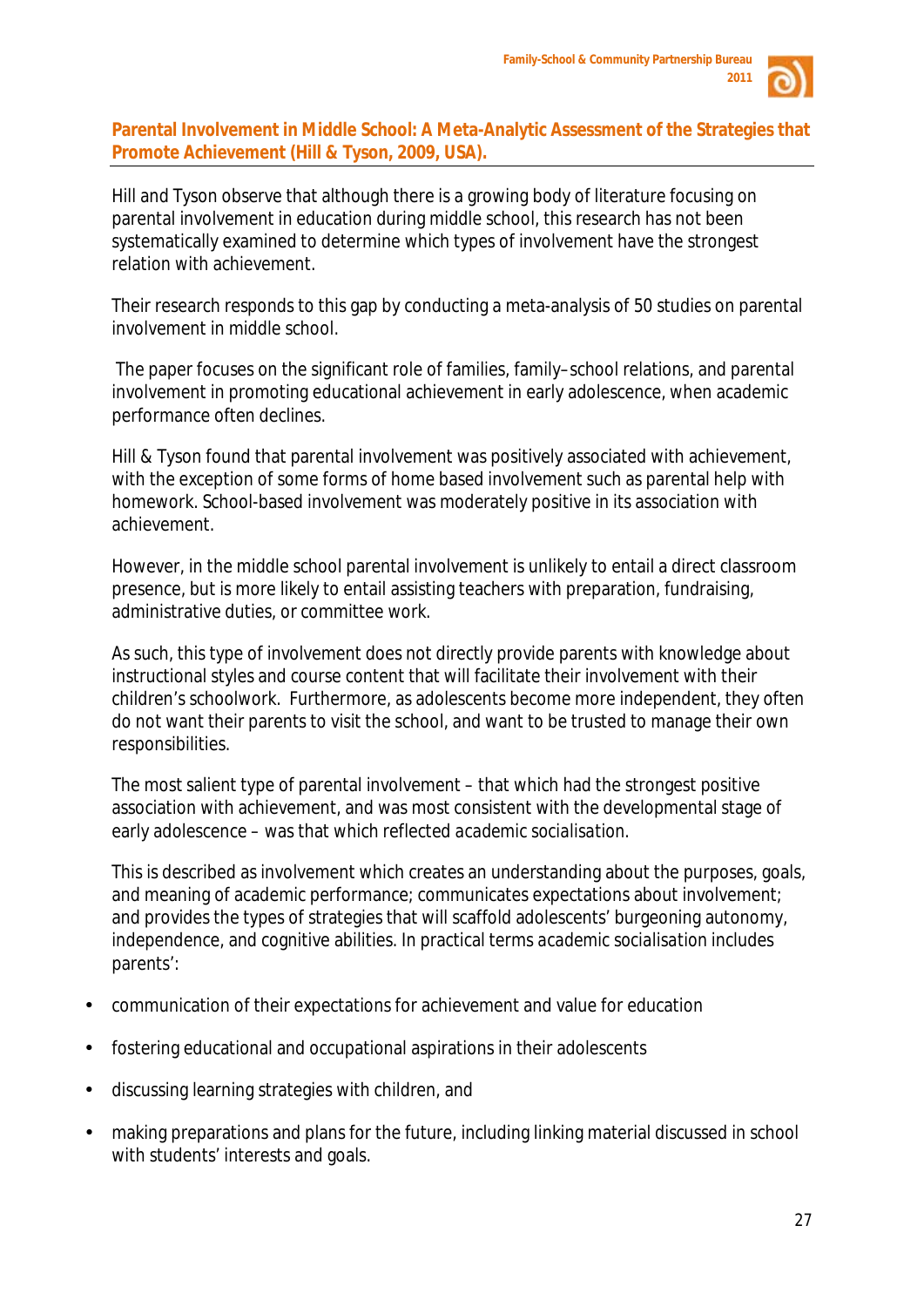

As a parental involvement strategy *academic socialisation* is not dependent on unfeasible goals such as the development of deep, high-quality relationships with each teacher. Rather, it is dependent on parents' knowledge about how to navigate the middle school context, which is information that can be provided through communications between the school and home, including electronic communications. This type of involvement can be solicited by adolescents as they assess their own needs and direct their interests and trajectories.

One very important policy implication arising from this meta-analysis is that there may be quite significant socio-economic and ethnic or other demographic differences influencing parents' knowledge and resources and schools' ability to provide relevant information to them. It is imperative therefore, that a broad range of developmentally and culturally appropriate, practical involvement strategies for middle schools are identified.

Lack of guidance was seen as the primary reason that some academically able students did not attend postsecondary institutions after high school.

*'Without effective parental involvement, adolescents' opportunities are often foreclosed, leading to lost potential, unrealized talent, diminished educational and vocational attainment, and widening demographic gaps in achievement'.* 

Hill, N & Tyson, D (2009) 'Parental Involvement in Middle School: A Meta-Analytic Assessment of the Strategies That Promote Achievement', *Developmental Psychology*, Vol. 45, No. 3, pp. 740–763, American Psychological Association 2009. Downloadable from: [http://pdfcast.org/download/parental-involvement-in-middle-school-a-meta-analytic](http://pdfcast.org/download/parental-involvement-in-middle-school-a-meta-analytic-assessment-of-the-strategies-that-promote-achievement.pdf)[assessment-of-the-strategies-that-promote-achievement.pdf](http://pdfcast.org/download/parental-involvement-in-middle-school-a-meta-analytic-assessment-of-the-strategies-that-promote-achievement.pdf)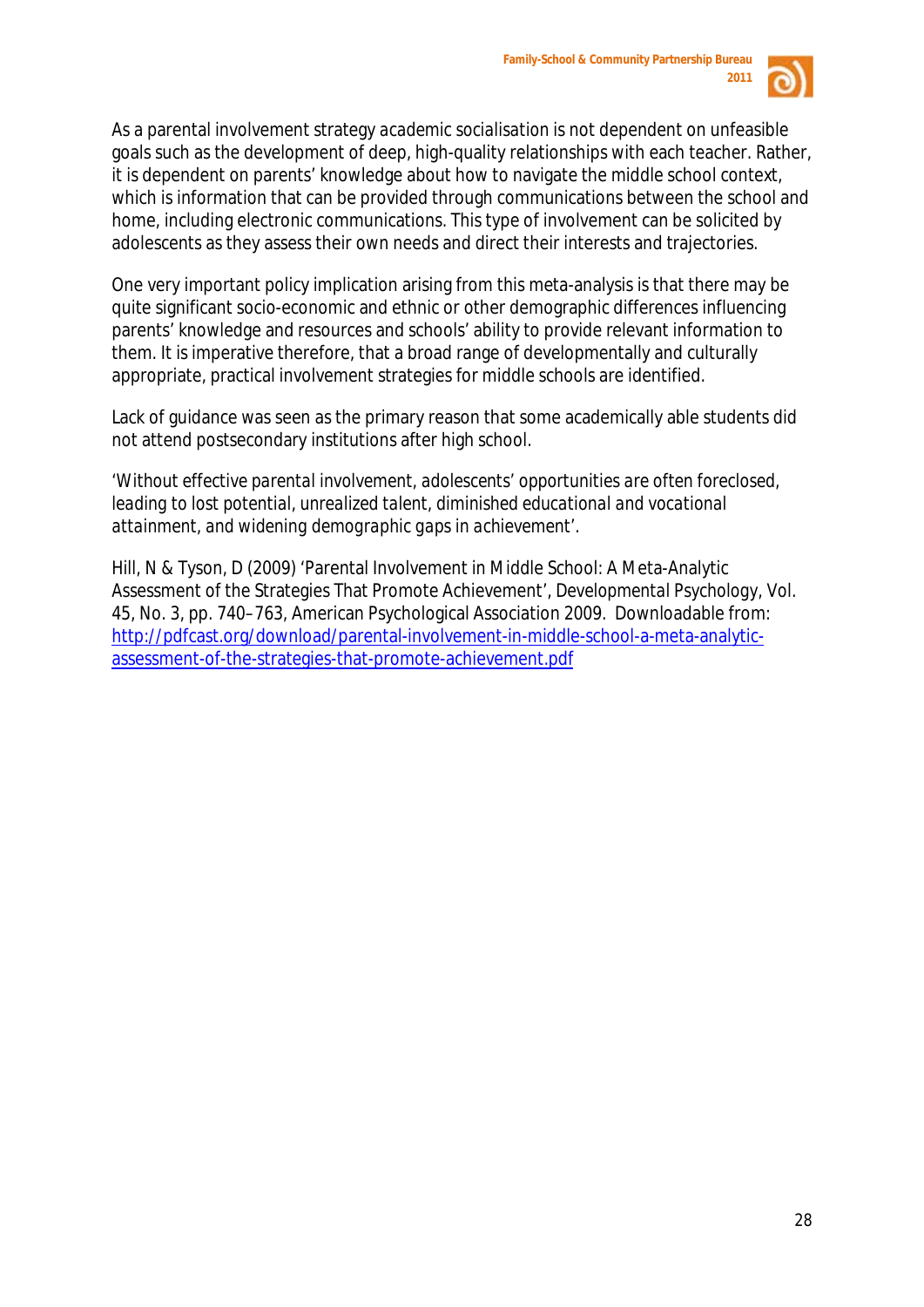

# **Why Do Parents Become Involved? Research Findings and Implications (Hoover-Dempsey, Walker, Sandler, Whetsel, Green, Wilkins & Closson, 2005, USA)**

In the mid nineties Hoover-Dempsey and Sandler described their model of why parents become involved in their children's education and how this influences student outcomes. Since then considerable conceptual and empirical work has been undertaken to enhance understanding of the processes they described. In this article, the authors review recent research relating to the model's initial question: *Why do parents become involved in children's education?* They then offer suggestions for further research and for school and family practices that may strengthen the effectiveness of parental involvement across varied school communities.

Primarily taking a psychological perspective, and with a restricted focus on parents who are involved in their children's education to at least some degree, the article takes a close look at personal and contextual constructs that may explain why parents become involved.

Their review of the literature suggests that parents' decisions about becoming involved in their children's education are influenced by:

- role construction for involvement (a sense of personal or shared responsibility for the child's educational outcomes and beliefs about being engaged in supporting these)
- sense of efficacy for helping the child succeed in school (the belief that personal actions will help the child learn)
- perception of invitations to involvement (from school, teacher, and student)
- life-context variables (skills and knowledge, time and energy)
- school responsiveness to these life-context variables.

They conclude that one of the most important findings in this literature is that parents' decisions about involvement are influenced by schools. Specifically, the research suggests that schools may take steps to enhance parents' active role construction and sense of efficacy for helping children learn; enact practices that support school, teacher, and student invitations to involvement; and adapt involvement requests and suggestions to the circumstances of parents' life contexts.

They outline some specific strategies (presented here in outline only, without examples):

# **Strategies to increase schools' capacities for inviting parental involvement**

- Create an inviting, welcoming school climate
- Empower teachers for parental involvement; create dynamic, systematic, and consistent school attention to improving family-school relationships
- Learn about parents' goals, perspectives on child's learning, family circumstances, culture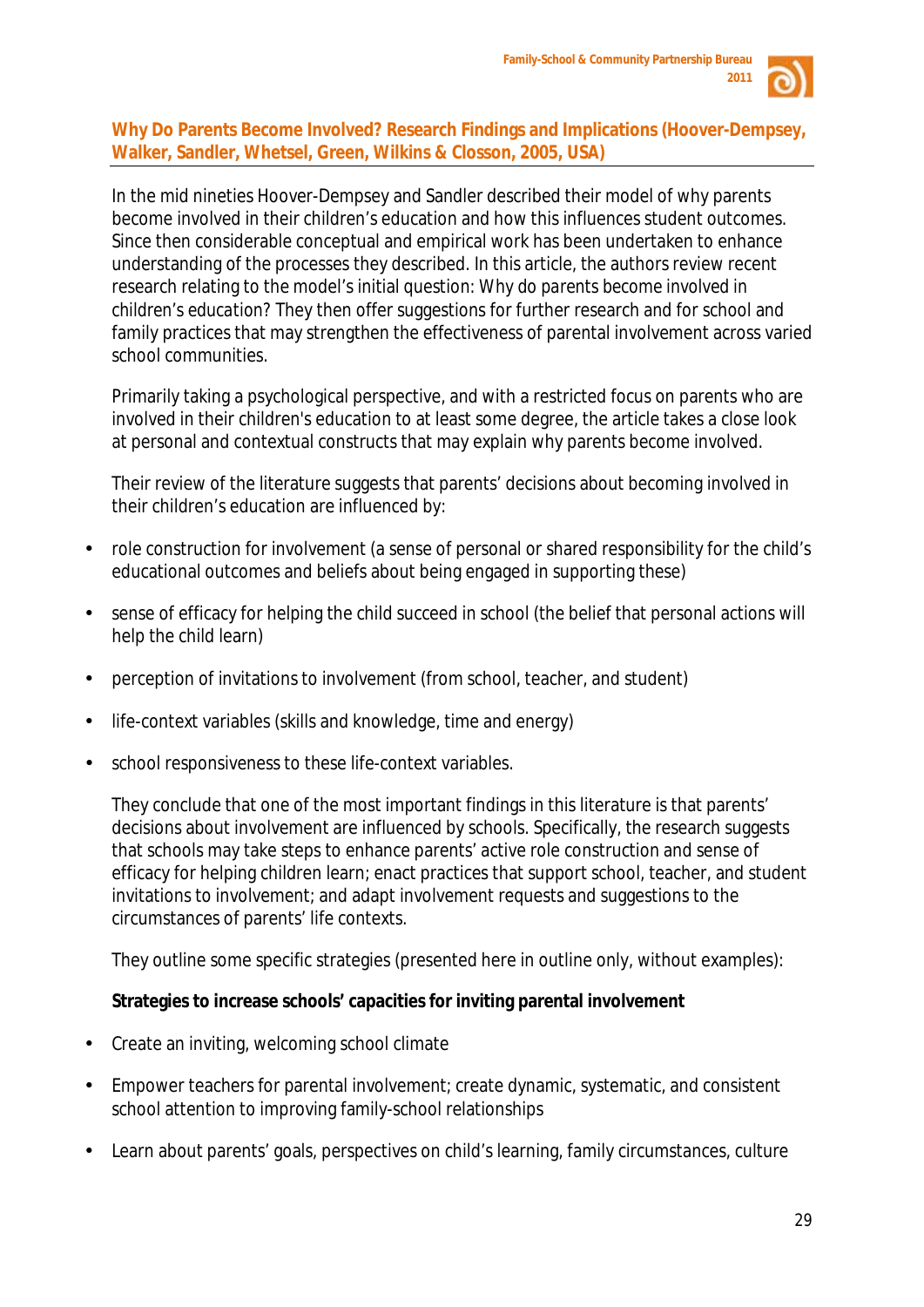

- Join with existing parent-teacher-family structures to enhance involvement
- Offer full range of involvement opportunities, including standard approaches (e.g. parentteacher conferences, student performances) and new opportunities unique to school and community (e.g. first-day-of school celebrations, parent workshops, social/networking events)
- Invite teachers, parents, principal, and staff to student-centred events at school.

# **Strategies to Enhance Parents' Capacities for Effective Involvement**

- Communicate clearly that *all* parents have an important role to play in children's school success
- Give parents specific information about *what* they can do to be involved
- Give parents specific information about the general *effects* of involvement on student learning
- Give parents specific information on *how* their involvement activities influence learning
- Give parents specific information about curriculum and learning goals
- Offer parents positive feedback on the effects of their involvement
- Create and support parent and parent-teacher networks in the school.

# **Some suggestions for further research**

- More longitudinal investigations of role construction for parental involvement and its development across a school year or sequential years.
- Attention to the effects of parents' experiences with the sources of efficacy. For example: Is verbal persuasion alone likely to increase efficacy for helping children succeed in school? Is direct mastery experience necessary for increases in parent efficacy? If so, what kinds of experiences are most effective? How can parents' efficacy for helping children succeed be best supported across the school years and varied school communities?
- Continued research should seek teacher and parent evaluations of varied aspects of invitations with an eye toward increasing their effectiveness in supporting student learning (For teachers: How effective are your invitations in eliciting specific parent support for student learning? For parents: Are the invited activities feasible?)
- Closer examination of elements of parental involvement and attention not only to what parents are doing but how they are doing it across a range of involvement activities.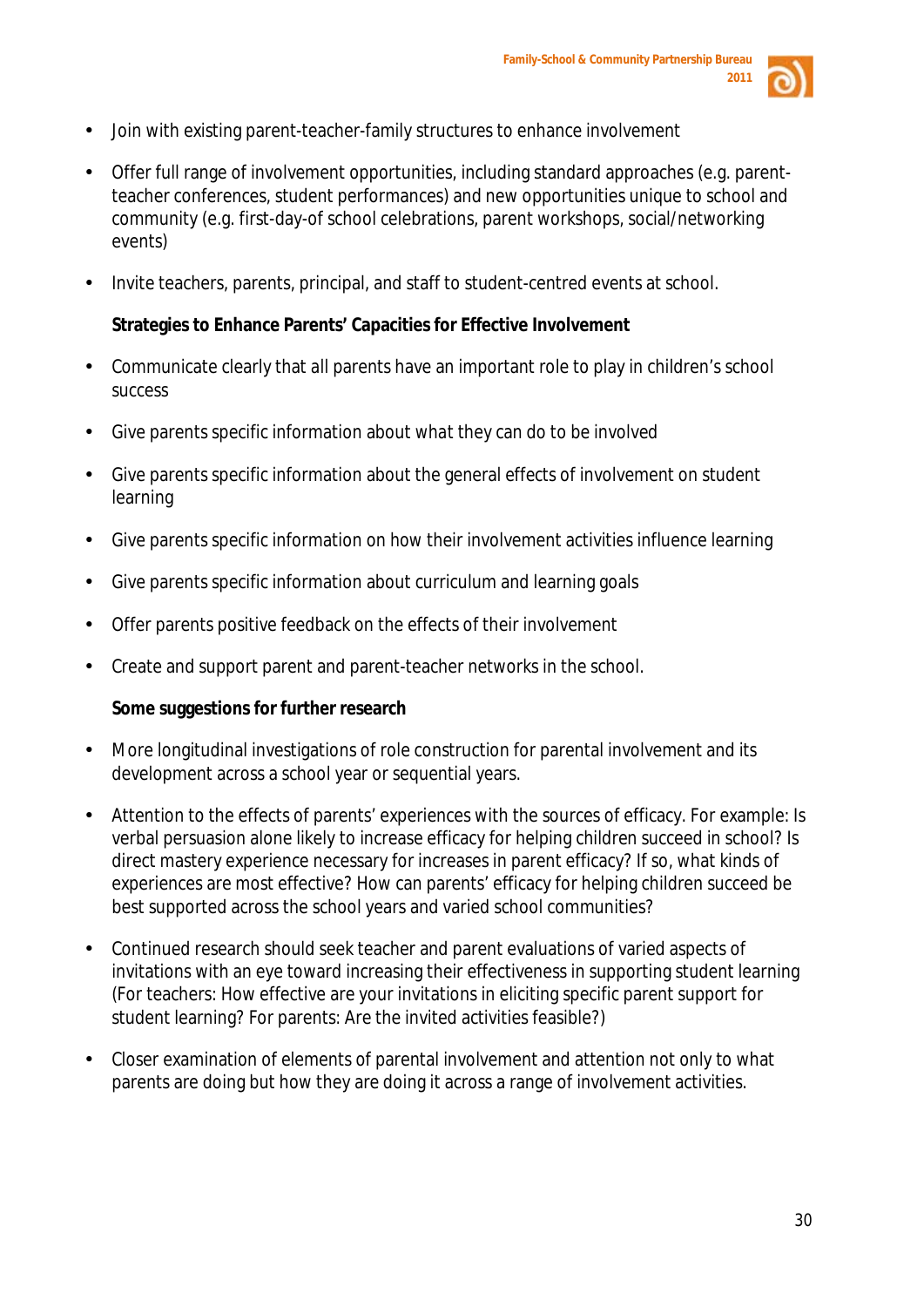

- The use of multiple sources and measures to allow triangulation of essential perspectives on involvement (e.g. parent self-reports, student reports, observer reports). Similarly, the consistent use of multiple reporters across variables included in studies (e.g. parents and students as reporters of involvement; parents, students, and teachers as reporters of outcomes of interest
- More detailed analyses of the mechanisms through which parents' involvement influences student outcomes. A major reason for studying *why* parents become involved is to obtain a more accurate and useful understanding of *what* parents do, having chosen to be involved, and *how* what they do influences student outcomes.

# **Conclusion**

*Overall, when schools take steps to motivate parental involvement, they support parents' effectiveness in helping their children learn. Similarly, when school systems attempt to promote teacher and principal contributions to effective parental involvement, they support schools' effectiveness in educating children. The public mandate for the effective education of all citizens would seem to require nothing less than strong school and community efforts to enable the many contributions that parents can make to their children's educational success.* 

Hoover-Dempsey, K. V., Walker, J. M. T., Sandler, H. M., Whetsel, D., Green, C. L., Wilkins, A. S. and Closson, K. (2005). 'Why Do Parents Become Involved? Research Findings and Implications'. *The Elementary School Journal*, 106, 2, 105 - 130. <http://www.vanderbilt.edu/peabody/family-school/papers/Hoover-Dempsey2005.pdf>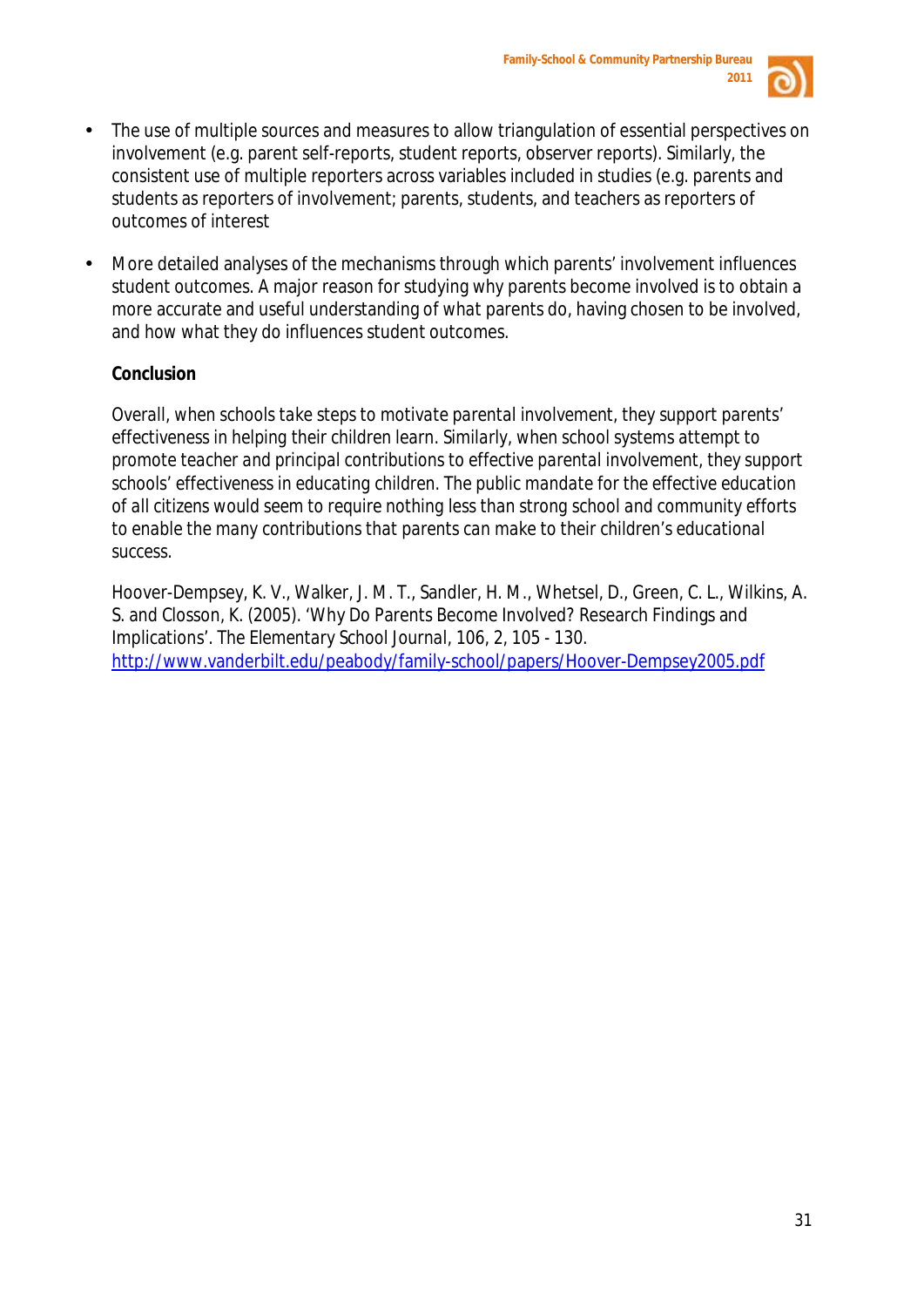

**Narrowing the Gap in Outcomes for Vulnerable Groups: A review of the research evidence (Kendall, Straw, Jones, Springate, & Grayson, 2008, UK).** 

This British report presents findings from a review of best evidence for improving outcomes for vulnerable and under-achieving groups of children and young people, and narrowing the gap between these groups and all children and young people.

In working towards narrowing this gap, Local Authorities in Britain targeted a number of specific areas such as transition from primary to secondary school, early intervention, and the engagement of parents and carers.

Their work was linked to five outcome areas identified in the Every Child Matters (ECM) program. This report documents key findings from the international literature in all of these areas, but this summary focuses only on the strategy of engaging parents and carers.

#### *Key findings:*

- Whole-family interventions that target vulnerable parents and carers and support them to develop better parenting skills have been found to have positive impacts on the 'be healthy', 'stay safe', 'make a positive contribution' and 'achieve economic well-being' ECM outcomes.
- A stimulating home learning environment can narrow the gap in attainment for vulnerable groups, as well as improving outcomes for all children and can lead to lasting gains in social and cognitive development.
- There is some evidence that targeted family learning programmes, where children and parents learn together, could bring about improved attainment for children from vulnerable groups.
- Parenting support programmes have reduced behaviour problems in children and adolescents.
- The actions of strategic leaders in planning and targeting parenting programmes can improve outcomes.
- Schools can engage parents and carers to improve outcomes for children and young people. It is important that they build trusting, collaborative relationships, make parents a priority and listen to and consult with parents, especially those from 'hard-to-reach' groups.
- Programmes that are relevant and tailored to parents' needs are effective, as are those that have a sound theoretical base for their general approach.
- Parenting programmes need sustained funding to have the most lasting effect.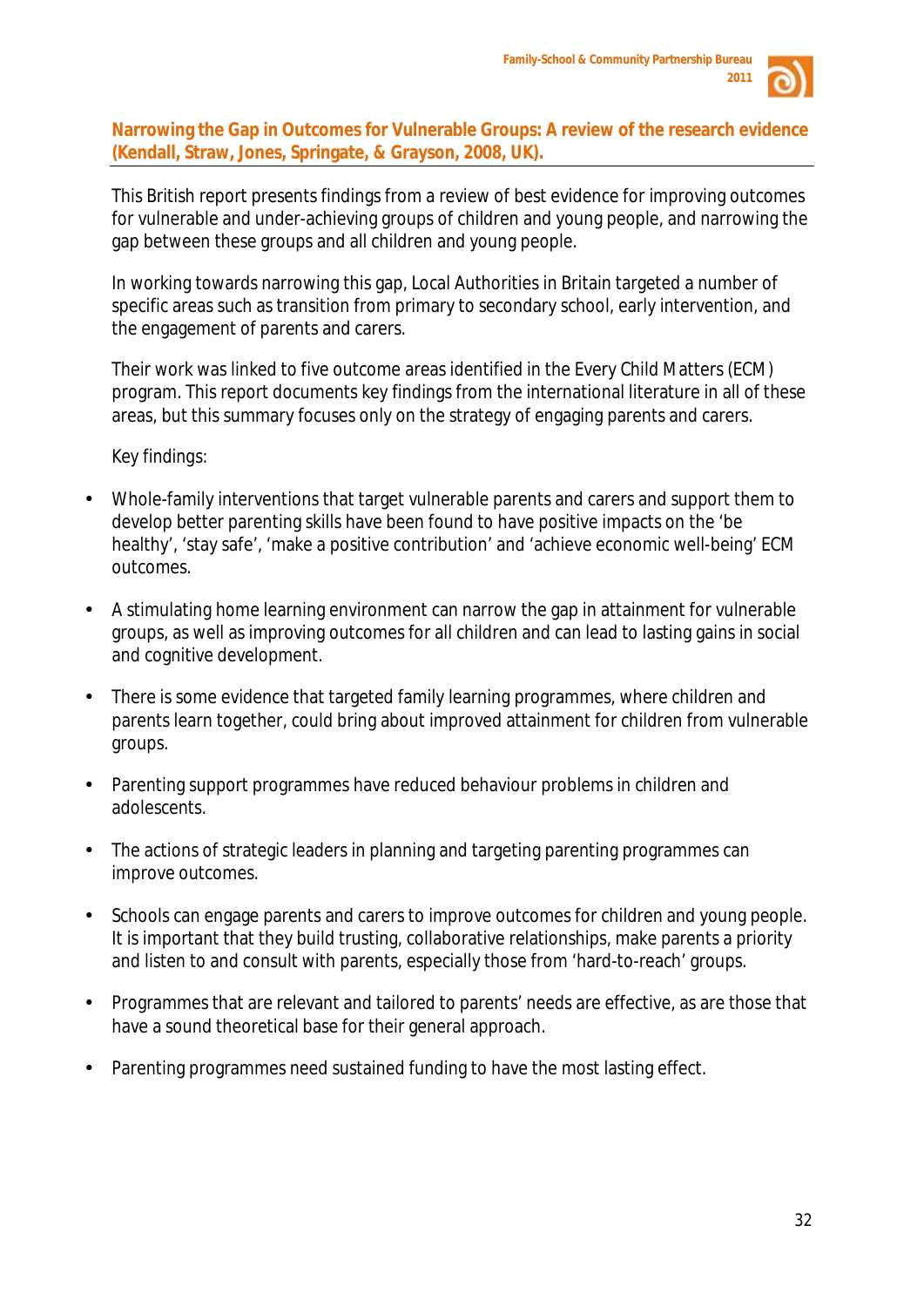

The authors concluded that the research evidence regarding the positive benefits of *parenting programmes* was robust, but that more evidence is required about the impact of generally engaging parents in their children's education. In addition, a more longitudinal perspective is required to understand the true impact on children and young people from parental engagement.

Kendall, S., Straw, S., Jones, M., Springate, I. & Grayson, H. (2008) *Narrowing the Gap in Outcomes for Vulnerable Groups: A review of the research evidence,* National Foundation for Education Research, Berkshire, UK.

<http://www.nfer.ac.uk/nfer/publications/LNG01/LNG01.pdf>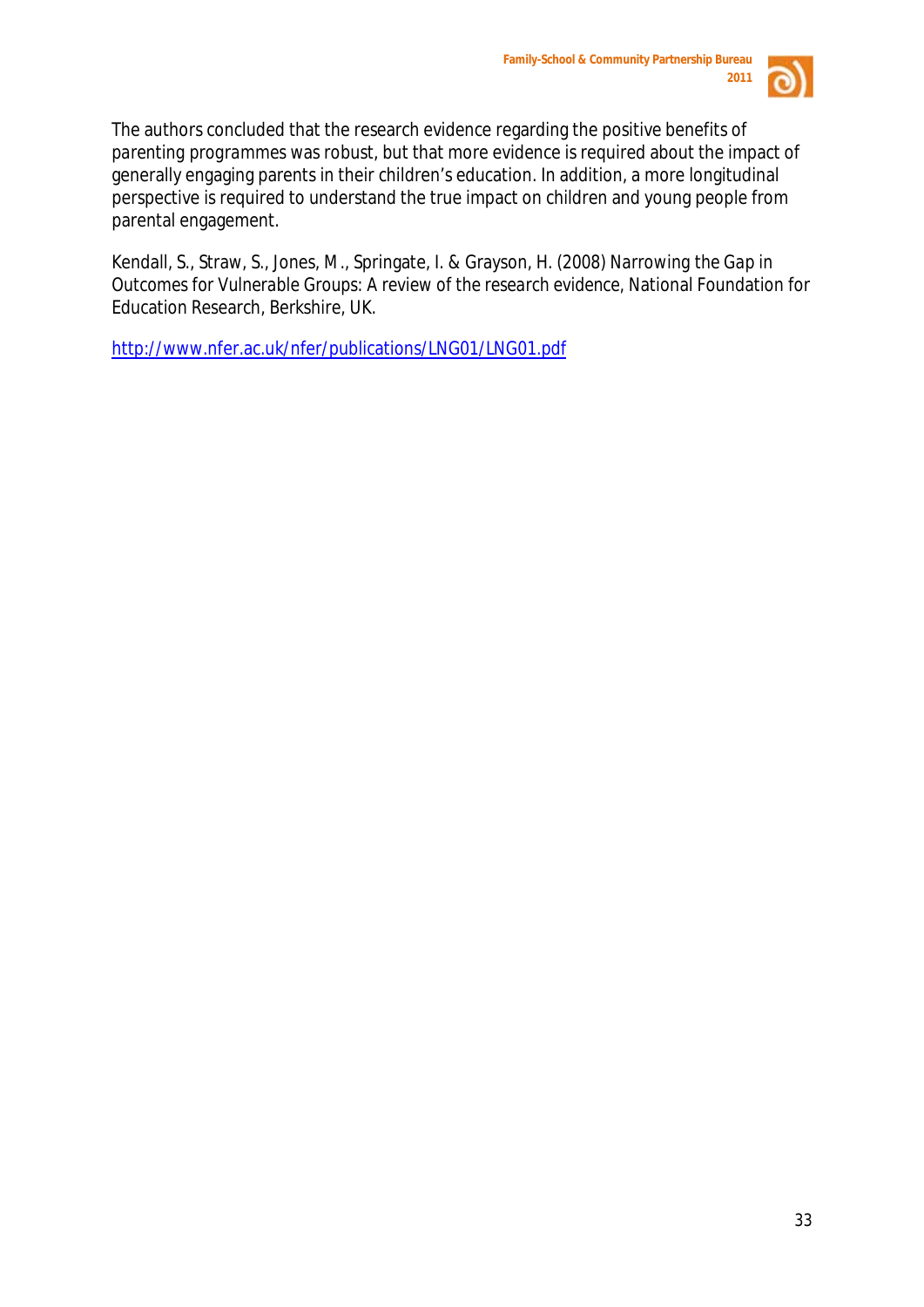

#### **Parental engagement: social and economic effects (Muller, for the Australian Parents Council, 2009, Aust)**

This research paper commissioned by the Australian Parents Council and written by Dr Denis Muller, addresses the central question of:

*Whether and how parents who are engaged in the education of their children build social capital, promote social inclusion, and boost participation in the economy and add to productivity.*

The paper presents the findings from a literature review, augmented with four Australian case studies. Muller notes that over the past 25 years or so the traditional boundaries between the role of home and school have become blurred, with a range of strategies being developed for engaging parents in the education of their children. This includes programs to:

- develop family, school and community partnerships
- help raise awareness in parents about the benefits of becoming engaged in their children's education, and providing them with the skills to do so
- help students and families cope with grief and loss, and
- strengthen families' capacity to deal with the everyday demands of raising children.

Muller cites research evidence illustrating that action to stimulate a partnership involving parents, communities and schools can catalyse parental engagement, but that the impetus must come from the school. Citing some American research he suggests that teachers often welcome contact with parents when *they* (teachers) initiate it, but were often resentful of parent-initiated contact.

Funding for parental engagement initiatives is crucial. Muller suggests that programs to promote partnerships between parents and schools need sustainable resourcing, for example by funding schools to employ a parent liaison officer. His own research on a program to engage Indigenous parents in the education of their children showed that 'the sustainability of what was a highly successful program was contingent on there being sufficient funding to create and maintain an appropriate support structure'.

Muller argues that programs that engage parents and communities ought not be assessed only in terms of their effects on student outcomes, but that they can also generate 'wider and lasting benefits for parents and the community, which can feed directly into improvements in the life quality and economic wellbeing of individuals, the social capital of communities and the fortunes of the economy generally'.

He cites research findings on parent engagement programs in Australia which show that 'they have the capacity to not only engage parents in the education of their children, but to build self-esteem, raise skills, open pathways and in some cases lead directly to employment for parents' (p.20).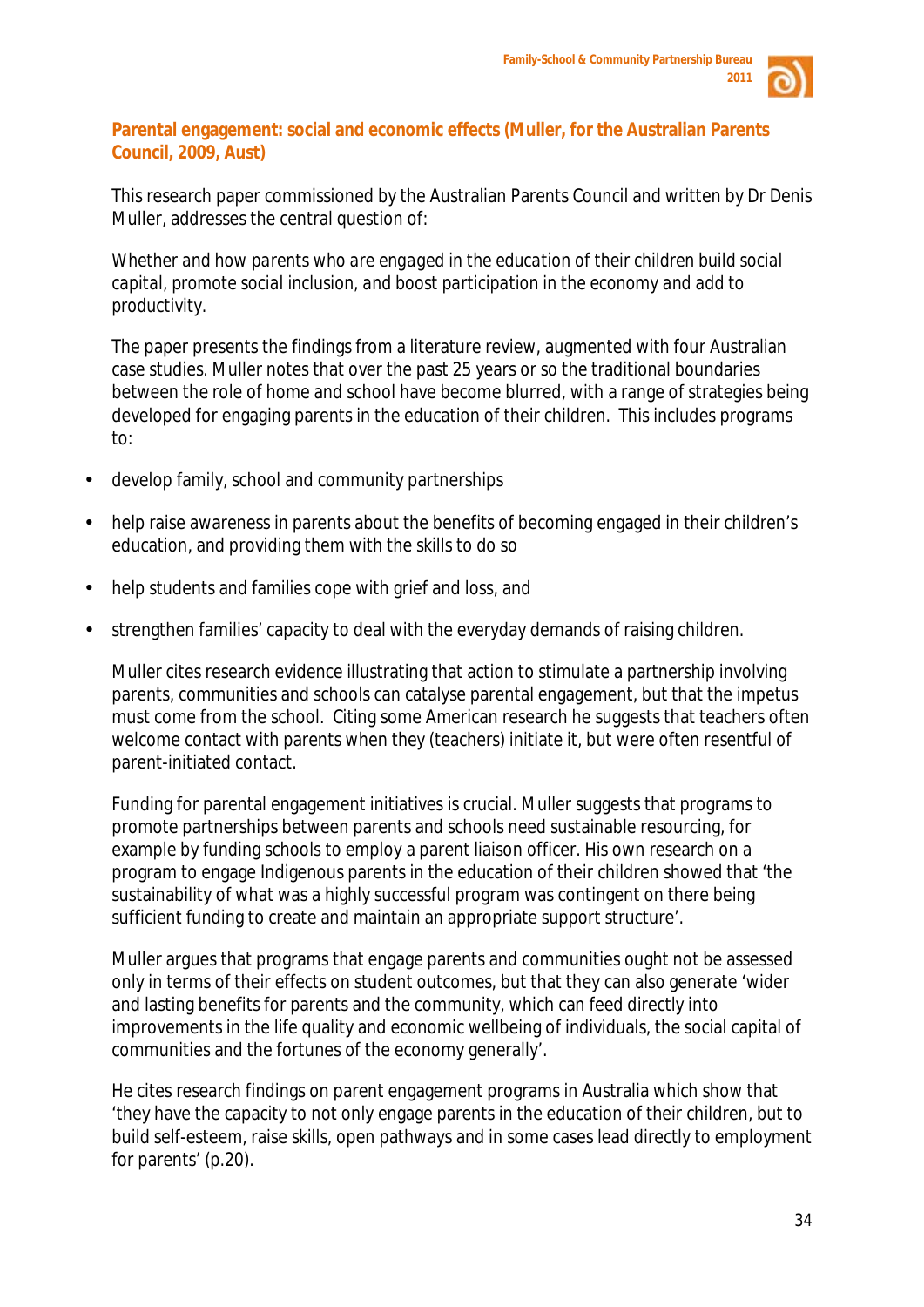

Parental engagement is thus seen as generating effects in two directions: towards outcomes for individual students, and towards developing social capital in communities. In turn, 'social capital is an important influence on the development of cognitive and non-cognitive skills in young people, and both of these skill sets are necessary for successful and productive engagement in the economy. This shows up in employment rates and in earnings levels' (p.21).

Muller's literature review reveals a pattern of interacting and reciprocating forces. 'Schools that generate partnerships with parents and the community also generate parental engagement in the education of children. Children do better educationally when their parents are engaged in their education. Engagement of the community leads to a building of social capital.

Children who grow up in circumstances where their parents are engaged in their education, and in communities that enjoy high social capital, develop better cognitive and noncognitive skills, both of which contribute directly to academic progress, participation in employment and economic well-being' (p.21).

He concludes that, given the high rate of return on a dollar of spending on education, especially in the early years, there is a strong public-policy argument for government investment in promoting parental engagement in their children's education.

Muller, D (2009) *Parental engagement: social and economic effects*, Australian Parents Council.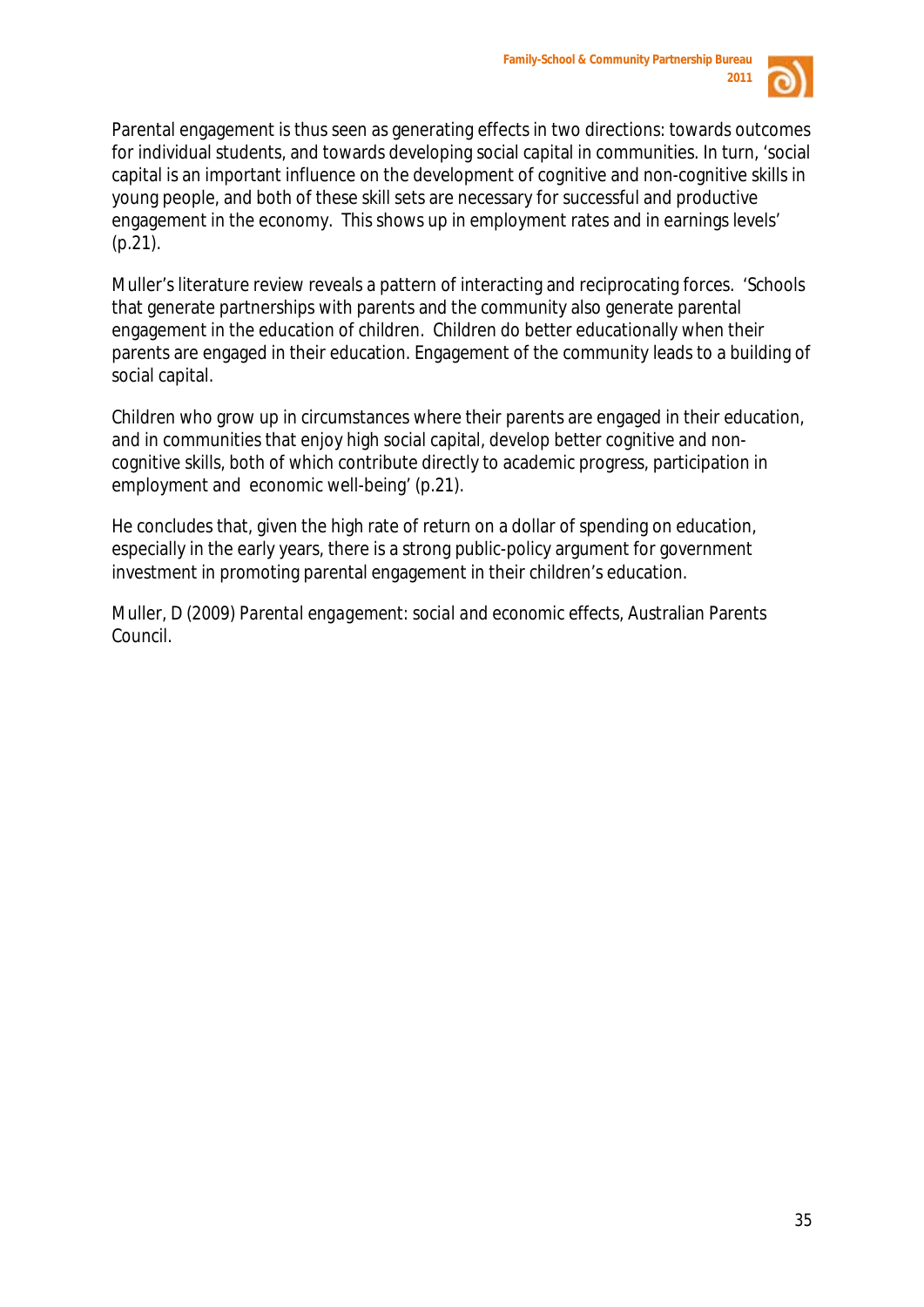

# **Parent Engagement and Leadership (Pushor & Ruitenberg, 2005, Canada).**

This research report is a highly engaging account of a study of parent engagement and leadership at Princess Alexandra Community School (pre-Kindergarten – Grade eight) in Saskatoon, Canada. A large research team of parents, teachers, teacher assistants, community and adult educators, administrators and teacher educators worked with the principal researchers. The idea was to 'do research *with* the school rather than *on* the school'*.*

The authors emphasise that their focus was on parent *engagement* rather than on parent *involvement*, explaining that their work therefore differs in many ways from typologies of parent involvement such as Joyce Epstein's.

*It differs in that it recognizes that both educators and parents hold knowledge; it promotes teacher and parent knowledge being acted upon in side-by-side relationships, resulting in shared power and decision-making, and mutually established agendas; and it calls for reciprocal benefit for schools and families in all parent engagement practices (*p.15).

Quoting the words of a principal, Pushor & Ruitenberg write that:

*Parent engagement is not about what you have to do – about taking part in typical and taken-for-granted practices such as parent/teacher conferences and Meet the Teacher nights. Parent engagement is about what you get to do –about moving inward to look closely at your assumptions and beliefs, both individually and collectively with others; to be both a host and a guest on a school landscape; to build trust and relationships with parents. It is about what you have the chance to do – to make a difference in the lives of children and their parents as you work alongside them in the important work of teaching and learning*   $(p.69)$ .

The methodological approach used in this research was *narrative inquiry* – a focus on people's lives and how they are lived. The intention in this narrative inquiry was to understand staff and parents at Princess Alexandra from their own perspective. So the research data consisted largely of the co-researchers' and participants stories of their experiences, told from their perspectives and in their own words. Several main themes emerged from this data:

- *Assumptions and Beliefs:* The staff were consciously working in practical ways to live their positive *assumptions* about parents and *beliefs* about the engagement of parents within their school.
- *Invitation and Hospitality: Hospitality* was not about teachers and administrators inviting people to their place, but about creating a place that is owned as much by students, parents, and other community members as it is by staff and administrators.
- *Trust and Relationships:* Practices in the school moved away from the institutionalized, ritualistic, and often public interactions between teachers and parents typical of most school landscapes to an emphasis on building *trust* and *relationships* in ways which are much less formal and more intimate.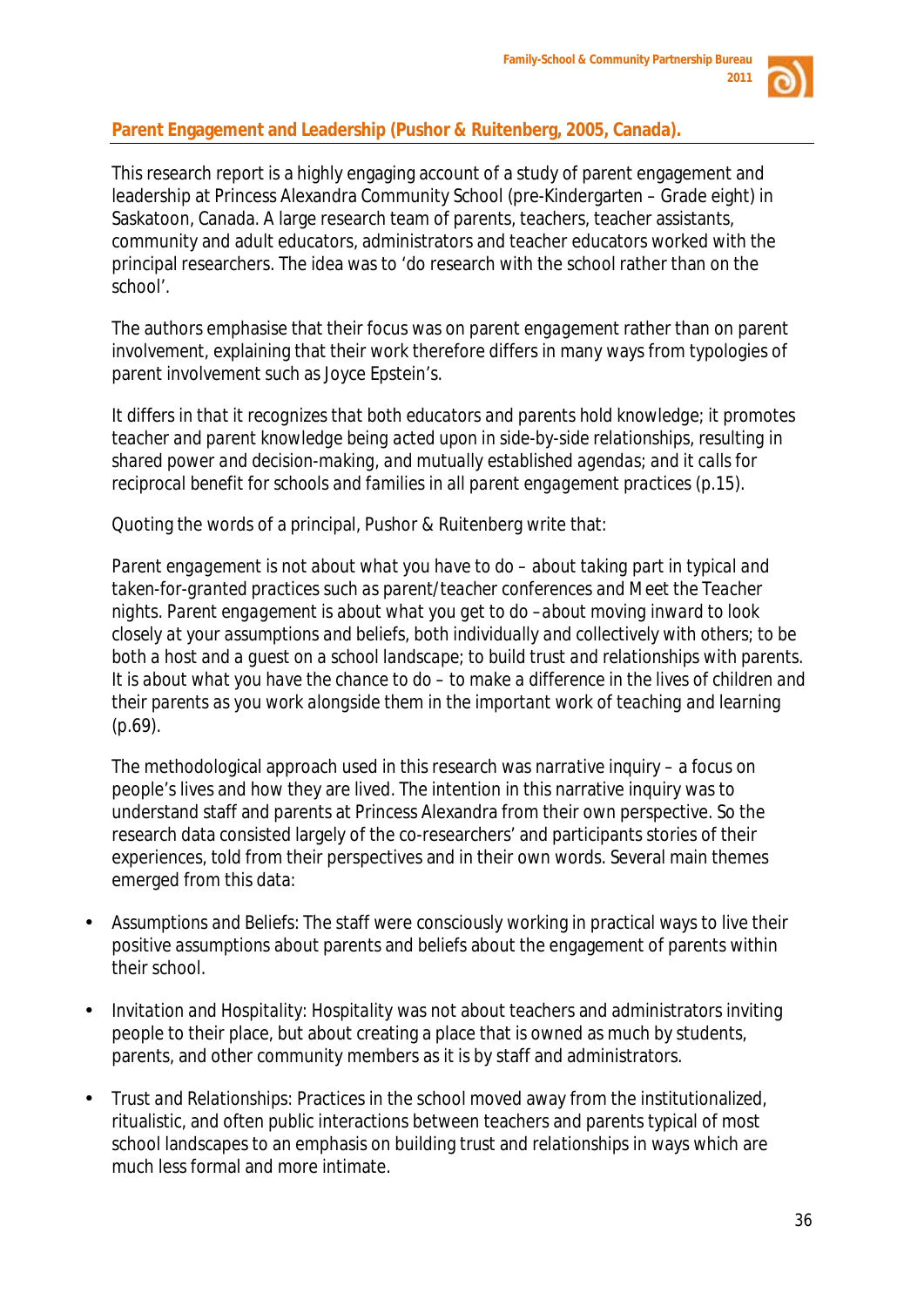

The report concludes that attending to structures, both within and outside the school, can facilitate inclusive effective parent engagement. Such structures include staffing and orientation practices, teacher education curriculum, and decision-making processes that are inclusive of parents and other caregivers.

The visual style of the report replicates the research methodology. There are photos, sketches, snatches of first person narratives, journal notes, stories, scanned documents. The voices of the research authors speak continuously along the bottom half of each page and the voices of the co-researchers and participants are represented on the top. Sometimes one story will literally break into another story. At other times a piece of information may be pushed to the background by a new way of seeing.

These are all deliberate visual and verbal strategies designed to disrupt the reader's expectations of a research report. Be prepared to be challenged and provoked into new ways of thinking about parent engagement!

Pushor, D. & Ruitenberg, C. (2005). *Parent Engagement and Leadership.* Research report No.134, Dr. Stirling McDowell Foundation for Research into Teaching, Saskatoon, SK. [http://www.mcdowellfoundation.ca/main\\_mcdowell/projects/research\\_rep/134\\_parent\\_e](http://www.mcdowellfoundation.ca/main_mcdowell/projects/research_rep/134_parent_engagement.pdf) [ngagement.pdf](http://www.mcdowellfoundation.ca/main_mcdowell/projects/research_rep/134_parent_engagement.pdf)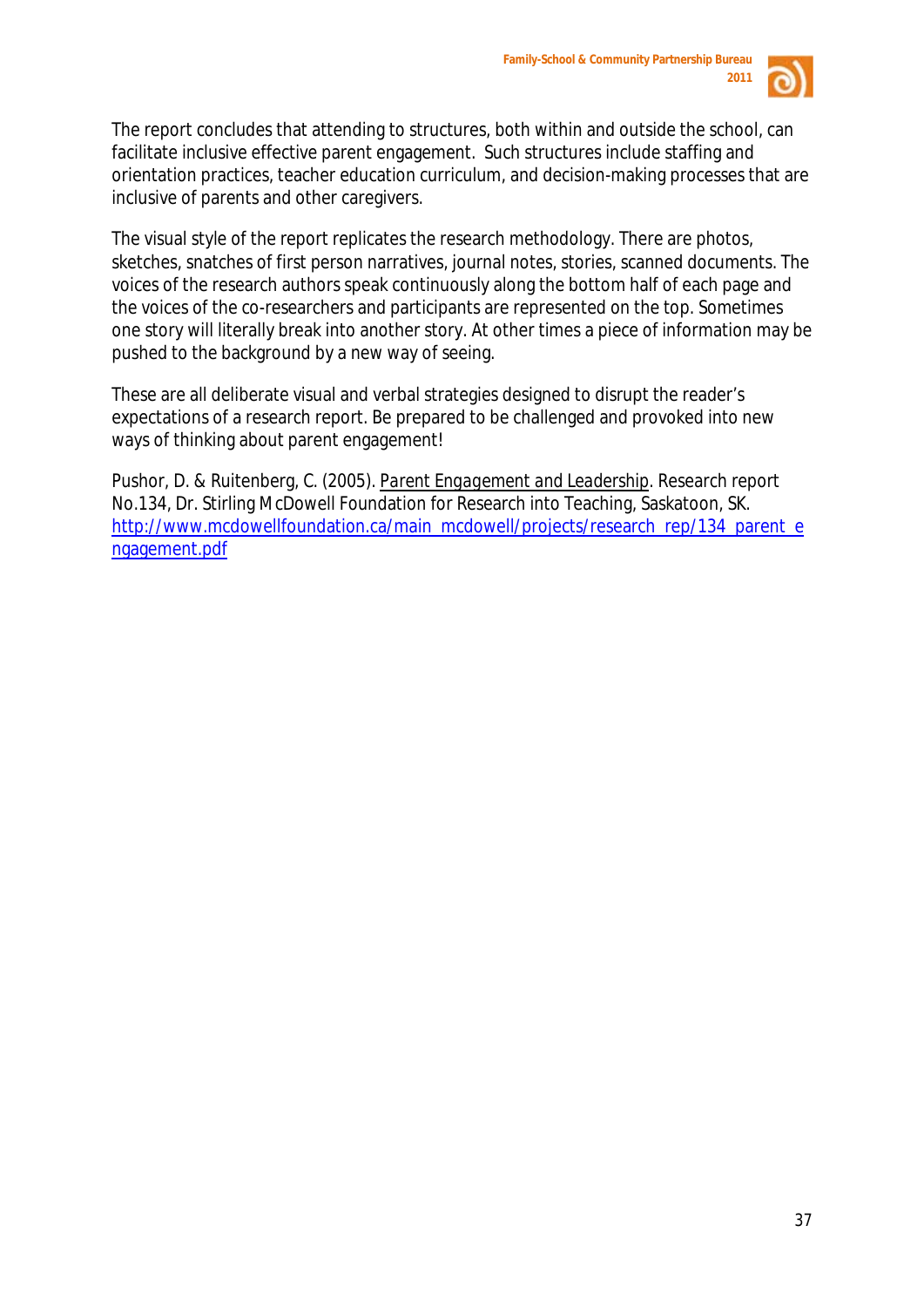

#### **Types of parents and school strategies aimed at the creation of effective partnerships (Smit, Driessen, Sluiter & Sleegers, 2007, The Netherlands).**

The purpose of this Dutch study was to attain a better understanding of what diverse groups of parents expect of their children's education and the school and then to develop a framework for school strategies to involve these different types of parents. The research included a review of the literature, consultation with expert panels, a web survey of school leaders, focus groups and case studies.

The authors refer to the extensive literature showing big differences in how, and how much, parents are involved in the education of their children, both at home and at school. The differences have been found to be associated with social and ethnic background, educational background of the mother, material deprivation, and the psycho-social health of the mother.

Smit et al. also suggest that the extent to which the child is open to parental involvement is the strongest predictor of parental involvement at home, while parental involvement at school depends primarily on the extent to which teachers invite such involvement.

The study identified six types of parents with different attitudes to involvement and participation: *the supporter, the absentee, the politician, the career-maker, the tormentor and the super parent.*

The results showed parents in 'white' schools to support teachers during activities (*parents as supporters*). Non-minority parents and certainly those from higher social milieus were accustomed to having a say in school matters (*parents as politicians*), but in schools with many disadvantaged pupils, little or no attention was paid to having parents have a say in school matters.

A bottleneck in 'white' schools was that parents do not have time to participate due to their work (*career parents*). A bottleneck in 'black' schools is that parents do not perceive themselves as qualified to participate (*absentee parents*).

A very engaging chart describes the characteristics of these different types of parents and offers very practical and candid suggestions for reaching them and involving them in effective partnerships.

The strategies are oriented towards the following core points: development of a vision of parental participation; expansion of the visibility and approachability of the school team via the creation of contact moments; attention to the concerns of parents; connection to what parents find interesting and have an affinity with; an eye for the quality of the communication between school and parents; stimulation of creativity and initiative; and giving parents time to learn something from the school team.

To develop such strategies the authors suggest that teachers need new knowledge and new skills in order to interact more effectively with parents and encourage their involvement. The framework they suggest for this encompasses: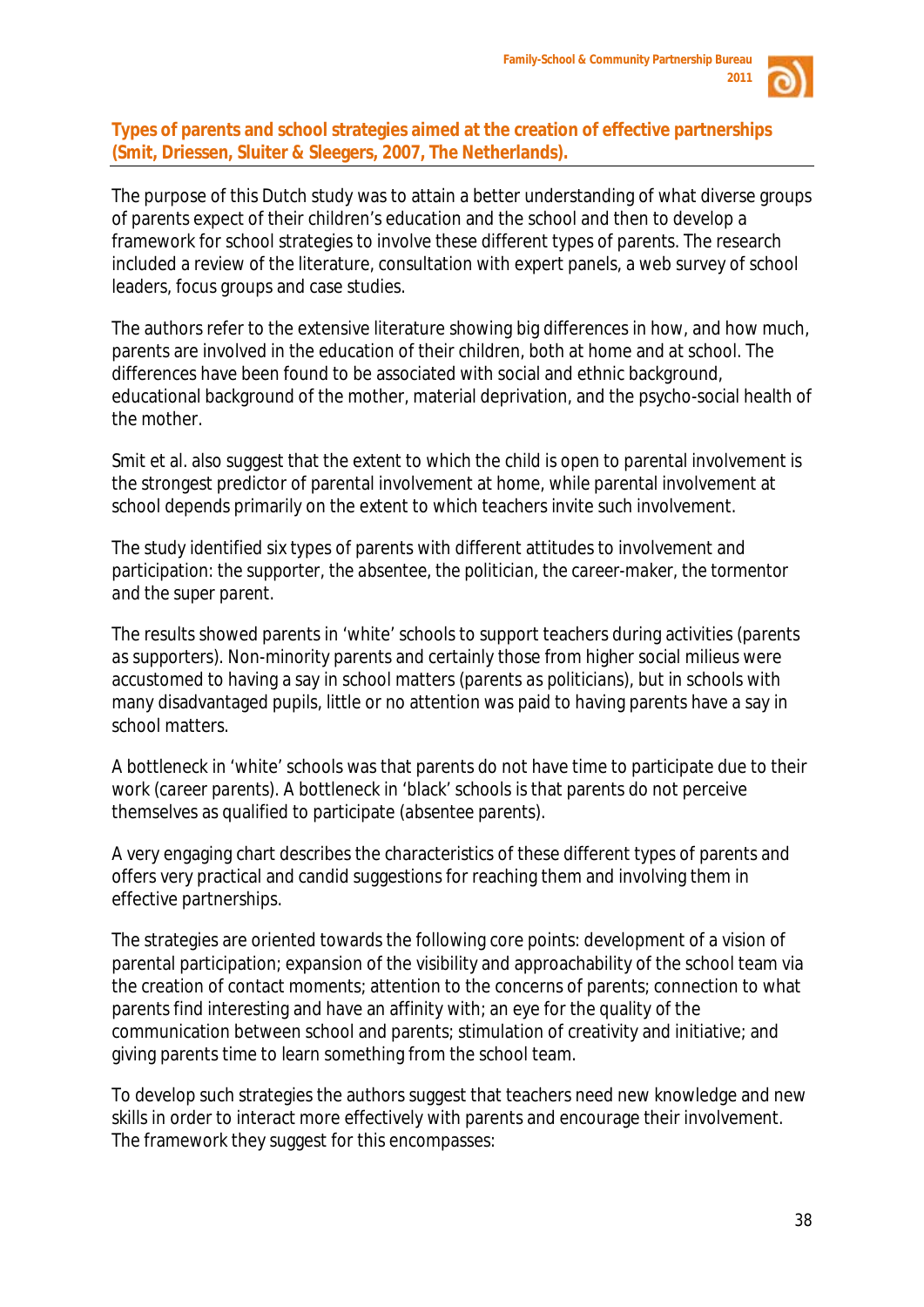

- (1) information about the objectives of parental involvement, advantages, barriers, knowledge, skills, attitudes
- (2) knowledge of families and differences with regard to culture, child-raising, living situations
- (3) two-way home-school communication
- (4) involvement of parents in learning situations, also outside the school
- (5) support of schools by parents both inside and outside the school
- (6) support of families by the school
- (7) families as agents of change with respect to decision-making, policy development, curricula and programmes, and training of parents and teachers.

Smit, F., Driessen, G., Sluiter, R. & Sleegers, P. (2007). 'Types of parents and school strategies aimed at the creation of effective partnerships'. *International Journal about Parents in Education,* 1, 0, 45 - 52. <http://www.ernape.net/ejournal/index.php/IJPE/article/viewFile/23/13>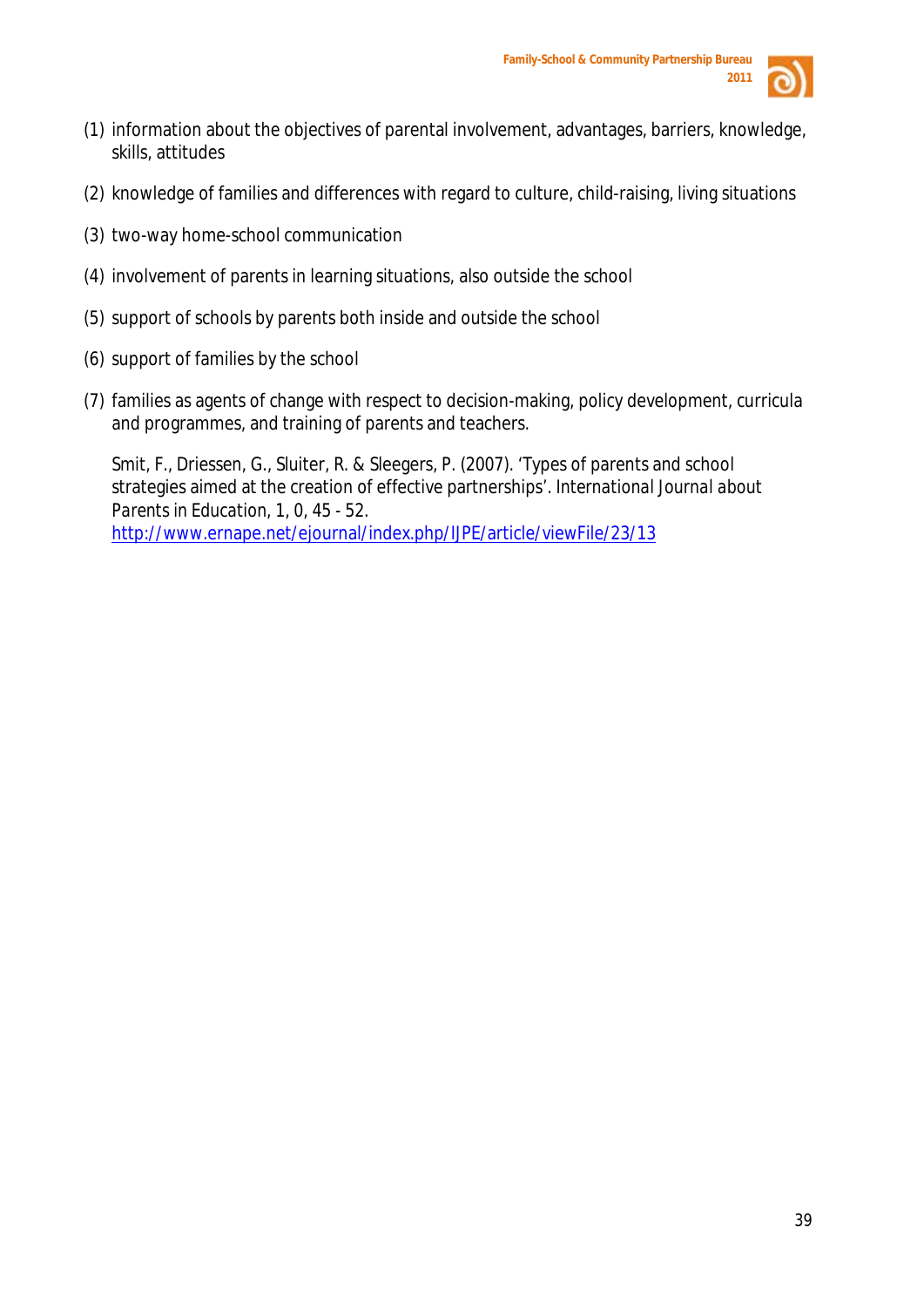

# **Parent Involvement in Urban Charter Schools: A new paradigm or the status quo? (Smith & Wohlstetter, 2009, USA).**

This study of parent involvement in 12 urban charter schools in six American states raises some interesting issues for parents choosing Catholic or Independent schools in Australia. The majority of American Charter schools have been established in urban areas and disproportionately serve minority and low SES students.

Charter schools are seen as schools of choice and more autonomous than public schools, with missions tailored to their student populations. The rise of the charter school movement is seen as an opportunity for urban parents to play a more central role in the education of their children. Parent participation in management decisions is frequently written into the schools' policies and codes of practice.

Charter schools, as schools of choice, have been assumed to have fewer involvement barriers for minority and low income parents, but a 2007 survey of charter leaders found that parent involvement remains a significant challenge. Barriers continue to exist, particularly for urban, low-income, immigrant, minority and working-class parents. Language barriers, work schedules, and a sense of disenfranchisement have generally resulted in lower levels of parent involvement by working-class parents in urban schools; in particular, those from ethnic and racial minorities.

Smith & Wohlstetter set out to investigate specific strategies employed by charter schools characterised by strong family *engagement* (as distinct from parent *involvement*), in order to examine whether a new paradigm has emerged. Using Joyce Epstein's typology, they found evidence of all six types of Epstein's parent activities, as presented in the following chart:

| <b>Type of partnership</b>              | <b>Examples</b>                                                                                                                                                                                                                             |
|-----------------------------------------|---------------------------------------------------------------------------------------------------------------------------------------------------------------------------------------------------------------------------------------------|
| <b>Basic obligations of</b><br>families | Parents are encouraged to bring their child to school on time; school<br>provides English language classes, parenting classes, 'wrap around<br>services' to supplement parents' ability to provide health and safety for<br>their children. |
| Basic obligations of<br>schools         | Home visits are conducted; material sent home is translated into the<br>parents' native language; translators at school meetings can decrease<br>language barriers.                                                                         |
| Involvement at school                   | Parents help in classrooms, serve as crossing guards before/after<br>school, attend field trips and special events, help out in the office,<br>participate in school beautification.                                                        |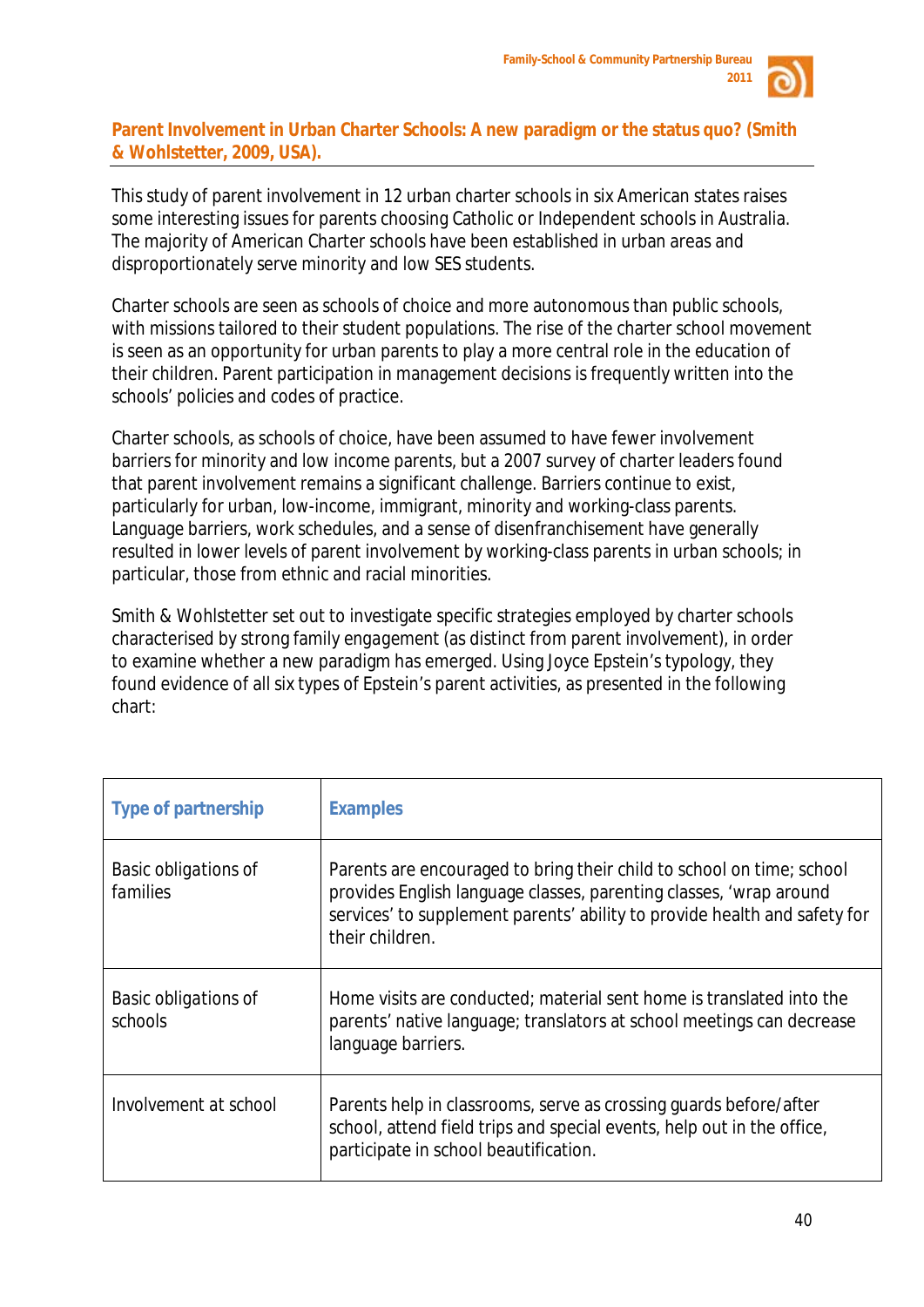

| Involvement in learning<br>activities at home                  | Parents are required to read with their children, monitor their child's<br>homework completion with a homework checklist; can take home<br>activity books to do with their children. |
|----------------------------------------------------------------|--------------------------------------------------------------------------------------------------------------------------------------------------------------------------------------|
| Involvement in decision<br>making, governance, &<br>advocacy   | Parents participate in focus groups, complete surveys, serve on the<br>school's governing board.                                                                                     |
| Collaboration and<br>exchanges with<br>community organisations | School partners with community organisations to help train parents,<br>offer volunteer opportunities for parents, or provide services to<br>parents.                                 |

However, while the parent involvement activities they found fitted Epstein's typology fairly well, the strategies used to implement these activities, and to attract parents traditionally not as active in school, were quite innovative. Relevant activities associated with each of Epstein's types were:

- 1. Schools realised that many of the parents face situations which hinder their ability to fulfil their basic obligations, such as working multiple shifts, raising their children as single parents, and struggling with poverty. To help parents meet their children's basic needs, several of the study schools offered 'wrap around' services for the students and their families, including social services such as employment-seeking assistance and parenting skills counselling.
- 2. Extremely high attendance rates at parent-teacher conferences were secured by offering incentives (eg. a lottery) for attendance, as well as offering meetings at night, by phone, or in the family's home, to help ensure participation.
- 3. 'Parent contracts' were used to specify the number of volunteer hours required from each family annually and help sustain parent involvement programs. In addition, the type of volunteer activity often included school maintenance or beautification, and school leaders noted the sense of 'ownership' derived from such activities.
- 4. Technology was used by some schools as a means of notifying parents of volunteer opportunities as well as tracking parent involvement. This had the benefits of instant, twoway communication as well as reducing the time costs associated with the school calling parents or sending home newsletters. In one school, each teacher maintained a web page, updating it weekly with homework assignments, learning objectives, reference web sites visited in class, and news of upcoming class events. Print and telephone communication were also used.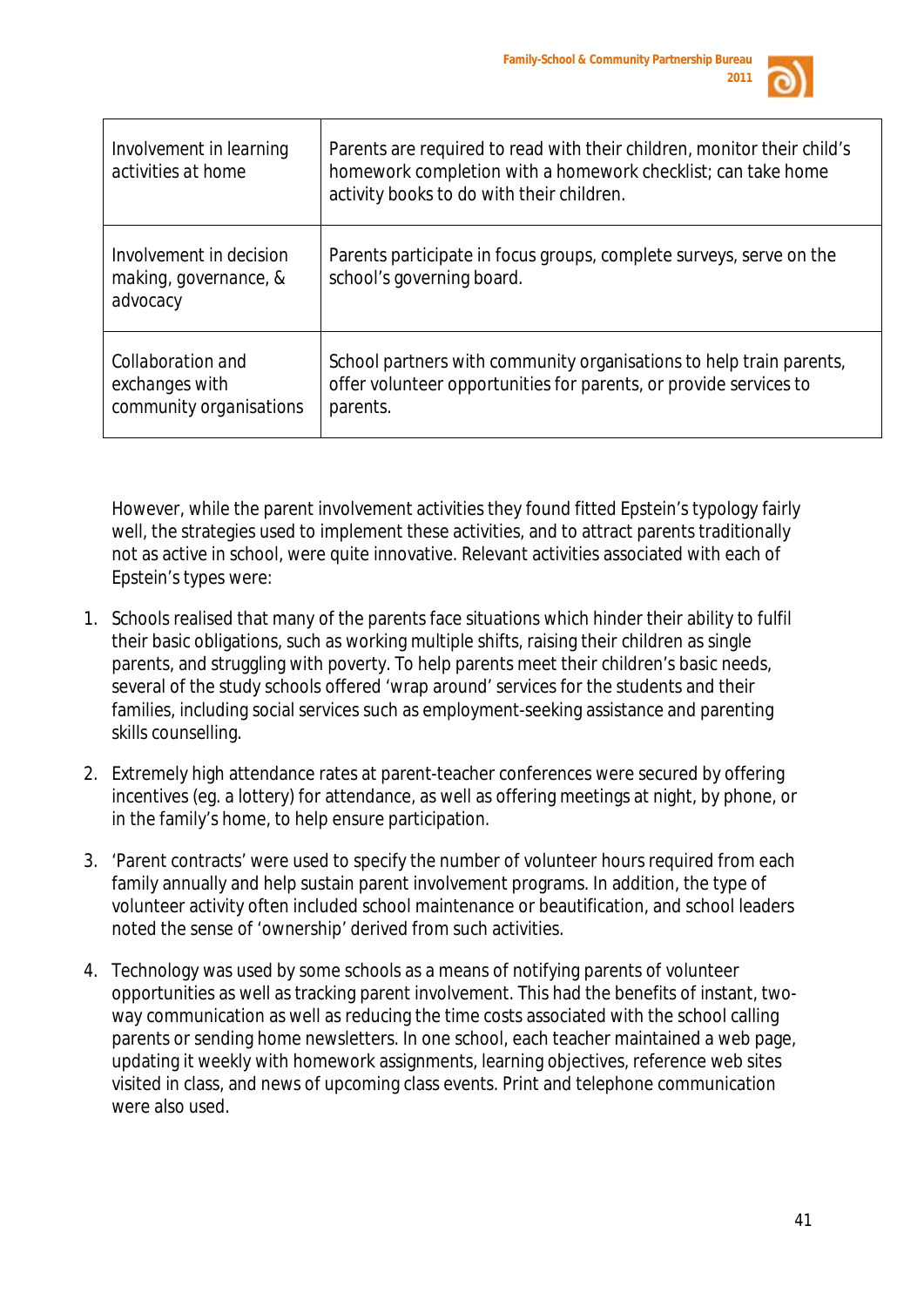

- 5. Some charter schools involved and empowered parents in decision-making and governance of the school to an extent not typically found in traditional public schools. In some cases, parents elected the charter school's governing board, making the board directly accountable to them. In other cases, parents served as members of the charter school's board of directors.
- 6. Finally, parent involvement in the study schools was often linked with increasing parent's self efficacy. In some cases training, via pamphlets, workshops and meetings, was provided to help parents become comfortable with school involvement. This was particularly important for parents whose cultural norms dictate that school staff members are the 'experts' with parents on the sidelines.

Smith and Wohlstetter's findings suggest the emergence of a new paradigm in parent engagement in these schools. While the study schools differed in school size, percent of English literacy, and student ethnicity, these factors did not appear to influence the different strategies that schools employed.

Rather, a mission of parent involvement and dedication to reaching parents not typically involved in education in traditional public schools took precedence.

Smith, J. & Wohlstetter, P. (2009). *Parent Involvement in Urban Charter Schools: A new paradigm or the status quo?* School Choice and School Improvement: Research in State, District and Community Contexts Conference, Vanderbilt University, October 25 - 27. [http://www.vanderbilt.edu/schoolchoice/conference/papers/Smith%20-](http://www.vanderbilt.edu/schoolchoice/conference/papers/Smith%20-Wohlstetter_COMPLETE.pdf) [Wohlstetter\\_COMPLETE.pdf](http://www.vanderbilt.edu/schoolchoice/conference/papers/Smith%20-Wohlstetter_COMPLETE.pdf)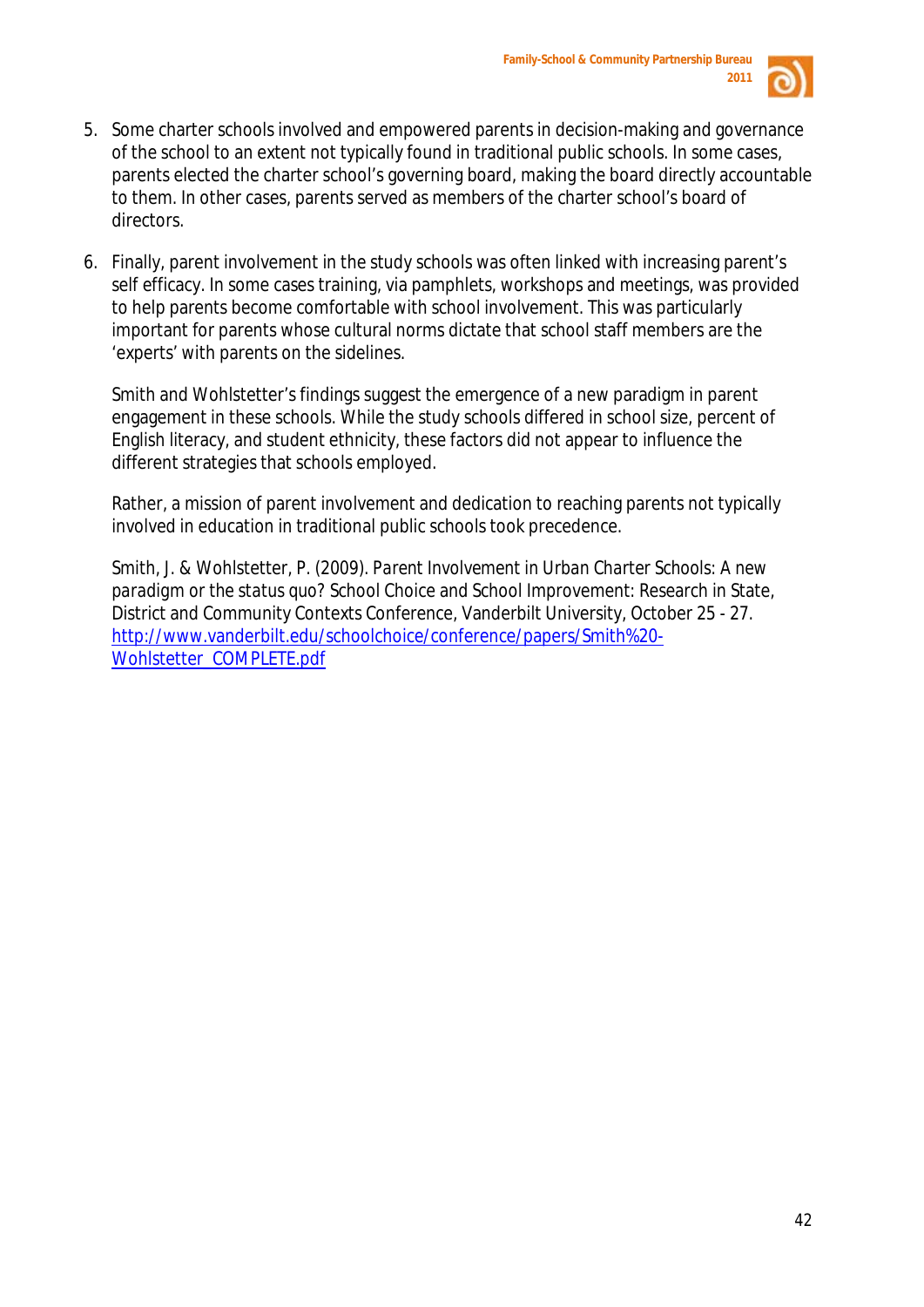

# **Beyond Random Acts: family, school and community engagement as an integral part of education reform. (Weiss, Lopez & Rosenberg, 2010, USA).**

This paper was used to set the stage at an American national policy forum held in Washington in November 2010. The forum was designed to bring to the centre a topic that has been on the periphery of education reform – family, school, and community engagement (FSCE) as a strategy to support student success in the twenty-first century. This paper was designed to start the conversation and to help shape the role that federal policy will play in supporting family school community partnerships in schools across the country.

Weiss et al. argue that the current state of practice, in which educators treat parents and families as bystanders, has to be disrupted. They suggest that family and community engagement is siloed into disparate programs that are disconnected from instructional practice and school strategies. These *random acts* of family involvement have to give way to systemic and sustained approaches. Family engagement is defined as a *shared responsibility*  of families, schools, and communities for student learning and achievement. It is seen as being *continuous* from birth to young adulthood and occurring *across multiple settings*  where children learn.

The authors point out that the notion of family engagement is not in itself a new idea. Over 40 years of research has confirmed that it improves school readiness, student academic achievement and graduation rates. But what is new is a reform strategy in which family engagement is **systemic, integrated** and **sustained,** not an add-on or a random act. *Systemic*  here means family engagement that is purposefully designed as a core component of educational goals such as school readiness or student achievement. *Integrated* engagement will be embedded into structures and processes including training and professional development, teaching and learning, community collaboration, and the use of data for continuous improvement and accountability. *Sustainable* engagement will have adequate resources including public–private partnerships, to ensure effective strategies with the power to impact on student learning and achievement.

The paper Illustrates its argument with case studies from a number of American districts and schools, and builds a framework for family engagement for successful school reform in which the following mutually dependent elements – a focus on teaching and learning, a rigorous curriculum, teacher and principal effectiveness, a positive school climate, and family and community engagement—operate as parts of an interconnected system. Such work requires policy change and the use of data to identify meaningful indicators of family, school and community engagement. The paper argues that sharing student learning and performance data with families can change the conversation and give parents a voice, empowering them as partners in their children's academic growth. Such engagement can be a force for turning around low performing schools. However, the orientation must move from checklists to full engagement plans with outcome tracking. They conclude that 'schools can't work well if their relationships with families and communities don't work well'.

Weiss, H.B, Lopez, M. E. & Rosenberg, H. (2010). *Beyond Random Acts: family, school and community engagement as an integral part of education reform.* Paper prepared for the National Policy Forum for Family, School and Community Engagement, December. <http://www.nyspirc.org/info/wp-content/uploads/2010/04/Beyond-Random-Acts-HFRP.pdf>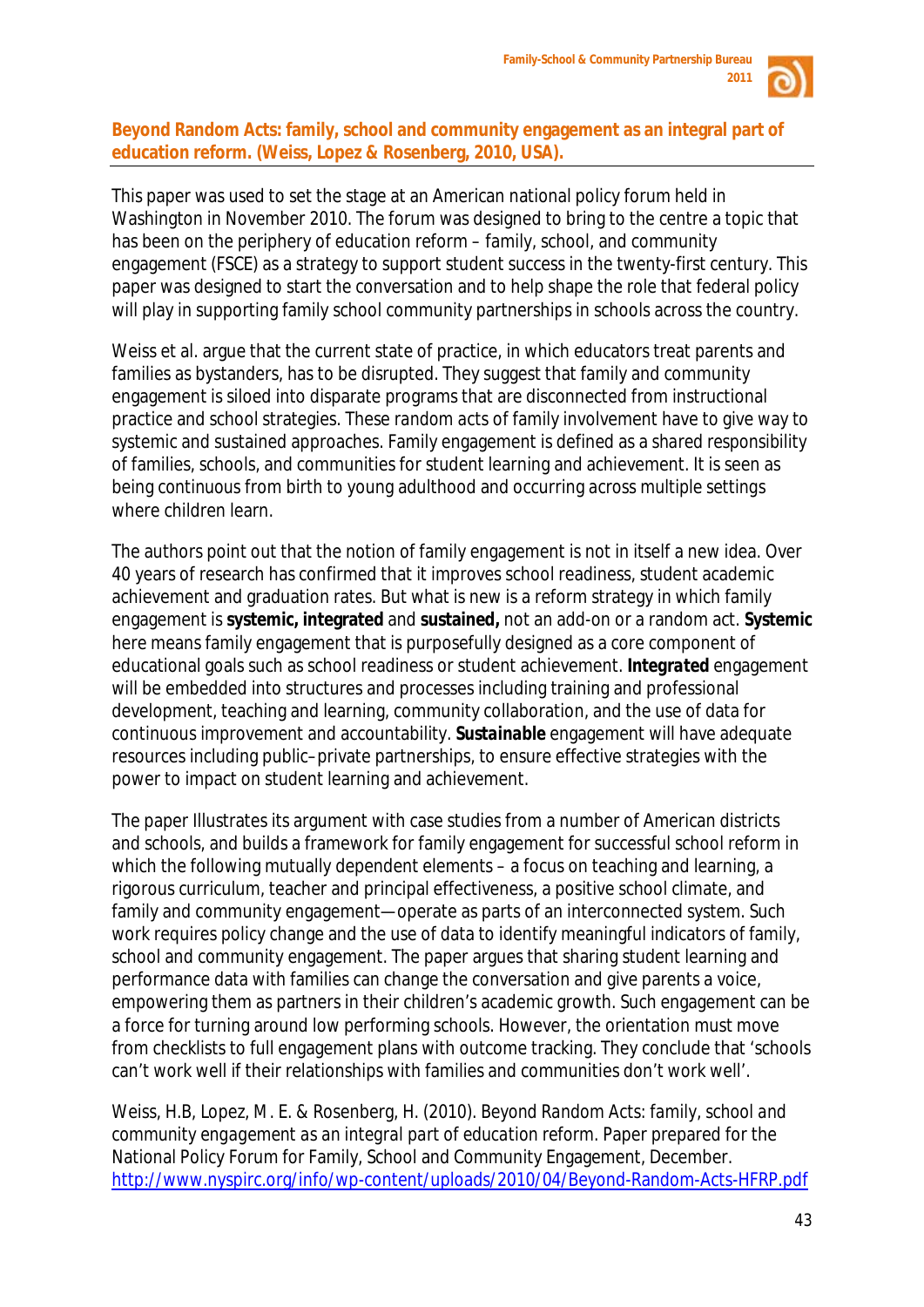

# **Breaking New Ground: data systems transform family engagement in education.(Weiss, Lopez & Stark, 2011, USA).**

The purpose of this American issue brief is to establish a vision of family engagement in the context of data-driven education reform. The authors argue that the family–school– community relationship has been, at best, on the margins of education policy, quoting the US Department of Education concession in 2010 that 'family engagement is too often focused on a checklist of activities rather than on driving results, funding isn't always targeted to the most effective practices, and family engagement is treated as a discrete activity rather than as an integrated strategy that should have a place across multiple programs'.

Weiss et al. argue that classroom-only reforms are inadequate approaches to closing the achievement gap and preparing students for a global workplace. New directions in education planning are shifting from school-centred to *student*-centred learning, where students learn inside and outside of the classroom, set personalised learning goals and strive towards mastery of skills for the real world. And one of the most powerful influences on these new directions is family engagement in children's education.

However, parents often do not have timely and relevant information about their children and are at a loss to support student learning in specific and practical ways. Parents benefit from having information about key indicators—such as student attendance, growth in learning, and achievement—on which they can have an impact. These data open the door for meaningful conversations with teachers and students.

While the use of data is not seen as a panacea for today's educational challenges, it is seen as a starting point for communication and action within the complex web of relationships that exists between districts, schools, early childhood programs, families, and community organisations serving children and youth. The paper uses case examples from four American school districts to demonstrate how:

- § Student data can support a continuous pathway of engagement
- § Sharing data with families can begin in the earliest years
- § Student data can shift the family engagement paradigm
- § Access to student data can catalyse year-round support of learning
- **§** Immigrant families can be empowered to keep teens on the path to graduation
- § Student data can be used to promote university and career-readiness.

The authors conclude that 'a data pathway for families to support student achievement is an idea whose time has come. It connects with current trends in education that focus on 21st century learning and the vital role of technology, and catapults family engagement into this new era of transformation'.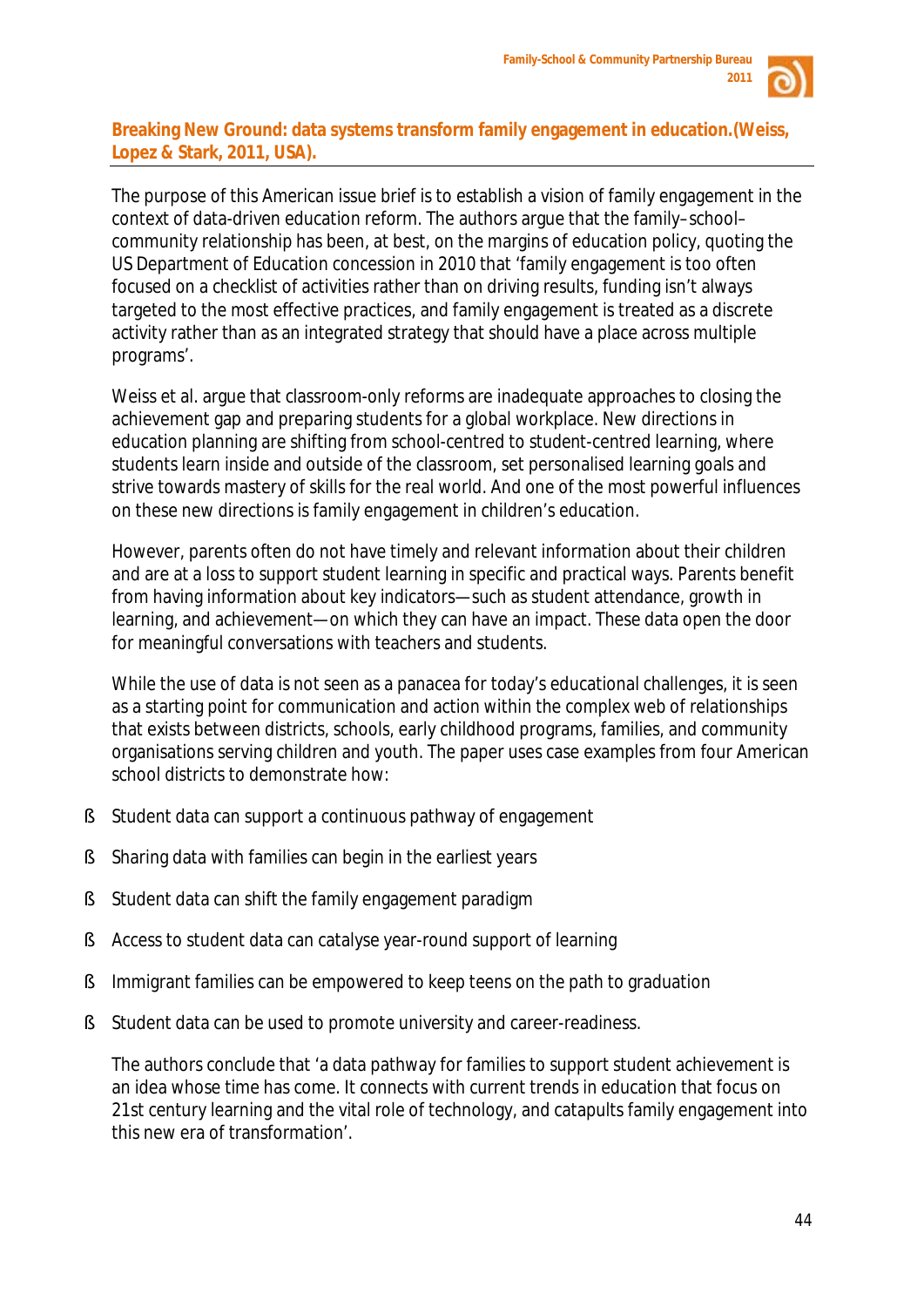

They suggest a number of practical ways that Education policy can support schools and districts to implement such a transformation through developing accessible, understandable, and actionable data pathways that acknowledge families as end-users.

Weiss, H. B., Lopez, M. E. & Stark, D. R. (2011). *Breaking New Ground: data systems transform family engagement in education.* Harvard Family Research Project, Issue Brief, January.

[http://www.pta.org/Breaking\\_New\\_Ground.pdf](http://www.pta.org/Breaking_New_Ground.pdf)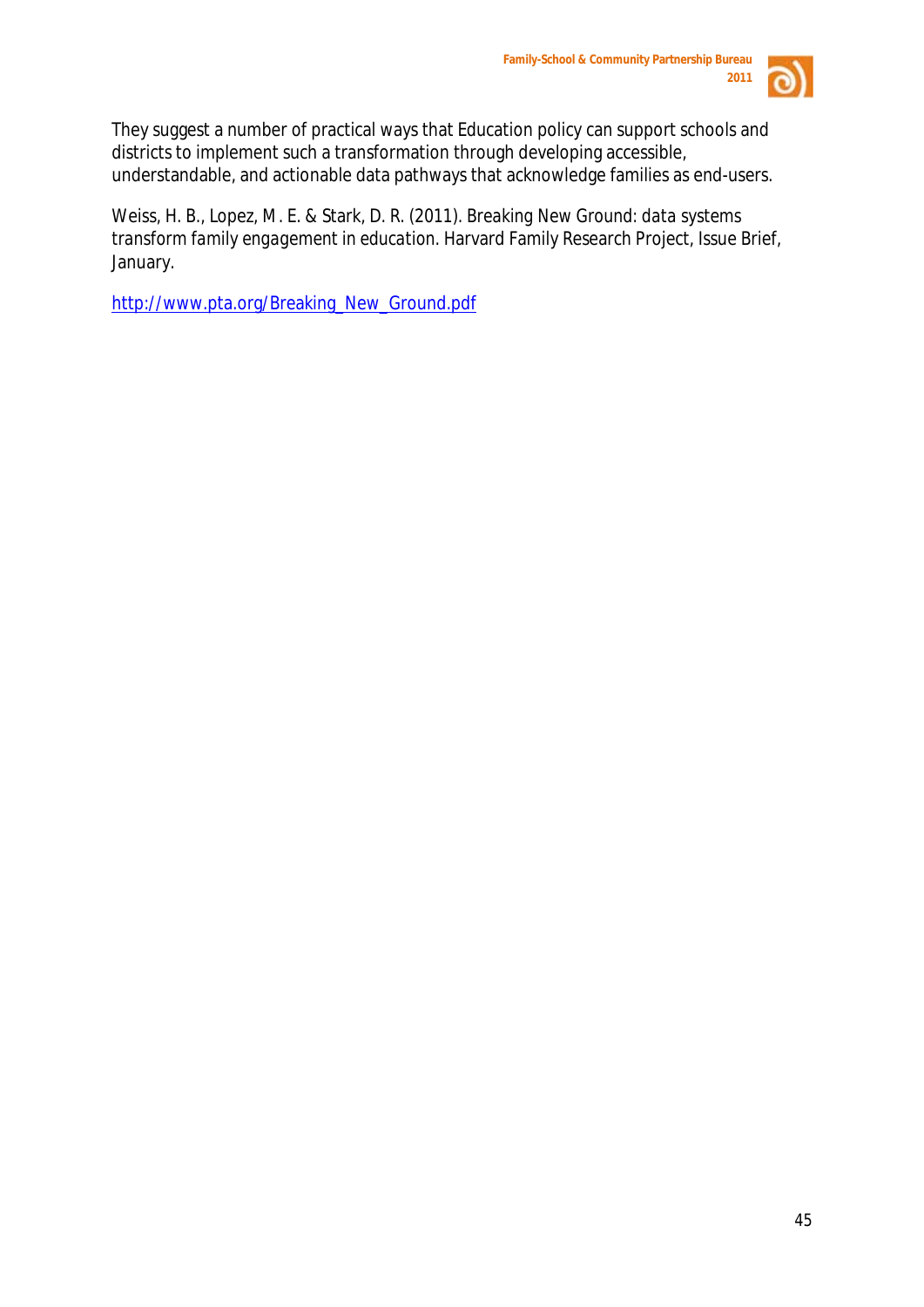

#### **Seeing is Believing: Promising Practices for How School Districts Promote Family Engagement (Westmoreland, Rosenberg, Lopez, & Weiss, 2009, USA).**

This American paper begins by acknowledging that there is wide consensus that family engagement is a critical ingredient for children's school success 'from cradle to career'. The range of benefits include improved school readiness, higher student achievement, better social skills and behaviour, and increased likelihood of high school graduation.

They point out that policymakers, practitioners, and researchers have all recognised family engagement as a critical intervention strategy that maximizes return on other investments in education. Investing in family engagement can therefore be cost effective. Citing the American researchers Houtenville & Conway (2008) they provide a compelling statistic on this:

# *Schools would have to spend \$1,000 more per pupil to reap the same gains in student achievement that an involved parent brings.*

The paper examines the role that school districts can play in building systemic family engagement as a core strategy so that parents, educators and administrators *share responsibility* for it, producing student success.

While Australia's education systems do not directly parallel the district systems described here, many of the conclusions are still relevant to our school practice at local and state levels and at the federal policy level. The authors identify the following core components of systemic family engagement:

- **Fostering district-wide strategies.**
- **Building school** capacity through ongoing professional development and technical assistance for principals, teachers, and other school staff who deal with parents, and programs to help schools welcome and involve families in their children's learning.
- **Reaching out to and engaging families** to encourage high expectations for their children's learning at school and at home, and to develop and share concrete strategies for engagement that supports student success. This happens through leadership development training, listening tours to gather input and workshops that impart information and skills focused on student learning.

# *Promising Practices*

Five best practices that ensure that family engagement efforts are interconnected and strategic are identified from data from six American school districts. These promising practices are:

1. **A shared vision of family engagement** — from senior administrators to classroom teachers and bus drivers. Districts move beyond the traditional focus on parents attending events at the school, to recognizing that sometimes schools cannot *see*, but can still *support*, what happens at home.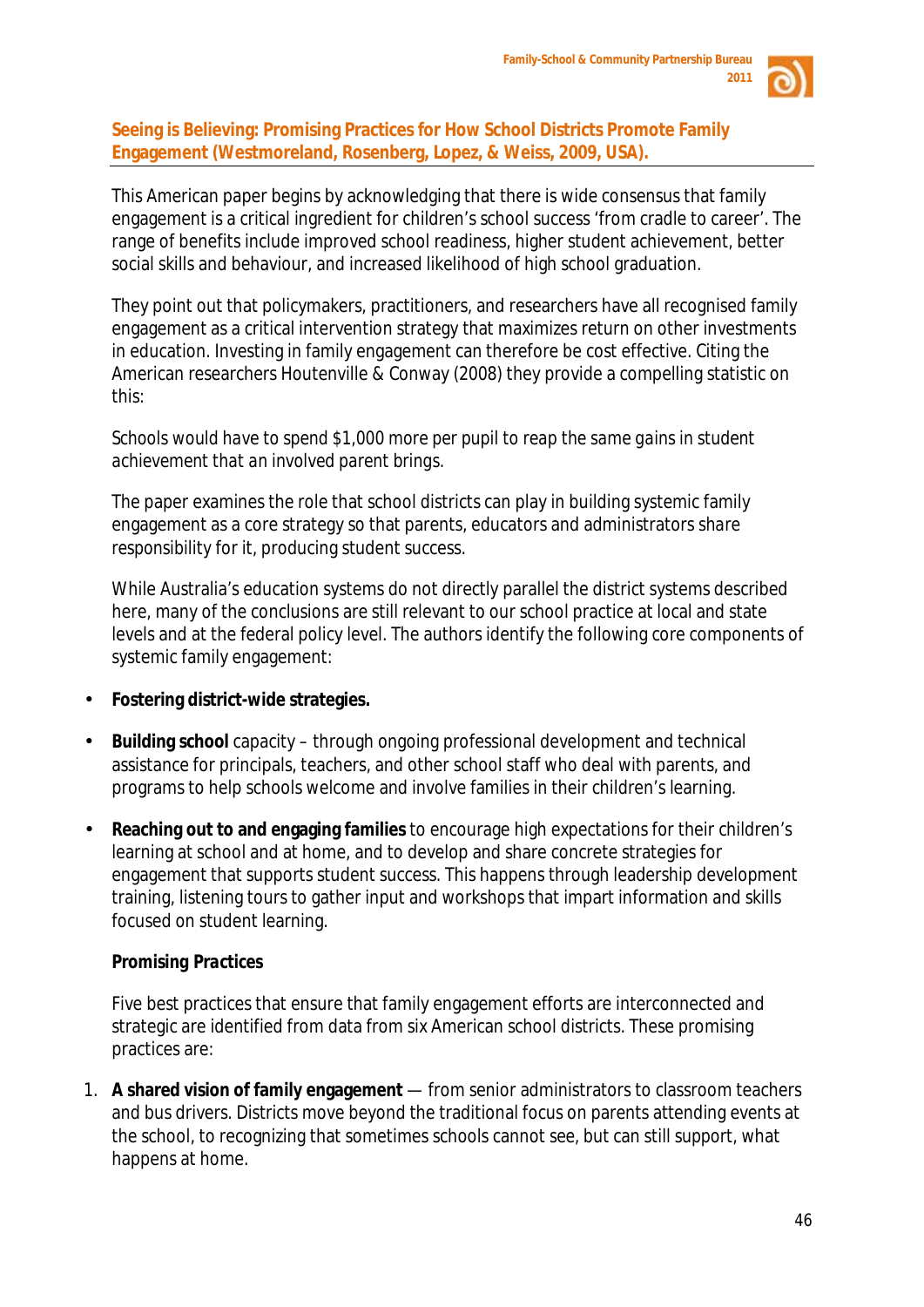

- 2. **Purposeful connections to learning**. From the district's strategic plan and school improvement plans to parent–teacher conferences, these districts demonstrate an unyielding commitment to family engagement as a *core* instructional strategy, as opposed to an *add-on.*
- 3. **Investments in high quality programming and staff.** There is strategic use of limited resources, often adroitly piecing together multiple public and private funding streams. Charismatic leaders with expertise in family involvement staff family engagement offices, and volunteers are used.
- 4. **Robust communication systems.** Stakeholders reach out to one another to share information in reciprocal and meaningful ways to ensure they can make decisions and implement strategies effectively.
- 5. **Evaluation for accountability and continuous learning.** District family engagement staff recognise family engagement data can be a lever for change, but meaningful indicators of their work and data systems are still needed. Evaluation efforts often hinge on persuading teachers, principals, and district offices to take family involvement data seriously. Data needs to be both collected and also used, as information feeds into planning and improvement.

Westmoreland,H., Rosenberg,H., Lopez, E. & Weiss, H. (2009) *Seeing is Believing: Promising Practices for How School Districts Promote Family Engagement,* Harvard Family Research Project & National PTA, *Issue Brief,* July 2009. [www.hfrp.org/content/download/3420/98238/.../SeeingIsBelieving.pdf](http://www.hfrp.org/content/download/3420/98238/.../SeeingIsBelieving.pdf)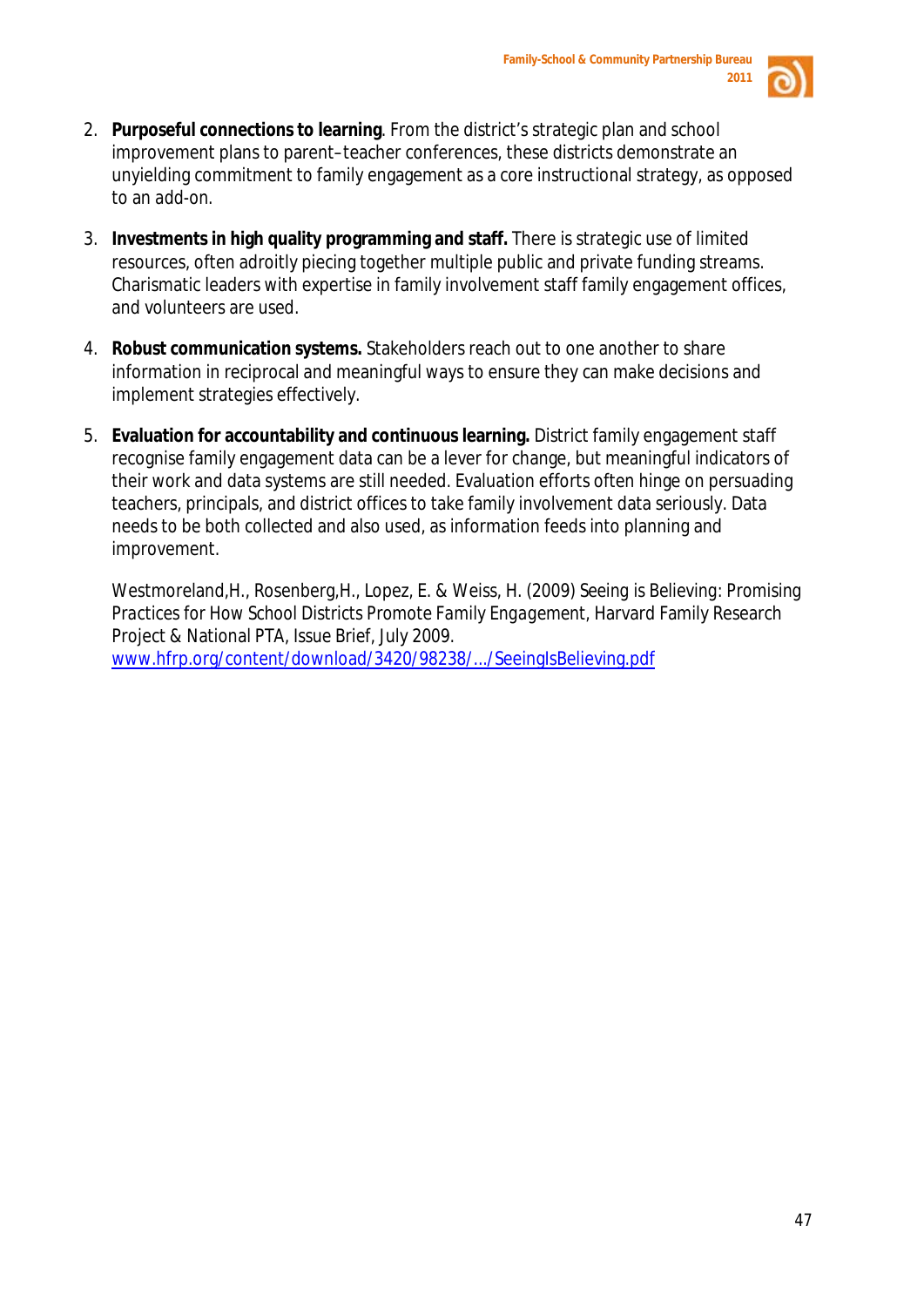

# **Parental Involvement in Education (Williams, Williams & Ullman, 2003, UK)**

The British government's strategy for involving parents in their children's education, first described in the 1997 White Paper *Excellence in Schools*, recognised that students need support from parents to ensure they reach their full potential. The strategy had three strands: providing information to parents, giving parents a more effective voice and encouraging families to learn together. Various initiatives were subsequently implemented by the Department for Education and Skills (DfES), including the requirement that schools develop Home-School Agreements in consultation with parents to establish the roles and responsibilities of both parents and schools in building up a partnership to raise standards in education.

This report presents the findings of a large-scale telephone survey of 2019 households with children aged 5 - 16 attending state schools in Britain. The aim of the survey was to assess the impact of the Department's initiatives by measuring parent involvement over time. Specifically, it examined:

- the level of involvement parents have in their children's education, focusing on:
- § practical help in schools
- **§** relationship with teachers
- § involvement with homework
- what parents perceive as barriers to further involvement
- the awareness of Government initiatives and information sources
- how parents find out about their child's progress at school and what improvements they think could be made to communication with schools.

# **Conclusions**

- Only a minority of parents felt fully involved in their child's school life. For some this was acceptable, but others wanted to increase their involvement substantially. However, few parents believed this could be achieved easily, with most resigned to the fact that competing demands on their time (eg. work commitments, demands of other children, childcare difficulties,) will always restrict their involvement.
- Almost all parents were happy with the school's attitude towards them, with a large majority finding the school welcoming (94%) and willing to involve them (84%). Secondary schools were not seen as so welcoming, though there was little evidence of dissatisfaction with the way these schools communicate.
- There was strong support for extra-curricular initiatives that enable parents to help out, but there was also recognition that these kinds of projects place extra demands upon schools.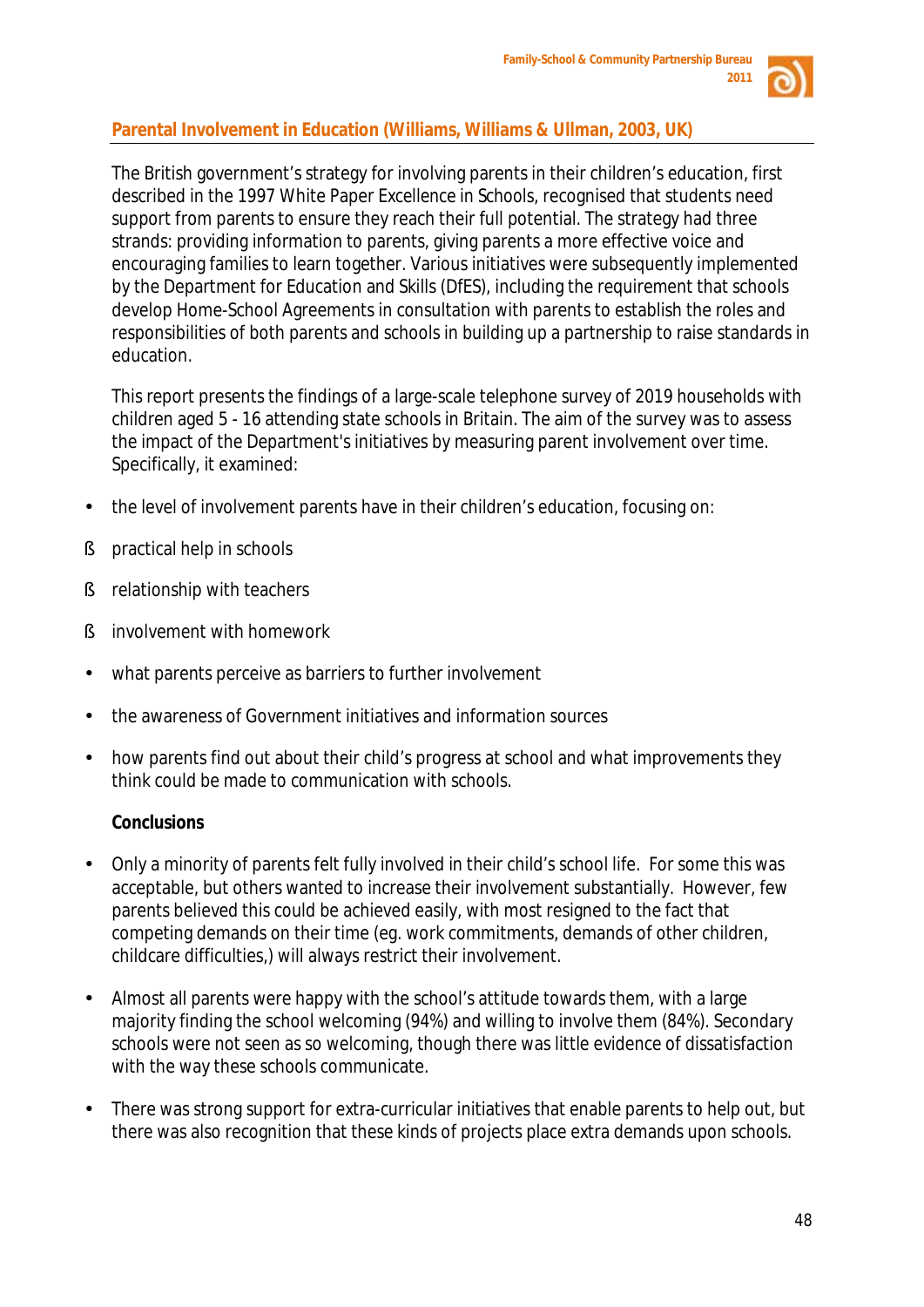

- Parents seemed largely happy with the quality of written communication coming from schools, although a significant minority (27%) felt the general information – as opposed to child-specific –was spoilt by jargon. Parents who had left school at 16 were most likely to feel this way. However, most parents (85%) were happy with the quality of information provided, saying that the school gave clear information about how their child was getting on.
- Information sources, such as *Parent-School* magazines, were welcomed but not regarded as the equivalent of face-to-face contact with teachers. Teachers were very highly regarded by parents. Many parents took every opportunity to speak with them and especially enjoyed the informal contact in playgrounds. However, a significant minority (16%) felt that they would be labelled as 'trouble makers' if they talked too much.
- It may be that one of the consequences of prizing face-to-face contact with teachers is that parents ignore other sources. Many parents were unaware of the various labels given to recent education initiatives. More than one in three (35%) did not recognise the term 'Home School Agreement', despite the fact that all of them should have been invited to sign one. This lack of awareness suggests that parents are skim-reading written information, expecting teachers to tell them all they need to know. Many parents who claimed to want more involvement were waiting for the school to tell them what they could do, rather than actively finding out for themselves.

Williams, B., Williams, J. & Ullman, A. (2002) *Parental Involvement in Education*, DfES Research Report 332.<http://education.gov.uk/publications/eOrderingDownload/RR332.pdf>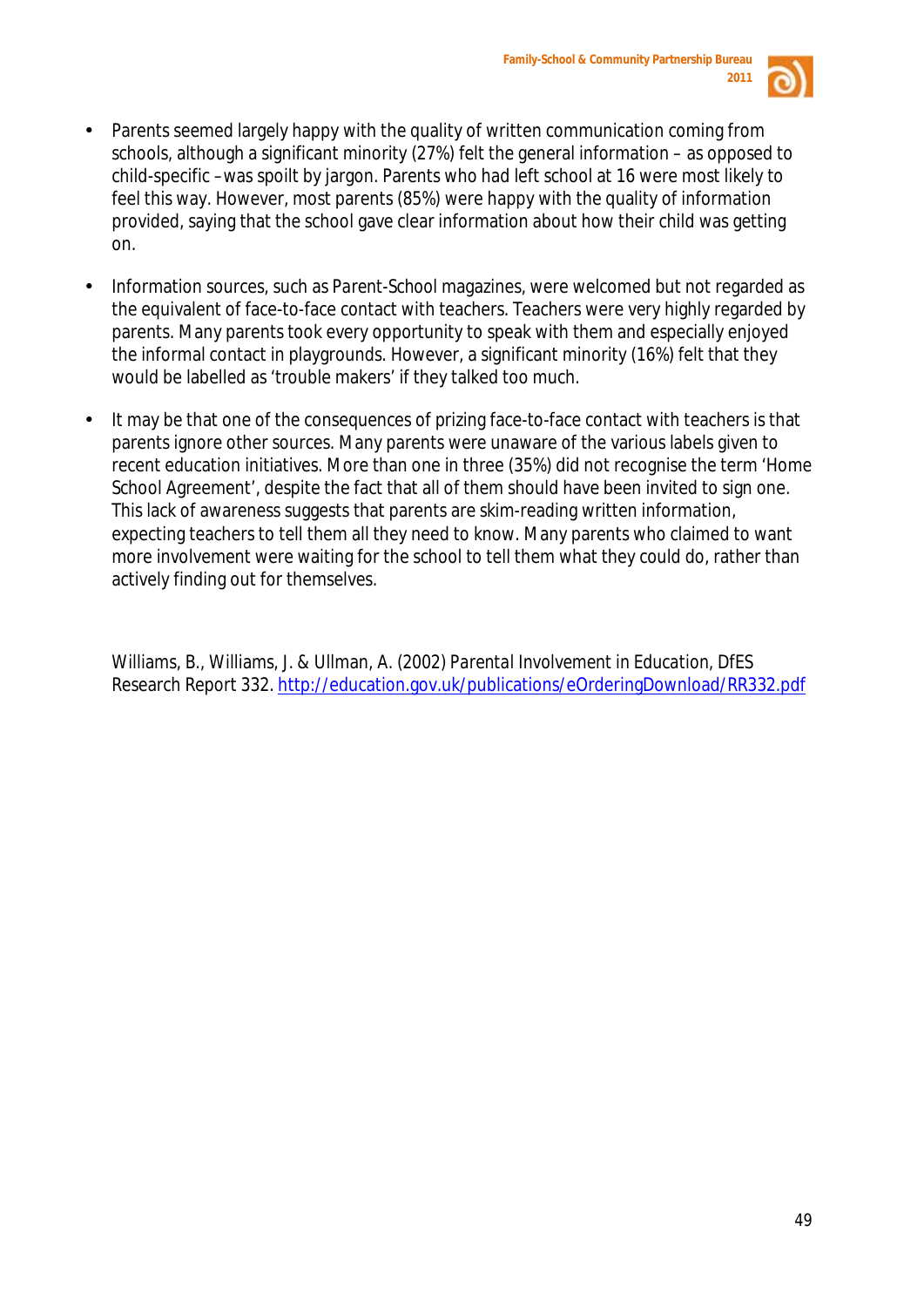

#### **Bibliography**

- Auerbach, S. (2007). 'From moral supporters to struggling Advocates: Reconceptualizing parent roles in education through the experience of working-class families of color'*. Urban Education,* vol. 42, no. 3, pp. 50-283. Available from URL:<http://uex.sagepub.com/content/42/3/250>
- Berthelsen, D. & Walker, S. (2008). 'Parents' involvement in their children's education', *Family Matters*, vol. 9, Australian Institute of Family Studies. Available from URL: <http://www.aifs.gov.au/institute/pubs/fm2008/fm79/bw.pdf>
- Bull, A., Brooking, K. & Campbell, R. (2008). *Successful home-school partnerships*. Report prepared for Ministry of Education by New Zealand Council for Educational Research. Available from URL: <http://www.educationcounts.govt.nz/publications/schooling/28415/3>
- Clark, C. (2009). *Why fathers matter to their children's literacy*, National Literacy Trust. Available from URL: [http://www.literacytrust.org.uk/assets/0000/0770/Father\\_review\\_2009.pdf](http://www.literacytrust.org.uk/assets/0000/0770/Father_review_2009.pdf)
- Desforges, C. with Abouchaar, A. (2003). *The impact of parental involvement, parental support and family education on pupil achievements and adjustment: A literature review*, London: Department for Education and Skills. Available from URL: [http://www.bgfl.org/bgfl/custom/files\\_uploaded/uploaded\\_resources/18617/Desforges.pdf](http://www.bgfl.org/bgfl/custom/files_uploaded/uploaded_resources/18617/Desforges.pdf)
- Edstar Inc. (2007). *Literature review: Parent involvement.* Available from URL: [http://www.edstar.us/nuggets/EDSTARLitRvw\\_FamInvolv.pdf](http://www.edstar.us/nuggets/EDSTARLitRvw_FamInvolv.pdf)
- Harris, A. & Goodall, J. (2007). *Engaging parents in raising achievement: Do parents know they matter?*. Research Report DCSF-RW004, UK, University of Warwick. Available from URL: [http://wiki.ict](http://wiki.ict-register.net/images/0/0a/July_07_Every_parent_matters.pdf)[register.net/images/0/0a/July\\_07\\_Every\\_parent\\_matters.pdf](http://wiki.ict-register.net/images/0/0a/July_07_Every_parent_matters.pdf)
- Hattie, J. (2003, October). *Teachers make a difference: What is the research evidence'.* Paper presented at the Australian Council for Educational Research Annual Conference on Building Teacher Quality, Melbourne: Australia. Available from URL: . [http://www.educationalleaders.govt.nz/Pedagogy-and](http://www.educationalleaders.govt.nz/Pedagogy-and-assessment/Building-effective-learning-environments/Teachers-Make-a-Difference-What-is-the-Research-Evidence)[assessment/Building-effective-learning-environments/Teachers-Make-a-Difference-What-is-the-](http://www.educationalleaders.govt.nz/Pedagogy-and-assessment/Building-effective-learning-environments/Teachers-Make-a-Difference-What-is-the-Research-Evidence)[Research-Evidence](http://www.educationalleaders.govt.nz/Pedagogy-and-assessment/Building-effective-learning-environments/Teachers-Make-a-Difference-What-is-the-Research-Evidence)
- Henderson, A. & Berla, N. (1994). *A new generation of evidence: The family is critical to student achievement*, Washington DC: National Committee for Citizens in Education. Available from URL: <http://eric.ed.gov/PDFS/ED375968.pdf>
- Henderson, A. & Mapp, K. (2002). *A new wave of evidence: The impact of school, family, and community connections on student achievement*. Texas: Southwest Educational Development Laboratory (SEDL). Available from URL[: http://www.sedl.org/connections/resources/evidence.pdf](http://www.sedl.org/connections/resources/evidence.pdf)
- Hill, N. & Tyson, D. (2009). 'Parental involvement in middle school: A meta-analytic assessment of the strategies that promote achievement'. *Developmental Psychology*, vol. 45, no. 3, pp. 740–763. Available from : [http://pdfcast.org/download/parental-involvement-in-middle-school-a-meta](http://pdfcast.org/download/parental-involvement-in-middle-school-a-meta-analytic-assessment-of-the-strategies-that-promote-achievement.pdf)[analytic-assessment-of-the-strategies-that-promote-achievement.pdf](http://pdfcast.org/download/parental-involvement-in-middle-school-a-meta-analytic-assessment-of-the-strategies-that-promote-achievement.pdf)
- Hoover-Dempsey, K. V., Walker, J. M. T., Sandler, H. M., Whetsel, D., Green, C. L., Wilkins, A. S. & Closson, K. (2005). 'Why do parents become involved? Research findings and implications'. *The Elementary School Journal*, vol. 106, no. 2, pp. 105-130. Available from URL: <http://www.vanderbilt.edu/peabody/family-school/papers/Hoover-Dempsey2005.pdf>